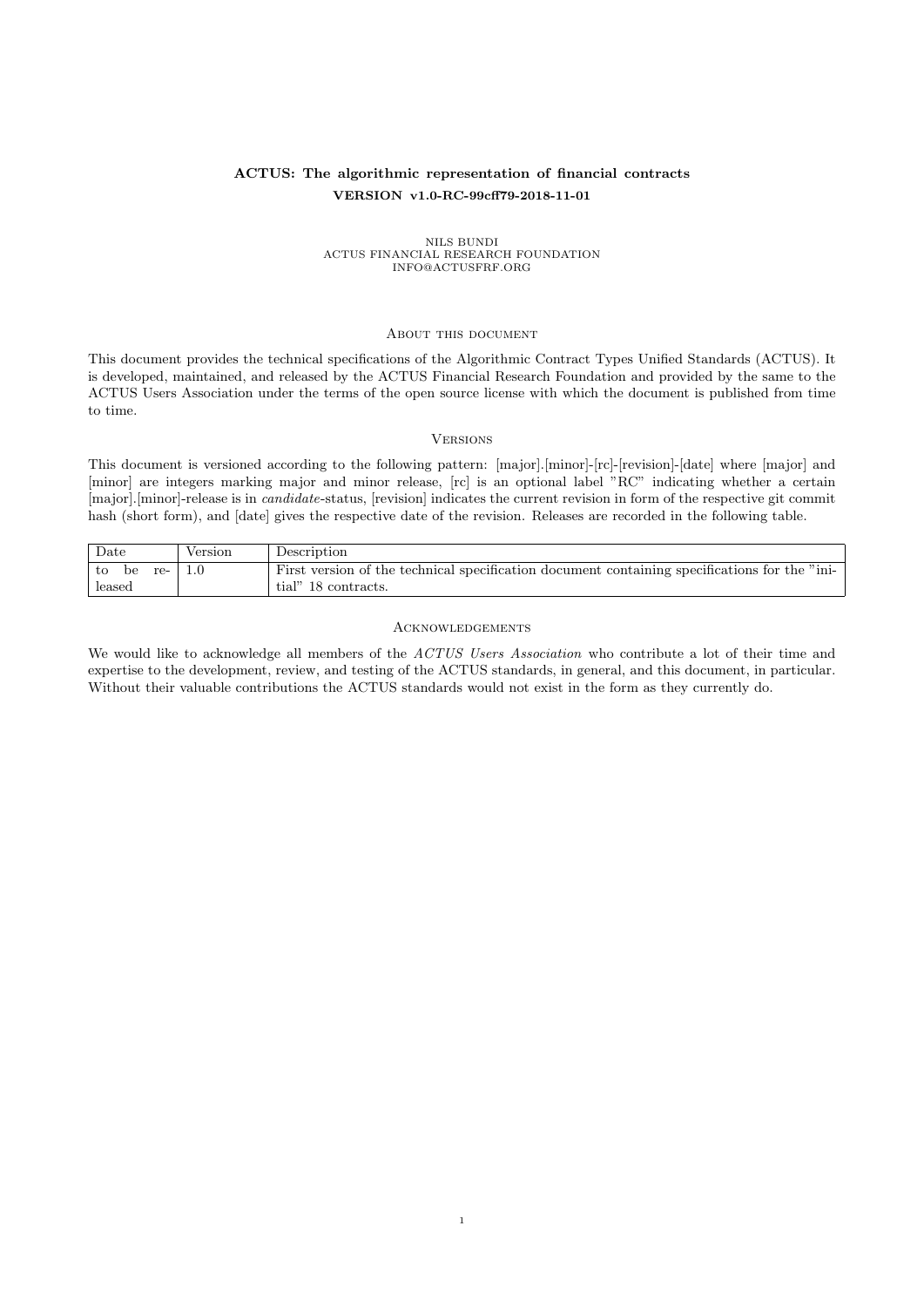### **CONTENTS**

| About this document                              | 1                       |
|--------------------------------------------------|-------------------------|
| Versions                                         | $\,1$                   |
| Acknowledgements                                 | $\mathbf{1}$            |
| 1. Introduction                                  | $\sqrt{3}$              |
| 2.<br>Financial contract taxonomy                | 3                       |
| 3.<br>Notations                                  | $\,6$                   |
| 3.1. Contract Attributes                         | $\,6$                   |
| 3.2.<br>$\varnothing$ -Operator                  | $\,6$                   |
| 3.3.<br>$t_0$ -Time                              | 6                       |
| 3.4.<br>State Variables                          | 6                       |
| 3.5.<br>Contract Events                          | $\,$ 6 $\,$             |
| 3.6.<br><b>State Transition Functions</b>        | 6                       |
| 3.7.<br>Payoff Functions                         | $\,6$                   |
| 3.8.<br>Date/Time                                | $\overline{7}$          |
| 3.9.<br>Event Sequence                           | 7                       |
| 3.10. Contract Lifetime                          | $\overline{\mathbf{7}}$ |
| Utility Functions<br>4.                          | $\overline{7}$          |
| Schedule<br>4.1.                                 | $\overline{7}$          |
| 4.2.<br>Array Schedule                           | $\overline{7}$          |
| 4.3.<br>End Of Month Shift Convention            | $\overline{7}$          |
| 4.4.<br>Business Day Shift Convention            | 7                       |
| 4.5.<br>Business Day Calendar                    | 8                       |
| 4.6.<br>Year Fraction Convention                 | 8                       |
| 4.7.<br>Contract Role Sign Convention            | $\,$ $\,$               |
| 4.8.<br>Contract Default Convention              | $\,8\,$                 |
| 4.9.<br><b>Annuity Amount Function</b>           | $\boldsymbol{9}$        |
| Contract State Variables<br>5.                   | $\boldsymbol{9}$        |
| Contract Event Types<br>6.                       | 9                       |
| 7.<br>Risk Factor Observer                       | 10                      |
| Child Contract Observer<br>8.                    | 10                      |
| Contract Types<br>9.                             | 11                      |
| 9.1. PAM: Principal At Maturity                  | 11                      |
| 9.2.<br>LAM: Linear Amortizer                    | 14                      |
| 9.3.<br>LAX: Exotic Linear Amortizer             | 17                      |
| 9.4.<br>NAM: Negative Amortizer                  | $20\,$                  |
| 9.5.<br>ANN: Annuity                             | 21                      |
| 9.6.<br>CLM: Call Money                          | $22\,$                  |
| 9.7.<br>UMP: Undefined Maturity Profile          | 23                      |
| CSH: Cash<br>9.8.                                | 24                      |
| STK: Stock<br>9.9.                               | 24                      |
| 9.10.<br>COM: Commodity                          | 25                      |
| FXOUT: Foreign Exchange Outright<br>9.11.        | $25\,$                  |
| 9.12.<br>SWPPV: Plain Vanilla Interest Rate Swap | ${\bf 26}$              |
| 9.13.<br>SWAPS: Swap                             | $27\,$                  |
| 9.14.<br>CAPFL: Cap-Floor                        | 28                      |
| 9.15.<br><b>OPTNS:</b> Option                    | $\,29$                  |
| 9.16.<br>FUTUR: Future                           | $30\,$                  |
| 9.17.<br>CEG: Credit Enhancement Guarantee       | 31                      |
| CEC: Credit Enhancement Collateral<br>9.18.      | 32                      |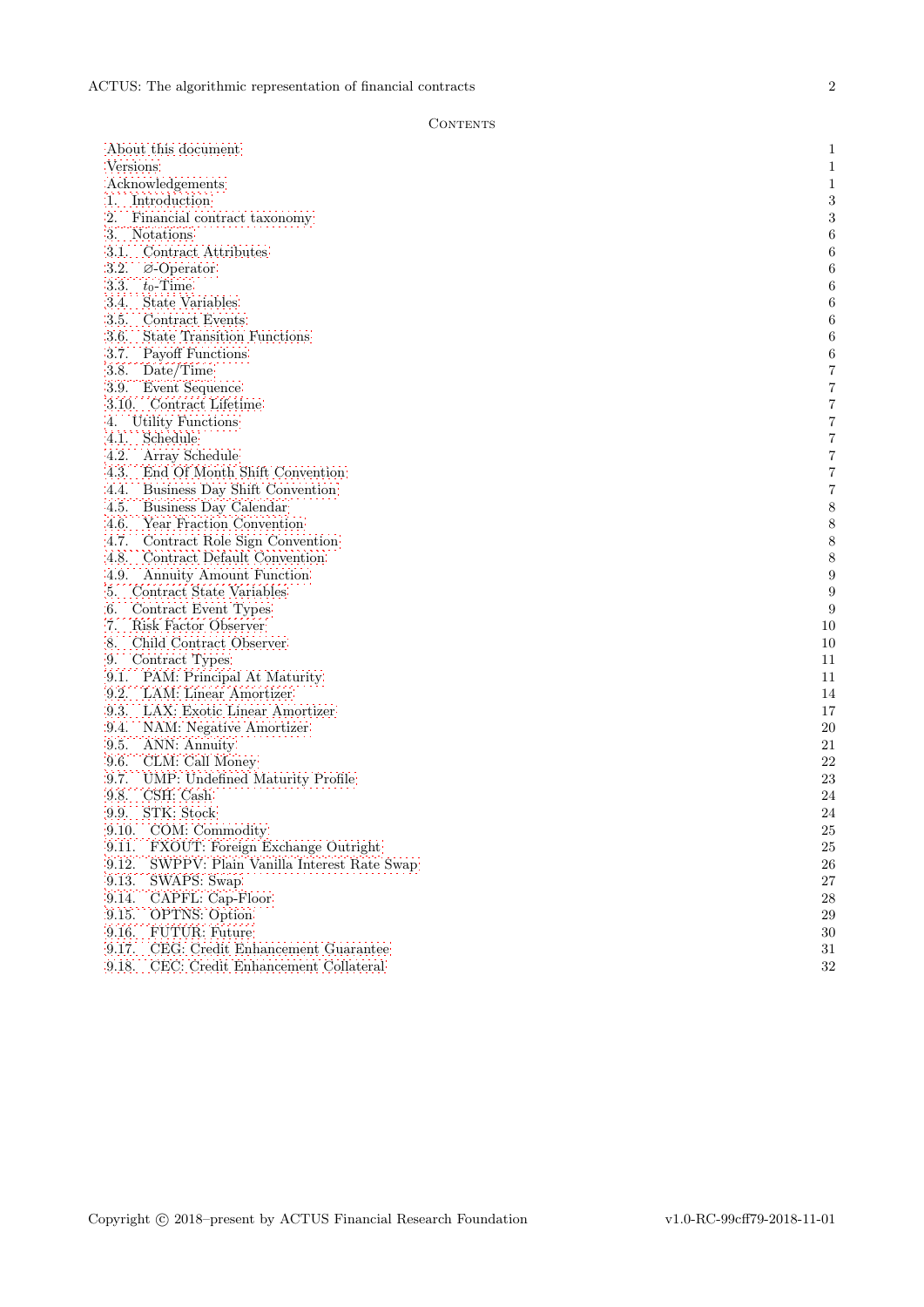#### 1. Introduction

<span id="page-2-0"></span>Financial contracts are legal agreements between two (or more) counterparties on the exchange of future cash flows. Such legal agreements are defined unambiguously by means of a set of contractual terms and logic. As a result, financial contracts can be described mathematically and represented digitally as machine readable algorithms. The benefits of representing financial contracts digitally are manifold; Traditionally, transaction processing has been a field in which tremendous efficiency gains could be realized by the introduction of machines and machine readable contracts. Or, financial analytics by nature of the domain builds on the availability of computable representations of these agreements where for reasons of tractability often times analytical approximations are used. Recently, the rise of distributed ledger and blockchain technologies and the various use cases for smart contracts has opened up new possibilities for natively digital financial contracts.

In general, the exchange of cash flows between counterparties follows certain patterns. A typical cash flow exchange pattern is a bullet loan contract where principal is exchanged initially followed by cyclical interest payments and the principal is paid back (in a lump sum) at maturity of the contract. While the principal payments are fixed a variety of flavours exist for how the cyclical interest payments are determined and/or paid. As an example, interest payments may be due monthly, annually or according to arbitrary periods, they may be determined based on fixed or variable rates, different year fraction calculation methods may be used or there might be no interest due at all. Another popular pattern is that of *amortiz*ing loans for which, as opposed to bullet loans, principal may be paid out and paid back in portions of fixed or variable amounts and according to cyclical or custom schedules. Other types of financial contracts include but are not limited to shares, forwards, options, swaps, credit enhancements, repurchase agreements, securitization, etc. By focusing on the main distinguishing features, ACTUS describes the vast majority of all financial contracts with a set of about 32 generalized cash flow exchange patterns or Contract Types (CTs), respectively.

On the other hand, the legal agreements in financial contracts represent purely deterministic logic or the mechanics of finance, in other words. That is, a financial contract defines a fixed set of rules and conditions under which, given any external variables, the cash flow obligations can be determined unambiguously. For instance, in a fixed rate loan the cash flow obligations are defined explicitly. At the same time, a variable rate loan defines explicitly the rules under which the variable rate is fixed going forward such that the cash flow obligations can be derived unambiguously going forward. The same holds true for derivative contracts where the cash flow obligations arise given some underlying reference instrument. Similarly, for analytical purposes, given some assumption of the evolution of this reference instrument the cash flow obligations conditioned on this assumption can be derived unabiguously.

The properties of financial contracts described above build the foundation for a standardized, deterministic algorithmic description of the cash flow obligations arising from such agreements. Thereby, this description is technology agnostic and supports all use cases necessary for this very standard to be used throughout all finance functions from front office to back office and covering pricing, deal origination, transaction processing, as well as analytics, in general, and liquidity projections, valuation, P&L calculations and projections, and risk measurement and aggregation, in particular. Furthermore, this standard builds a formidable basis for distributed ledger-powered, natively digital financial state machines or smart contracts, in other words.

#### 2. Financial contract taxonomy

<span id="page-2-1"></span>Below an overview of the ACTUS Contract Types taxonomy.



<span id="page-2-3"></span>Figure 1. An overview of the ACTUS Contract Types Taxonomy.

Table [1](#page-2-2) provides further details on the ACTUS Taxonomy including the real-world financial contracts covered through the various ACTUS Contract Types.

<span id="page-2-2"></span>

| Family       | <b>Class</b> | Type                | Description                                                              | Covered contracts       |
|--------------|--------------|---------------------|--------------------------------------------------------------------------|-------------------------|
| <b>Basic</b> |              | Maturity PAM: Prin- | Principal payment fully at Initial Exchange Date All kind of bonds, term |                         |
| CT           |              | cipal at Ma-        | (IED) and repaid at Maturity Date (MD). Fixed and                        | deposits, bullet loans  |
|              |              | turity              | variable rates.                                                          | and mortgages etc.      |
|              |              | ANN:                | Principal payment fully at IED and interest plus prin-                   | Classical level payment |
|              |              | Annuity             | cipal repaid periodically in constant amounts till MD.                   | mortgages, leasing con- |
|              |              |                     | If variable rate, total amount for interest and principal                | tracts etc.             |
|              |              |                     | is recalculated to be fully matured at MD.                               |                         |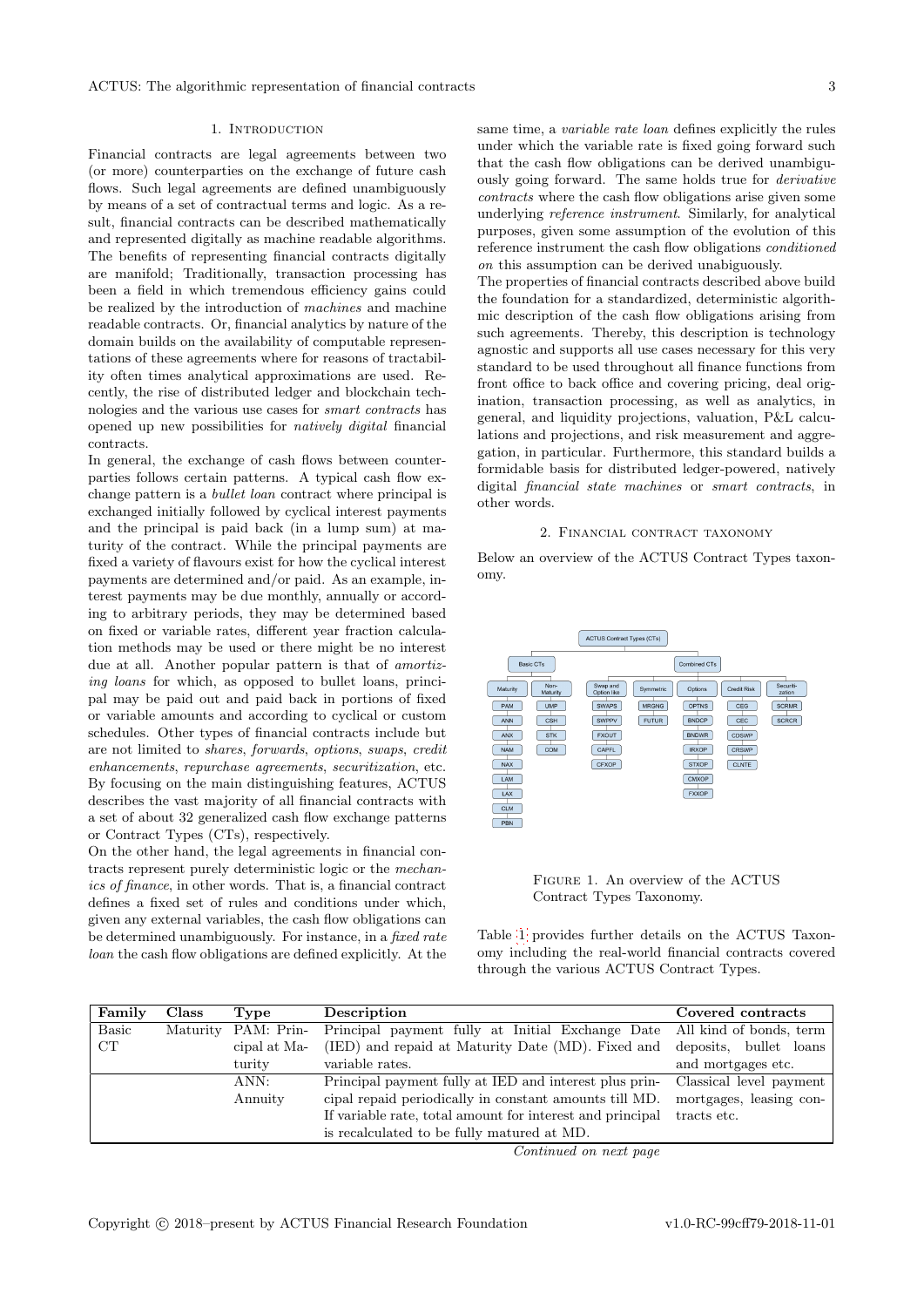| Continued from previous page |          |                           |                                                                                                                   |                                               |
|------------------------------|----------|---------------------------|-------------------------------------------------------------------------------------------------------------------|-----------------------------------------------|
| Family                       | Class    | <b>Type</b>               | Description                                                                                                       | Covered contracts                             |
|                              |          | NAM: Neg-                 | Similar as ANN. However when resetting rate, total                                                                | Special class of ARMs                         |
|                              |          | ative Amor-               | amount (interest plus principal) stay constant. MD                                                                | (adjustable rate mort-                        |
|                              |          | tizer                     | shifts. Only variable rates.                                                                                      | gages), Certain loans.                        |
|                              |          | LAM:                      | Principal payment fully at IED. Principal repaid pe-                                                              | Many amortizing loans                         |
|                              |          | Linear                    | riodically in constant amounts till MD. Interest gets                                                             |                                               |
|                              |          | Amortizer                 | reduced accordingly. If variable rate, only interest pay-                                                         |                                               |
|                              |          | ANX:                      | ment is recalculated. Fixed and variable rates.                                                                   |                                               |
|                              |          | Exotic                    | Exotic version of ANN However step ups with respect<br>to (i) Principal, (ii) Interest rates are possible. Highly | special<br>version<br>οf<br>A<br>kind         |
|                              |          | Annuity                   | flexible to match totally irregular principal payments.                                                           | this<br>are<br>teaser<br>rate loans and mort- |
|                              |          |                           | Principal can also be paid out in steps.                                                                          | gages with annuity fea-                       |
|                              |          |                           |                                                                                                                   | tures                                         |
|                              |          | LAX:<br>$Ex-$             | Exotic version of LAM. However step ups with respect                                                              | special version<br>A<br>οf                    |
|                              |          | otic Linear               | to (i) Principal, (ii) Interest rates are possible. Highly                                                        | this kind are teaser rate                     |
|                              |          | Amortizer                 | flexible to match totally irregular principal payments.                                                           | loans and mortgages                           |
|                              |          |                           | Principal can also be paid out in steps.                                                                          |                                               |
|                              |          | NAX:                      | Exotic version of NAM However step ups with respect                                                               | special<br>of<br>A<br>version                 |
|                              |          | Exotic                    | to (i) Principal, (ii) Interest rates are possible. Highly                                                        | kind<br>this<br>are<br>teaser                 |
|                              |          | Negative                  | flexible to match totally irregular principal payments.                                                           | rate loans and mort-                          |
|                              |          | Amortizer                 | Principal can also be paid out in steps.                                                                          | gages with variable MD                        |
|                              |          | CLM:<br>Call              | Loans that are rolled over as long as they are not                                                                | Interbank<br>loans<br>with                    |
|                              |          | Money                     | called. Once called it has to be paid back after the                                                              | call features                                 |
|                              |          | PBN:<br>Per-              | stipulated notice period.<br>Bonds without any maturity date. Interest is paid into                               |                                               |
|                              |          | petual                    | eternity if is not terminated.                                                                                    | Consoles, war loans                           |
|                              |          | <b>Bonds</b>              |                                                                                                                   |                                               |
|                              | Non-     | UMP:<br>$Un-$             | Principal paid in and out at any point in time without                                                            | Saving products of all                        |
|                              | Maturity | defined Ma-               | prefixed schedule. Interest calculated on outstanding                                                             | kind, current accounts.                       |
|                              |          | turity Pro-               | and capitalized periodically. Needs link to a behavioral                                                          | In some countries even                        |
|                              |          | file                      | function describing expected flows.                                                                               | variable rate mortgages                       |
|                              |          |                           |                                                                                                                   | can be represented with                       |
|                              |          |                           |                                                                                                                   | this CT                                       |
|                              |          | CSH: Cash                 | Cash or cash equivalent position                                                                                  | Cash, deposits at cen-                        |
|                              |          | STK: Stock                | Any instrument which is bought at a certain amount                                                                | tral bank<br>All straight stocks              |
|                              |          |                           | (market price normally) and then follows an index.                                                                |                                               |
|                              |          | $\overline{\text{COM}}$ : | This is not a financial contract in its proper sense.                                                             | Oil,<br>electricity,<br>gas,                  |
|                              |          | Commodity                 | However it tracks movements of commodities such as                                                                | houses etc.                                   |
|                              |          |                           | oil, gas or even houses. Such commodities can serve as                                                            |                                               |
|                              |          |                           | underlyings of commodity futures, guarantees or sim-                                                              |                                               |
|                              |          |                           | ply asset positions.                                                                                              |                                               |
| Combined Swap                |          | SWAPS:                    | Exchange of two basic CTs (PAM, ANN etc.). Nor-                                                                   | All kind of swaps. The                        |
|                              | and      | Swap                      | mally one is fixed, the other variable. However all                                                               | variety is defined by the                     |
|                              | Option   |                           | variants possible including different currencies for cross                                                        | underlying CTs which                          |
|                              | like     |                           | currency swaps, basic swaps or even different principal                                                           | currently are PAM and                         |
|                              |          |                           | exchange programs.                                                                                                | ANN in all tis flavors.                       |
|                              |          |                           |                                                                                                                   | With each new basic CT                        |
|                              |          | SWPPV:                    | Plain vanilla swaps where the underlying is always a                                                              | the variety rises<br>More than 90% of all in- |
|                              |          | Plain                     | PAM and one leg is fixed, the other variable. Plain                                                               | terest rate swaps follow                      |
|                              |          | Vanilla                   | vanilla cross currency swaps also covered.                                                                        | this simple pattern.                          |
|                              |          | Swap                      |                                                                                                                   |                                               |
|                              |          | FXOUT:                    | Two parties agree to exchange two fixed cash flows in                                                             | Any FX-outright trans-                        |
|                              |          | Foreign                   | different currencies at a certain point in time in future.                                                        | This is also<br>action.                       |
|                              |          | Ex-change                 |                                                                                                                   | the underlying of FX-                         |
|                              |          | Outright                  |                                                                                                                   | options and FX futures                        |
|                              |          | CAPFL:                    | Interest rate option expressed in a maximum or mini-                                                              | Caps and Floor options                        |
|                              |          | Cap Floors                | mum interest rate                                                                                                 |                                               |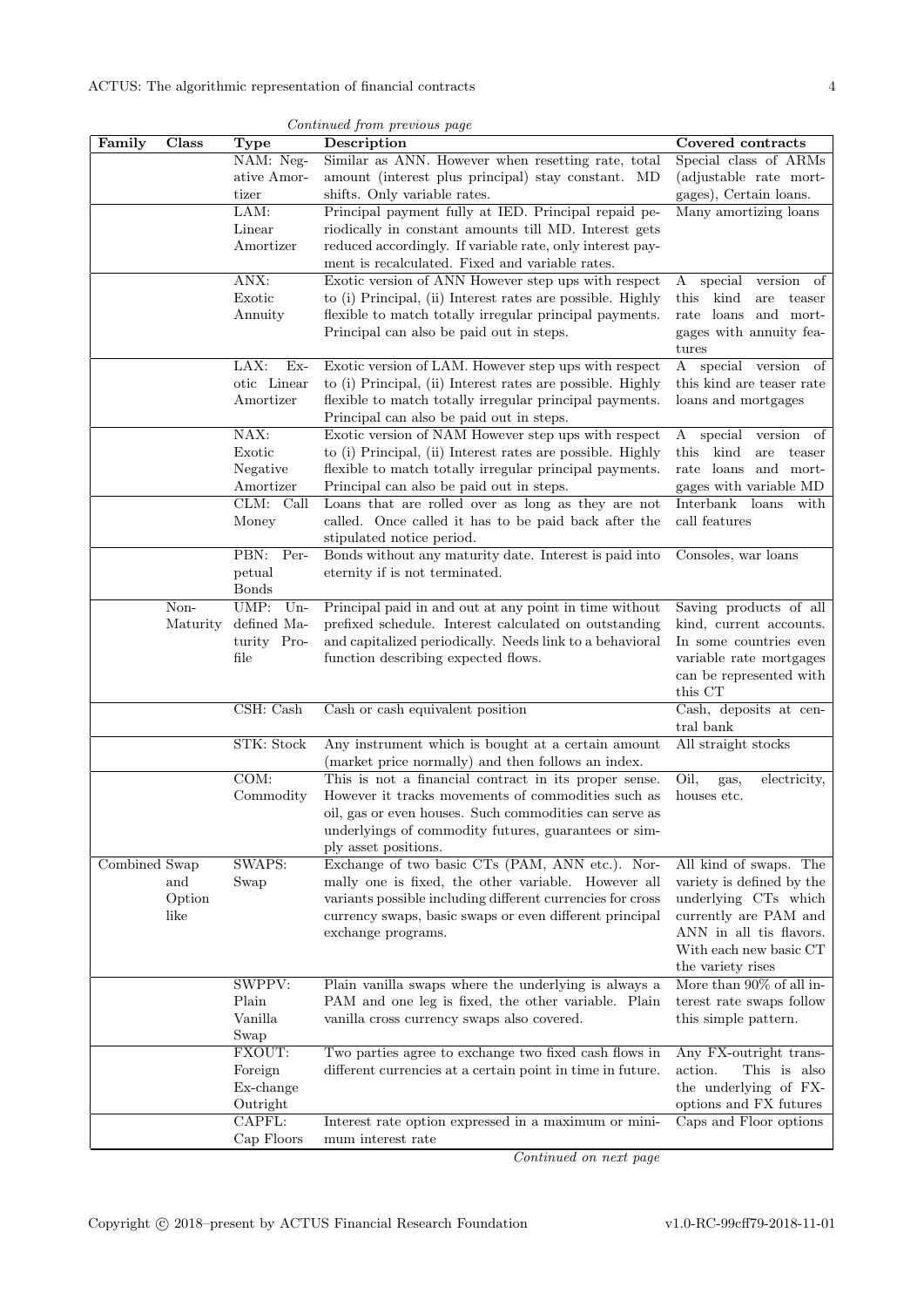| Continued from previous page |           |                           |                                                          |                          |
|------------------------------|-----------|---------------------------|----------------------------------------------------------|--------------------------|
| Family                       | Class     | <b>Type</b>               | Description                                              | Covered contracts        |
|                              |           | CFXOP:                    | Exotic variants of caps and floors                       |                          |
|                              |           | Exotic Cap                |                                                          |                          |
|                              |           | Floor                     |                                                          |                          |
|                              | Securiti- | SCRMR:                    | Instruments bundled and traded in tranches without       | MBS, ABS, Principal      |
|                              | zation    | Securitized               | any specific credit risk feature                         | only, Interest only in-  |
|                              |           | Instru-                   |                                                          | struments                |
|                              |           | ments                     |                                                          |                          |
|                              |           | Market                    |                                                          |                          |
|                              |           | Risk                      |                                                          |                          |
|                              |           | SCRCR:                    | Instruments bundled and traded in tranches that in-      | CDOs                     |
|                              |           | Securitized<br>instrument | clude specific credit risk feature                       |                          |
|                              |           | Credit Risk               |                                                          |                          |
|                              |           | Feature                   |                                                          |                          |
|                              |           | SymmetricMRGNG            | A generic margining contract governing the agreement     |                          |
|                              |           |                           | of margining usually present at central clearing houses  |                          |
|                              |           | FUTUR:                    | Keeps track of value changes for any basic CT as un-     | Standard interest rate,  |
|                              |           | Future                    | derlying (PAM, ANN etc. but also FXOUT, STK,             | FX, stock and commod-    |
|                              |           |                           | COM). Handles margining calls.                           | ity futures.             |
|                              | Options   | OPTNS:                    | Calculates straight option pay-off for any basic CT as   | European,<br>American    |
|                              |           | Option                    | underlying (PAM, ANN etc.) but also SWAPS, FX-           | and Bermudan options     |
|                              |           |                           | OUT, STK and COM. Single, periodic and continuous        | with Interest rate, FX   |
|                              |           |                           | strike is supported.                                     | and stock futures as     |
|                              |           |                           |                                                          | underlying instruments   |
|                              |           | <b>BNDCP:</b>             | Bonds with a call or put option. If option is exercised, | Callable and puttable    |
|                              |           | Callable or               | underlying bond ceases to exist.                         | bonds or loans           |
|                              |           | puttable                  |                                                          |                          |
|                              |           | maturity                  |                                                          |                          |
|                              |           | contract                  |                                                          |                          |
|                              |           | <b>BNDWR:</b>             | Bonds with a warrant. If option is exercised, underly-   | Warrants                 |
|                              |           | Bond with                 | ing bond continues to exist.                             |                          |
|                              |           | warrant                   |                                                          |                          |
|                              |           | IRXOP:                    | Exotic interest rate options                             |                          |
|                              |           | Exotic<br>- In            |                                                          |                          |
|                              |           | terest Rate               |                                                          |                          |
|                              |           | Option                    |                                                          |                          |
|                              |           | STXOP:                    | Exotic stock options                                     |                          |
|                              |           | Stock Op-                 |                                                          |                          |
|                              |           | tion                      |                                                          |                          |
|                              |           | CMXOP:                    | Exotic commodity options                                 |                          |
|                              |           | Exotic<br>Commodity       |                                                          |                          |
|                              |           | Option                    |                                                          |                          |
|                              |           | FXXOP:                    | Exotic FX options                                        |                          |
|                              |           | Exotic FX                 |                                                          |                          |
|                              |           | Option                    |                                                          |                          |
|                              | Credit    | CEG:                      | Guarantee is a credit enhancement contract. It creates   | Personal<br>guarantee.   |
|                              | Risk      | Guarantees                | a relationship between a guarantor, an obligee and a     | Government guarantee.    |
|                              |           |                           | debtor, moving the exposure from the debtor to the       | Underlyings of CDOs.     |
|                              |           |                           | guarantor.                                               |                          |
|                              |           | CEC:<br>$Col-$            | Collateral is a credit enhancement contract. It creates  | Mortgages include a col- |
|                              |           | lateral                   | a relationship between a collateral an obligee and a     | lateral contract.<br>Any |
|                              |           |                           | debtor, covering the exposure from the debtor with       | coverage with financial  |
|                              |           |                           | the collateral.                                          | or physical collateral   |
|                              |           | CDSWP:                    | All sorts of credit default swaps                        |                          |
|                              |           | Credit                    |                                                          |                          |
|                              |           | Default                   |                                                          |                          |
|                              |           | Swap                      |                                                          |                          |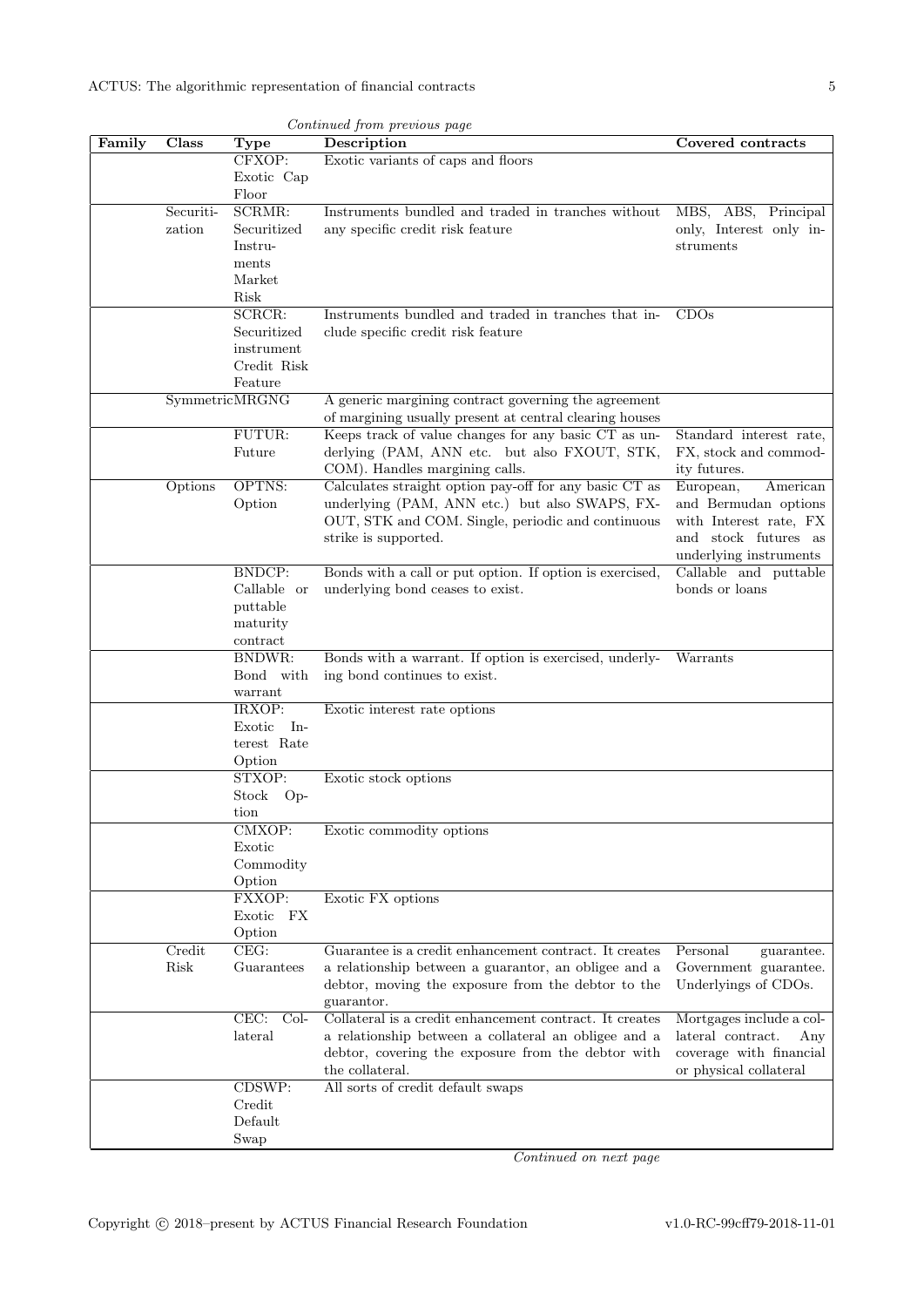ACTUS: The algorithmic representation of financial contracts 6

|                                      | Continued from previous page |           |                                  |                   |
|--------------------------------------|------------------------------|-----------|----------------------------------|-------------------|
| Family                               | Class                        | Type      | Description                      | Covered contracts |
|                                      |                              | CRSWP:    | All sorts of total return swaps  |                   |
|                                      |                              | Total Re- |                                  |                   |
|                                      |                              | turn Swap |                                  |                   |
|                                      |                              | CLNTE:    | All sorts of credit linked notes |                   |
|                                      | Credit                       |           |                                  |                   |
| Linked                               |                              |           |                                  |                   |
|                                      |                              | Note      |                                  |                   |
| Table 1: Financial contract taxonomy |                              |           |                                  |                   |

#### 3. NOTATIONS

<span id="page-5-1"></span><span id="page-5-0"></span>3.1. Contract Attributes. Contract Attributes (attributes) represent the legal contractual terms that define the exchange of cash-flows of a financial contract. Attributes are introduced by the ACTUS data standard and described in the ACTUS Data Dictionary (DD). Different data types exist and are defined in the DD. In particular, scalar-type and vector-type attributes are defined. Throughout this document the attribute short name is used according to the DD. Further, vector-type attributes may be indexed with a subscript indicating that a specific vector-element is referenced.

Example 1 (Contract Attribute). The ACTUS attribute Initial Exchange Date is represented in short form IED.

Example 2 (Element of Vector-Type Attribute). The ACTUS attribute Array Cycle Anchor Date of Principal Redemption is a vector-type attribute and represented as ARPRANX. The  $i$ -th element of the vector is referenced by  $ARPRANK_i$ .

<span id="page-5-2"></span>3.2. ∅-Operator. The ∅-operator is used to indicate that a certain property is undefined or, in other words, that no value has been assigned to the respective property. In particular, for optional contract attributes it means that the attribute is not defined and for schedule times (see section [4.1\)](#page-6-4) it means that the respective schedule is empty, i.e. no schedule time defined.

Example 3 (Undefined Attribute). IPANX =  $\varnothing$  indicates that attribute IPANX is undefined.

**Example 4** (Empty Schedule).  $\vec{t}^{TP} = \varnothing$  means the same as  $\vec{t}^{TP} = \{\},\$  with  $\{\}\$  the empty set, and states that the IP schedule  $\vec{t}^{TP}$  does not contain a schedule time.

<span id="page-5-3"></span>3.3.  $t_0$ -Time.  $t_0$  marks the time as per which the state of a contract is represented in form of the respective set of attributes. Status Date SD itself is an attribute of the contract. In general, from the contractual logic we are able to derive any contractual events and contract states for any time  $t > t_0$ .

<span id="page-5-4"></span>3.4. State Variables. State Variables describe the inner state of a financial contract at a certain point in time  $t$  during its lifetime such as (outstanding) Nominal Value, applicable Interest Rate, or the contract performance through Contract Status. State Variables are written in the short form as defined in table [3](#page-8-3) with first letter capitalized, printed in bold, and indexed with time.

**Example 5** (State Variables).  $Nvl_t$  refers to the State Variable Nominal Value observed at per time t.

<span id="page-5-5"></span>3.5. Contract Events. A contract event  $e_t^k$  refers to any contractually scheduled or un-scheduled event at a certain time  $t$  and of a certain type  $k$ . Contract events mark specific points in time during the lifetime of a financial contract at which a cash flow is being exchanged (see section [3.7\)](#page-5-7) or the State Variables of the contract are being updated (see section [3.6\)](#page-5-6). Contract Events types  $k$ are written in the short form as defined in table [4.](#page-8-4)

As an event always has an associated event time t and payoff  $c \in \mathbb{R}$  we define two operators allowing to retrieve these quantities for any single event  $e_t^k$  or set of events  ${e_t^k, e_s^j, \ldots}$  as follows;

$$
\tau(x) = \begin{cases} t & \text{if } x = e_t^k \\ \{t, s, \ldots\} & \text{else if } x = \{e_t^k, e_s^j, \ldots\} \end{cases}
$$

$$
f(x) = \begin{cases} c & \text{if } x = e_t^k \\ \{c_1, c_2, \ldots\} & \text{else if } x = \{e_t^k, e_s^j, \ldots\} \end{cases}
$$
with  $c_1 = f(e_t^k), c_2 = f(e_s^j), \ldots$ .

Example 6 (Contract Events). The Initial Exchange Date event with event time s is written as  $e_s^{IED}$  with  $\tau(e_s^{IED}) = s$  and  $f(e_s^{IED}) = c$  where for any contract type  $CT c = POF$ <sub>-IED-CT</sub> $()$ .

<span id="page-5-6"></span>3.6. State Transition Functions. State Transition Functions (STF) define how the State Variables are being updated when a certain Contract Event  $e_t^k$  applies from a pre-event (i.e. pre-time t) state indexed  $t^-$  to a post-event (i.e. post-time t) state indexed  $t^+$ . These functions are specific to a certain Contract Event and Contract Type. STFs are written according to the following pattern STF [event type] [contract type]() where [event type] and [contract type] refer to the respective event type and contract type to which the STF belongs.

Example 7 (State Transition Functions). The STF for an IP event and PAM contract is written as STF IP PAM() and maps e.g. state variable Nominal Accrued from a pre-event state  $Nac_{t-}$  to post-event state  $Nac_{t+}$ .

<span id="page-5-7"></span>3.7. Payoff Functions. Payoff Functions (POF) define how the cash flow  $c \in \mathbb{R}$  for a certain Contract Event  $e_t^k$  is being derived from current State Variables and Contract Attributes. If necessary, the resulting cash flow can be indexed with the event time  $c_t$ . These functions are specific to a certain Contract Event and Contract Type. POFs are written according to the following pattern POF [event type] [contract type]() where [event type] and [contract type] refer to the respective event type and contract type to which the STF belongs.

Copyright c 2018–present by ACTUS Financial Research Foundation v1.0-RC-99cff79-2018-11-01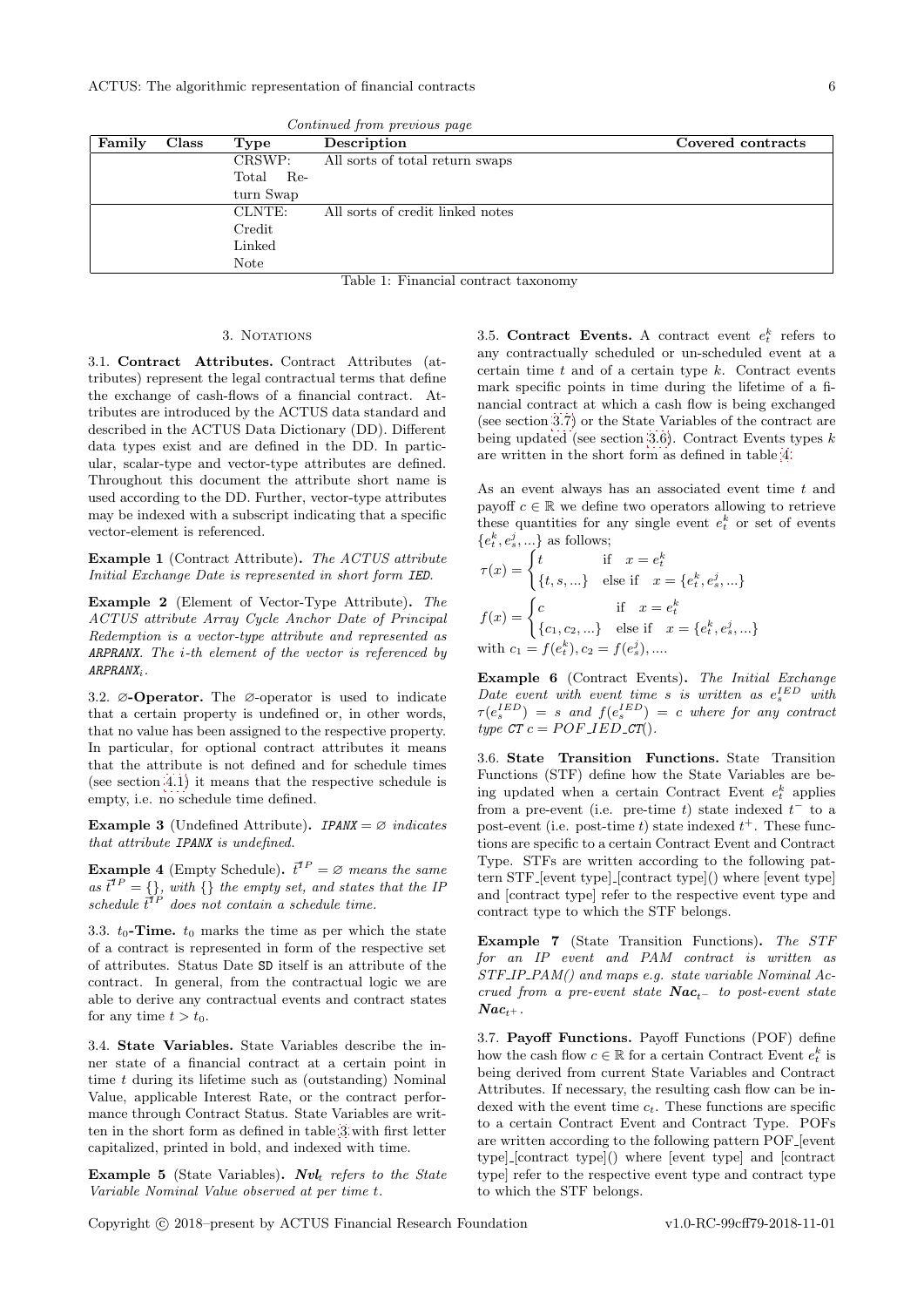ACTUS: The algorithmic representation of financial contracts 7

Example 8 (Payoff Functions). The POF for an IP event  $e_t^{IP}$  and PAM contract is written as POF\_IP\_PAM() with  $f(e_t^{IP}) = POF\_IP\_PAM()$ .

<span id="page-6-0"></span>3.8. Date/Time. ACTUS builds on the ISO 8601 date/time format. Hence, dates are generally expressed in the following format: [YYYY]-[MM]-[DD]T[hh]:[mm]:[ss]. Time zone information is currently not supported.

A special case is midnight. ISO 8601 recognizes both times 00:00:00 and 24:00:00 each referring to midnight. Yet, while 24:00:00 refers to the end of one day, 00:00:00 refers to the beginning of the following day. In ACTUS the interpretation is the same why the time period (measured in any time unit) between the two points in time will always be zero.

For brevity, we use the term time for a specific date-time variable and in particular abbreviation Tev for the date of a Contract Event.

<span id="page-6-1"></span>3.9. Event Sequence. Contract Events of different types may occur at the same time, i.e. exactly the same point in time. In this case, the sequence of evaluating their State Transition and Payoff Functions is decisive for the resulting cash flows and state updates. The Event Sequence given for all events in table [4](#page-8-4) defines the order in which these functions are evaluated for the respective event types.

<span id="page-6-2"></span>3.10. Contract Lifetime. The lifetime of an ACTUS contract is the time period of its existence from the perspective of the analyzing user. For every point in time during its lifetime, an ACTUS contract can be analyzed in terms of current State Variables and future cash flows.

The lifetime of a contract starts with its SD and ends with  $min(MD, AMD, PR^*,STD, TD, t^{max}).$ 

Note that  $PR^*$  refers to the PR event of a maturity contract after which  $Nvl=0.0$  (i.e. at which the remaining outstanding principal is redeemed). Further, MD, AMD, and  $PR(Nv1=0.0)$  in the definition above do only apply for maturity contracts but have to be considered infinity in all other cases. Similarly, STD only applies for certain contracts and is considered infinity for all others. Finally,  $t^{max}$  is a parameter that may be used to restrict the considered lifetime in an analysis. In particular, this parameter is used for contracts that do not have a natural end to their lifetime such as STK.

#### 4. Utility Functions

<span id="page-6-4"></span><span id="page-6-3"></span>4.1. Schedule. A schedule is a function S mapping times s, T with  $s < T$  and cycle c onto a sequence  $\vec{t}$  of cyclic times

$$
S(s, c, T) = \vec{t} = \begin{cases} \{\} & \text{if } s = \emptyset \land T = \emptyset \\ s & \text{else if } T = \emptyset \\ (s, T) & \text{else if } c = \emptyset \\ (s = t_1, ..., t_n = T) & \text{else} \end{cases}
$$

with  $t_i < t_{i+1}, i = 1, 2, \dots$  While the schedule function can be used to create arbitrary sequences of times, it is usually used to generate sequences of cyclic events  $\vec{t}^k$  of a certain type k, e.g.  $k = IP$  for interest payment events (cf. table [4\)](#page-8-4) and the following build inputs to the function

- $s = k$ ANX with kANX attribute cycle anchor date of event type k
- $c = kCL$  with  $kCL$  event type k's schedule cycle
- $T = M\text{D}$  with MD the contract's maturity

Thereby, cycles  $kCL$  have format  $NPS$  where

- $N$  is an integer
- P is a time period unit  $(D=Day, W=Week,$ M=Month, Q=Quarter, H=Half Year, Y=Year)
- S is a *stub* information  $(+)$ =long last stub,  $-$ =short last stub)

Further, the last stub is defined as follows

if  $t_{n-1} + c = T \vee S =$ '-' then no stub correction applies

else  $t_n$  is removed from the schedule

The sequence of schedule times  $\vec{t}^k$  may also be influenced by the EOF and BDC conventions and the full function syntax becomes  $S(s, c, T, \text{EDMC}, \text{BDC})$ . Due to such effects the sequence of schedule times can be non-equidistant or, in other words,  $t_i^k - t_{i-1}^k \neq t_j^k - t_{j-1}^k, i \neq j$ .

Note that for brevity we will omit the EOMC and BDC function arguments throughout this document.

<span id="page-6-5"></span>4.2. Array Schedule. Array Schedules are defined by vector-valued inputs  $\vec{s} = (s_0, s_1, ..., s_m)$  and  $\vec{c} =$  $(c_0, c_1, ..., c_m)$  to the regular schedule function

$$
S(\vec{s}, \vec{c}, T) = (S(s_0, c_0, s_1 - c_0),
$$
  

$$
S(s_1, c_1, s_2 - c_1), ..., S(s_m, c_m, T))
$$

Hence, array schedules are a generalization for regular schedules which coincide for  $m = 1$ . In accordance with regular schedules EOMC and BDC conventions also apply here.

<span id="page-6-6"></span>4.3. End Of Month Shift Convention. For schedules  $\bar{t}^k$  starting at time s which marks the end of a month with 30 or less days, e.g. April 30, and with a cycle c being a multiple of 1M- attribute EOM defines whether the schedule times are to fall on the 30th of all months (same day) or the 31st (end of month).

More specifically, EOM has an effect on a schedule  $\vec{t}^k$  only if:

- s is the last day of a month with less than 31 days (Feb, April etc.)
- $c = NPS$  with  $P \in (M, Q, HorY)$

As per the DD EOM can take one of the following values:

- EOM (EndOfMonth): times  $t_i, i = 1, 2, ..., n-1$  are moved to the end of the respective months
	- SD (SameDay): times  $t_i$ ,  $i = 1, 2, ..., n-1$  remain unchanged except in February, where it will go to the last day if the day of month of time  $s$  is higher than the number of days of February

<span id="page-6-7"></span>4.4. Business Day Shift Convention. In general, contract events are scheduled for business days only. Therefore, the BDC convention defines how scheduled times  $t_i, i = 1, 2, ..., n-1$  are shifted in case they fall on a nonbusiness day:

NULL: No shift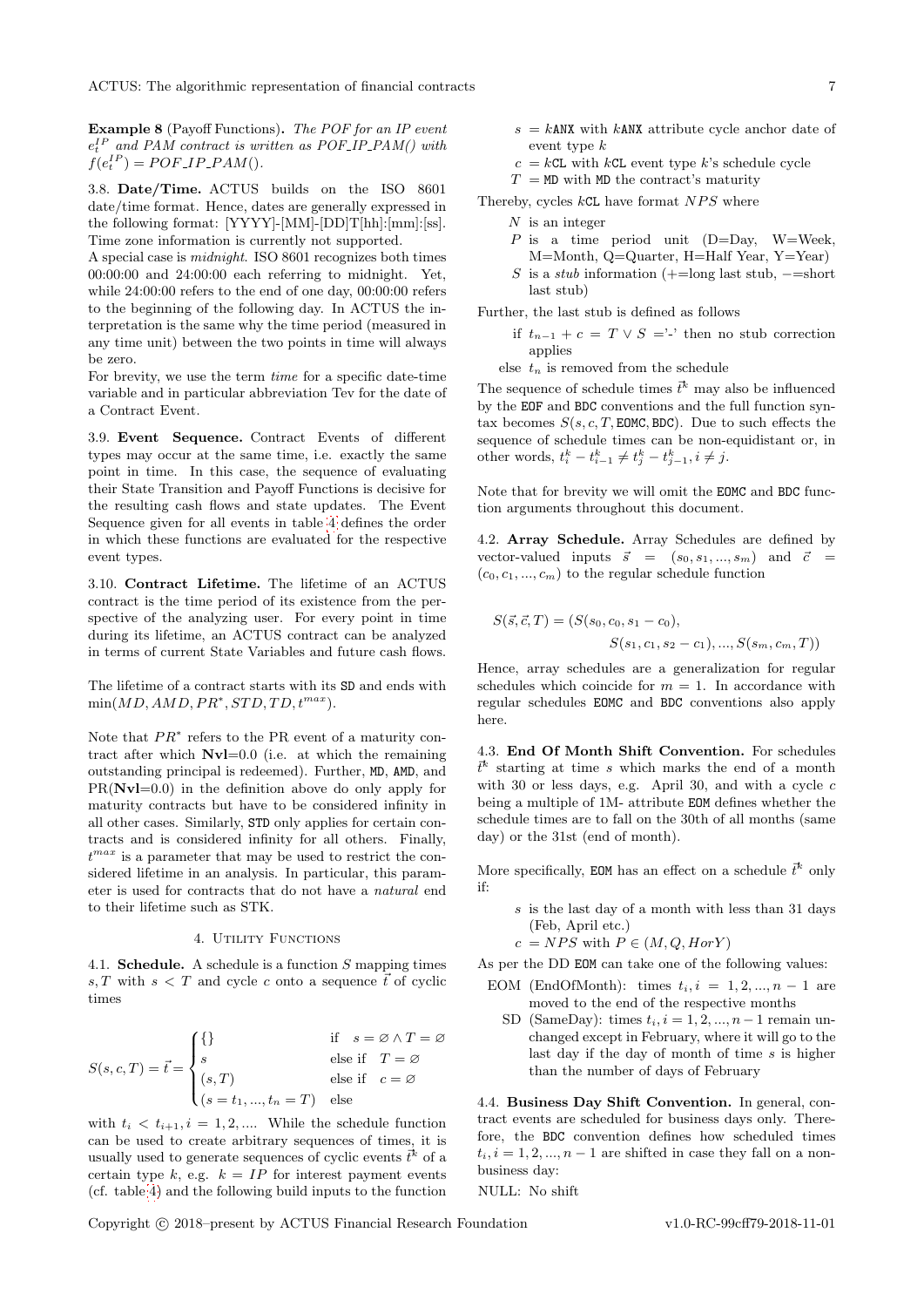- SCF: Shift/Calculate following: The event is shifted to the following non working day. Calculation of the event happens after the shift
- SCMF: Shift/Calculate modified following: The event is shifted to the following non working day. However, if the following day happens to fall into the next month, then take preceeding non-working day. Calculation of the event happens after the shift
- CSF: Calculate/Shift following: Same like SCF however calculation of the event happens before the shift
- CSMF: Calculate/Shift modified following: Same like SCMF however calculation of the event happens before the shift
- SCP: Shift/Calculate preceding: The event is shifted to the last preceding non working day. Calculation of the event happens after the shift
- SCMP: Shift/Calculate modified preceding: The event is shifted to the last preceding non working day. However, if the preceding day happens to fall into the previous month, then take next non-working day. Calculation of the event happens after the shift
	- CSP: Calculate/Shift preceding: Same like SCP however calculation of the event happens before the shift
- CSMP: Calculate/Shift modified preceding: Same like SCMP however calculation of the event happens before the shift

<span id="page-7-0"></span>4.5. Business Day Calendar. Whether a specific day is a business day (cf. previous section) is defined by attribute CLDR. Such conventions generally depend on regional official holiday calendars. The Business Day Function interface allows determining for some  $CLDR$  whether any time  $t$ is a business day or not

#### $B : t \mapsto \{true, false\}$

where  $true$  indicates that  $t$  is a business day and  $false$ that it is a holiday.

Example 9. Two standard CLDR implementations are the following

- NoHoliday (default): every calendar day is a business day
- MondayToFriday: all weekdays Monday, Tuesday, Wednesday, Thursday, and Friday are business days

<span id="page-7-1"></span>4.6. Year Fraction Convention. Interest income and other calculations are based on per annum interest rates. Therefore, the year-fraction function interface  $Y$  is used to calculate the fraction of a year between any two times s and t with  $t > s$  for which e.g. an (per annum) interest rate applies according to some day count convention DCC

#### $Y : s, t$ , DCC  $\mapsto \mathbb{R}$

Note, the year fraction function interface only defines the structure of year fraction functions but not an actual implementation thereof, or the respective DCC, respectively. Therefore, any DCC can be implemented according to the interface above supporting user-defined year fraction functions.

For brevity we will omit the DCC function argument wherever this does not lead to confusion.

<span id="page-7-2"></span>4.7. Contract Role Sign Convention. The two counterparties to a financial contract are defined through attributes LEIRC and LEICP. The first is the party initially creating the contract and the second is the counterparty, respectively. Thereby, both LEIRC/LEICP can take any role in the contract or, more specifically, they can be the lender or borrower in a loan (PAM), fixed receiver or payer in an interest rate swap (SWAPS), etc.

The *role* of the LEIRC is defined through attribute CNTRL. The *role* of LEICP is derived as the *opposite* side to the contract. Apart from CNTRL the attributes are neutral to the role of LEIRC (or LEICP).

On the other hand, contractual cash flows generated by the POFs and certain state variables are role-sensitive. That is, from the perspective of the LEIRC these quantities represent either claims or obligations. Contract Role Sign function  $R$  maps the CNTRL attribute into  $+1$  indicating a claim or −1 indicating an obligation

#### $R:$  CNTRL  $\rightarrow \{-1,+1\}$

When multiplying with a cash flow  $x$  the Contract Role Sign function thereby defines the direction of that flow:

 $x > 0$ : x flows from LEICP to LEIRC

 $x < 0$ : x flows from LEIRC to LEICP

Table [2](#page-7-4) defines the domain of the Contract Role Sign function, i.e. the range of attribute CNTRL, with meaning and Contract Role Sign to which the function maps.

| Value      | Meaning                     | $\mathbf R$ |
|------------|-----------------------------|-------------|
| <b>RPA</b> | Real position asset         | $+1$        |
| <b>RPL</b> | Real position liability     | $-1$        |
| CLO        | Role of a collateral        | $+1$        |
| <b>CNO</b> | Role of a close-out-netting | $+1$        |
| COL        | Role of an underlying to a  | $+1$        |
|            | collateral                  |             |
| LG         | Long position               | $+1$        |
| ST         | Short position              | $-1$        |
| <b>BUY</b> | Protection buyer            | $+1$        |
| <b>SEL</b> | Protection seller           | $-1$        |
| <b>RFL</b> | Receive first leg           | $+1$        |
| PFL        | Pay first leg               | $-1$        |
| RF         | Receive fix leg             | $+1$        |
| PF         | Pay fix leg                 | $-1$        |

<span id="page-7-4"></span>TABLE 2. Contract Role definitions.

<span id="page-7-3"></span>4.8. Contract Default Convention. Performance of a contract indicates whether as per a certain time all parties involved adhere to their obligations arising from the contract. Attribute CTS captures a contract's performance as per  $t_0$ . For any time  $t > t_0$  and depending on the behavior of the parties involved the contract can migrate into different contract (performance) statuses from 'performing' to 'default'. State variable  $\Pr f_t$  (cf. table [3\)](#page-8-3) captures these dynamics and the performance as per any time  $t > t_0$ .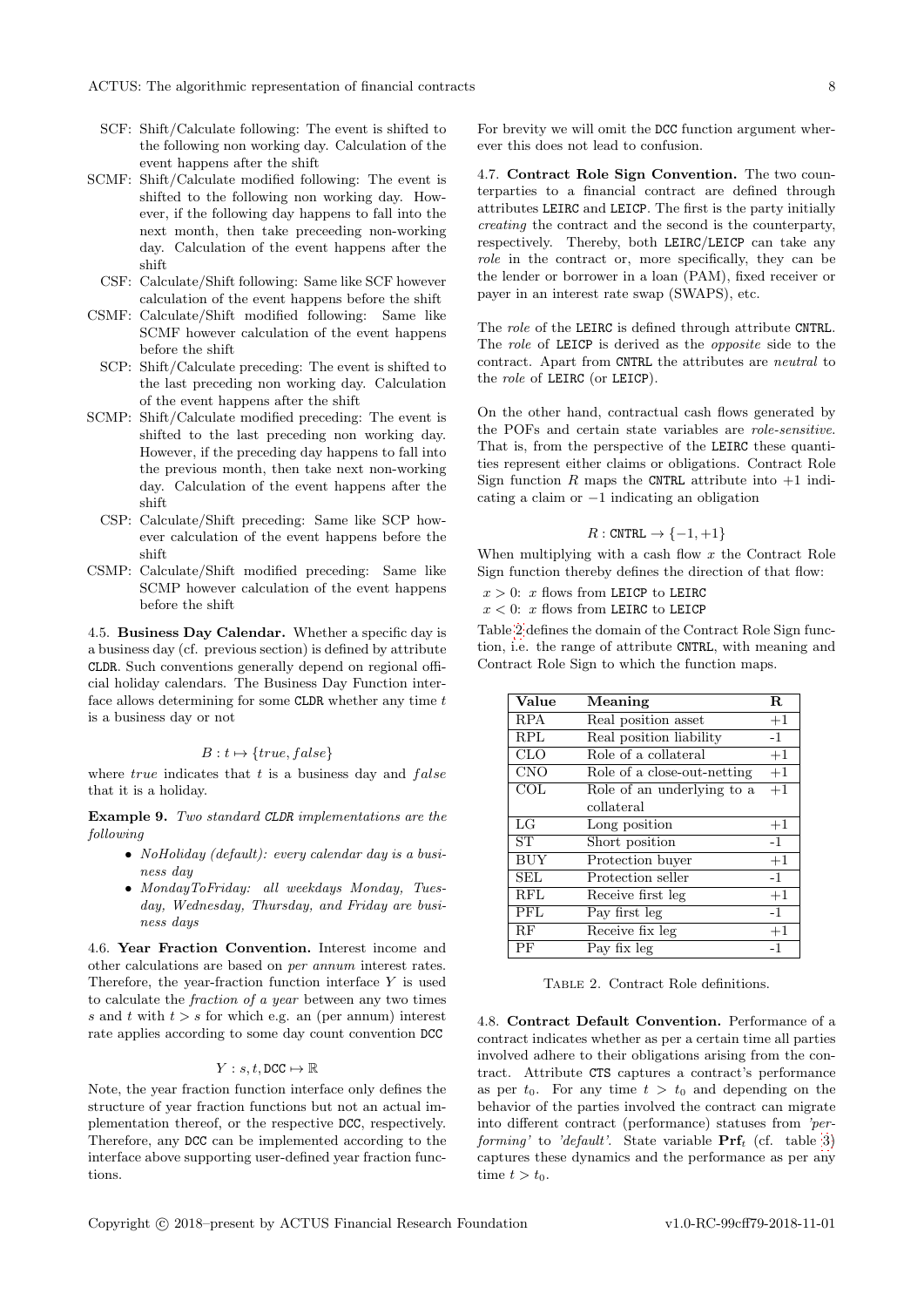The Contract Default Convention is a function D that maps the  $\Pr f_t$  state variable into  $+1$  indicating that the contract is performing or 0 which reflext default and, from an analytical perspective, means that future cash flows cancel out:

$$
D(\mathbf{Prf}_t) = \begin{cases} 1 & \text{if } \mathbf{Prf}_t \neq \text{'D'} \\ 0 & \text{else} \end{cases}
$$

<span id="page-8-0"></span>4.9. Annuity Amount Function. In an Annuity contract (ANN) the annuity amount is paid regularly from the borrower to the lender. Thereby, the annuity amount is comprised of a principal repayment portion and an interest portion and and dimensioned such that the total nominal amount n at time t is fully repaid at maturity  $T$  of the annuity. The Annuity Amount function  $A(0,0,m,p)$ utes the annuity amount as follows

$$
A(s,T,n,a,r) = (n+a) \frac{\prod_{i=1}^{m-1} 1 + rY(t_i, t_{i+1},)}{1 + \sum_{i=1}^{m-1} \prod_{j=i}^{m-1} 1 + rY(t_j, t_{j+1})}
$$

with  $a$  the accrued interest as per time  $s, r$  the actual interest rate,  $t_i, i = 1, 2, ..., m$  the schedule times  $\inf t, t \in \overline{t}^{PR} \wedge t > s, m$  the number of times  $t_i$ , and  $\vec{t}^{PR}$  the PR-event schedule times of the Annuity contract as described in section [9.5.](#page-20-0)

#### 5. CONTRACT STATE VARIABLES

<span id="page-8-1"></span>Driven by Contract Events (see section [3.5\)](#page-5-5) certain contractual dimensions, state variables, of financial contracts may change during the lifetime of a financial contract. Thereby, the set of State Variables varies for different CTs. Table [3](#page-8-3) represents the set of all covered State Variables throughout the universe of CTs.

By definition, State Variables are updated through Contract Events only. The value of State Variables always shows the state of the contract after the respective Contract Event.

| <b>Name</b>        |                                    | Abbrv.Explanation                            |  |
|--------------------|------------------------------------|----------------------------------------------|--|
| Performance        | $\mathbf{Pr}\mathbf{f}_t$          | Contract performance                         |  |
| Last<br>Event      | $\mathbf{L}\mathbf{e}\mathbf{d}_t$ | The date of the most recent Con-             |  |
| Date               |                                    | tract Event                                  |  |
| Nominal            | $\mathbf{Nvl}_t$                   | The outstanding nominal value                |  |
| Value              |                                    |                                              |  |
| Secondary          | $Nv2_t$                            | The outstanding nominal value                |  |
| Nominal            |                                    | of the second leg                            |  |
| Value              |                                    |                                              |  |
| Nominal Rate       | $\mathbf{Nrt}_t$                   | The applicable nominal rate                  |  |
| Nominal<br>$Ac-$   | $\mathbf{Nac}_t$                   | The current value of nominal ac-             |  |
| crued              |                                    | crued interest at the Nominal                |  |
|                    |                                    | Rate                                         |  |
| $Cal-$<br>Interest | Ich <sub>t</sub>                   | The basis at which interest is               |  |
| culation Base      |                                    | being accrued if different from              |  |
|                    |                                    | $\mathbf{Nvl}_t$                             |  |
| Notional Scal-     | $Nsc_{t}$                          | The multiplier being applied to              |  |
| ing Multiplier     |                                    | Notional/Principal related cash-             |  |
|                    |                                    | $f_{\text{rows}}$                            |  |
| Interest Scal-     | $\mathbf{Isc}_t$                   | The multiplier being applied to              |  |
| ing Multiplier     |                                    | Interest related cash-flows                  |  |
| Next<br>Prin-      | $\mathbf{N}\mathbf{pr}_t$          | The value at which $\mathbf{Nvl}_t$ is being |  |
| cipal<br>Re-       |                                    | repaid. This may be including or             |  |
| demption           |                                    | excluding of interest depending              |  |
| Payment            |                                    | on the instrument                            |  |
| Payoff at Set-     | $\mathbf{Pos}_t$                   | The payoff of the contract if                |  |
| tlement            |                                    | fixed at time t. If evaluated dur-           |  |
|                    |                                    | ing the lifetime of the contract             |  |
|                    |                                    | this quantity gives a hypotheti-             |  |
|                    |                                    | cal payoff (e.g. for an OPTNS                |  |
|                    |                                    | contract it defines whether the              |  |
|                    |                                    | option is in-the-money or not).              |  |

### <span id="page-8-3"></span>Table 3. State variables

#### 6. CONTRACT EVENT TYPES

<span id="page-8-2"></span>An overview and description of various event types can be found in table [4.](#page-8-4)

<span id="page-8-4"></span>

| Type        | Name                            | Explanation                                                      | Seq.          |
|-------------|---------------------------------|------------------------------------------------------------------|---------------|
| IED         | Initial Exchange Date           | Scheduled date of first principal event, start of accrual calcu- |               |
|             |                                 | lation                                                           |               |
| <b>IPCI</b> | Interest Capitalization         | Scheduled interest payment which is capitalized instead of       | $\mathcal{D}$ |
|             |                                 | paid out                                                         |               |
| IP          | Interest Payment                | Scheduled interest payment                                       | 3             |
| FP          | Fee Payment                     | Scheduled fee payment                                            | 4             |
| <b>PR</b>   | Principal Redemption            | Scheduled principal redemption payment                           | 5             |
| PI          | Principal Increase              | Scheduled principal increase payments                            | 6             |
| PRF         | Principal Payment Amount Fixing | Scheduled re-fixing of principal payment (PR or PI) amount       |               |
| <b>PY</b>   | Penalty Payment                 | Payment of a penalty (e.g. due to early repayment of principal   | 8             |
|             |                                 | outstanding)                                                     |               |
| PP          | Principal Prepayment            | Unscheduled (early) repayment of principal outstanding           | 9             |
| CD          | Credit Default                  | Credit event of counterparty to a contract                       | 10            |
| RRF         | Rate Reset Fixed                | Scheduled rate reset event where new rate is already fixed       | 11            |
| $\rm RR$    | Rate Reset Variable             | Scheduled rate reset event where new rate is fixed at event      | 12            |
|             |                                 | time                                                             |               |
| DV          | Dividend Payment                | Scheduled (e.g. announced) dividend payment                      | 13            |
| <b>PRD</b>  | Purchase Date                   | Purchase date of a contract bought in the secondary market       | 14            |
| ΜR          | Margin Call Date                | Scheduled margin call event                                      | 15            |
| TD          | Termination Date                | Sell date of a contract sold in the secondary market             | 16            |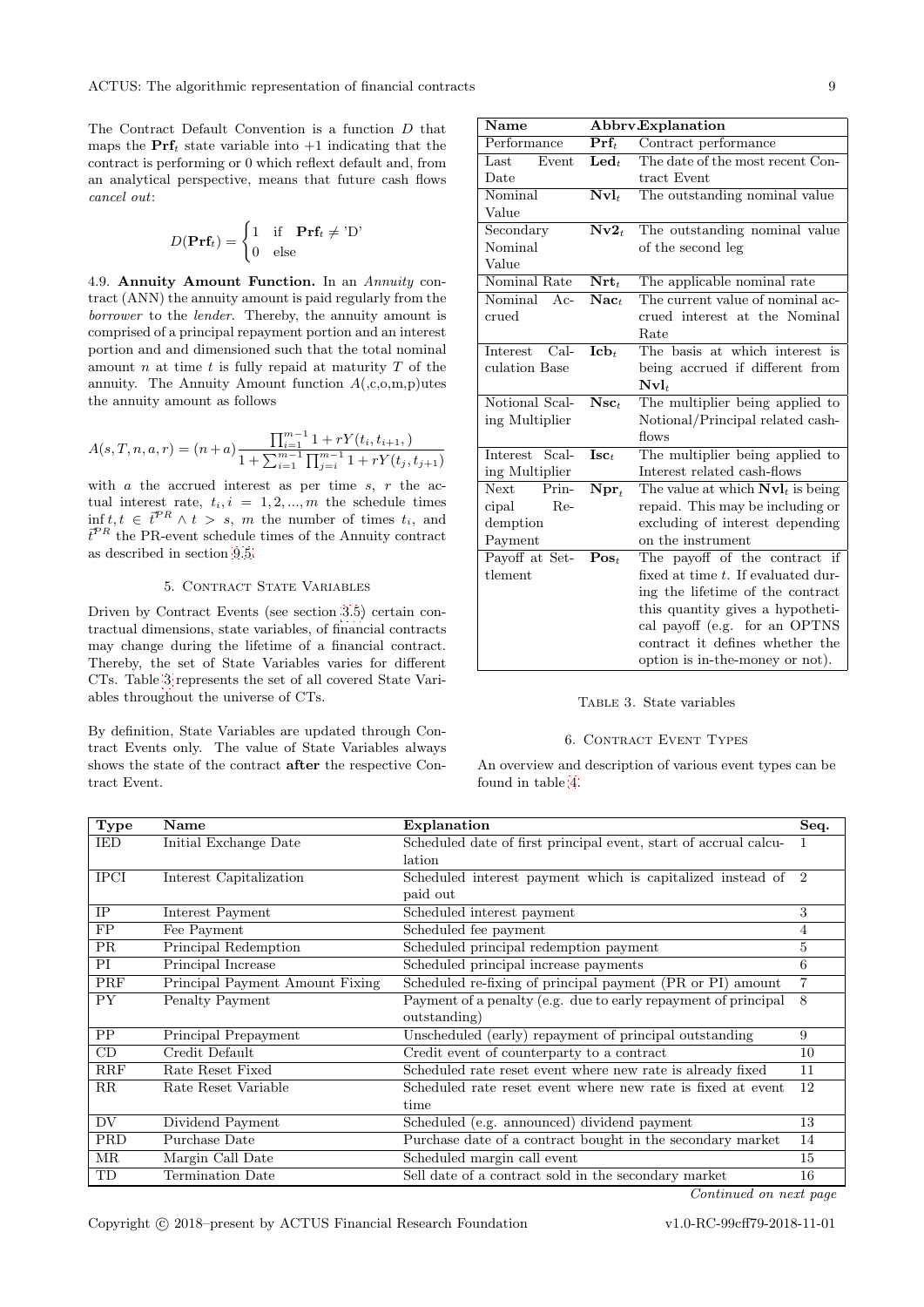| Continued from previous page                                   |                                   |                                                          |      |  |  |
|----------------------------------------------------------------|-----------------------------------|----------------------------------------------------------|------|--|--|
| Type                                                           | Name                              | Explanation                                              | Seq. |  |  |
| SC                                                             | Scaling Index Revision            | Scheduled re-fixing of a scaling index                   | 17   |  |  |
| <b>IPCB</b>                                                    | Interest Payment Calculation Base | Scheduled update to the calculation base for IP accruing | 18   |  |  |
| XD                                                             | Execution Date                    | Scheduled or unscheduled execution of e.g. an OPTNS or   | -19  |  |  |
|                                                                |                                   | <b>FUTUR</b> contract                                    |      |  |  |
| <b>STD</b>                                                     | Settlement Date                   | Date when payment for derivatives is settled             | 20   |  |  |
| MD                                                             | Maturity Date                     | Scheduled maturity or expiry of a contract               | 21   |  |  |
| AD                                                             | Analysis Event                    | Retrieves current contract states without alter these    | 22   |  |  |
| $\mathbf{m}$ is a set of $\mathbf{m}$ is a set of $\mathbf{m}$ |                                   |                                                          |      |  |  |

Table 4: Contract Events Definitions.

#### 7. Risk Factor Observer

<span id="page-9-0"></span>The payoff of financial contracts always depends on the context in which it is evaluated and which is comprised of the following dimensions; counterparties, markets, and behavioral factors. We refer to these as the risk factors to which financial contracts are exposed to. This indicates that these factors are source of uncertainty because financial contracts only reference the factors but their dynamics is outside the control of any contractual agreement. Thus, such factors have to be observed and their changing states accounted for when evaluating the payoff of financial contracts. Therefore, we consider a standardized interface  $O<sup>o</sup>(i, t, S, M)$  that allows for *observing*; (1) the state of a certain risk factor *i* at any time *t* if  $o = rf'$ 

### $O^{rf}: i, t, S, M \mapsto \mathbb{R}$

and (2) contractual but non-scheduled events if  $o = 'ev'$ 

$$
O^{ev}: i, t, S, M \mapsto \{e_t^k, e_s^l, \ldots\}
$$

The parameters to the Risk Factor Observer interface are as follows:

- $i$ : the identifier of the risk factor *observed*
- $t$ : the time for which the risk factors state should be evaluated
- $S$ : the inner states of the contract at time  $t$

 $M$ : the contract terms of the contract as per time  $t$ 

Note that the observer interface only defines the structure of an actual observer function but not the actual implementation. Thus, the interface allows for user-defined implementations of observer functions allowing e.g. for representing arbitrary assumptions on the evolution of future risk factor states which is key for any type of forwardlooking analysis.

Example 10 ('rf'-Observer). The market-driven 3-month USD-Libor reference rate used as the variable rate in a variable rate loan contract is observed at any time t  $through~O^{rf} (MarketObjectCodeRateRest, t).$ 

Example 11 ('rf'-Observer). Unscheduled (pre-) repayments of outstanding notional in a mortgage contract is observed at any time t through  $O^{ev}(\text{CID}, t)$ .

For brevity we will omit the  $S$  and  $M$  function arguments wherever this does not lead to confusion.

#### 8. Child Contract Observer

<span id="page-9-1"></span>The payoff of certain contracts, i.e. of Combined Contracts according to the taxonomy in [1,](#page-2-3) is derived from certain quantities of child contracts. Often times, such contracts are referred to as underlying instruments or simply underlyers as they build the basis for the payoff of the parent contract. Therefore, we consider a standardized interface  $U^o$  that allows for *observing* on the parent level; (1) all future events, w.r.t. time t, if  $o = 'ev'$ 

$$
U^{ev}: i, t, a \mapsto \{e_v^k, e_w^l, \ldots\}
$$

with  $v, w > t$  and event types k, l according to the schedule of the child contract,  $(2)$  a certain state variable x if  $o = 'sv'$ 

$$
U^{sv}: i, t, x, a \mapsto \mathbb{R},
$$

or  $(3)$  a particular contract attribute x of the child contract if  $o = 'ca'$ 

$$
U^{ca}: i, x \mapsto y
$$

with  $y$  a variable of value type of the respective attribute as per DD.

The parameters to the Child Contract Observer interface are as follows:

- $i\,$  : the identifier of the child contract  $\emph{observed}$
- t: for  $o \in \{ev, sv\}$  the time for which the respective quantity should be evaluated
- x: for  $o \in \{sv, ca\}$  the quantity to be evaluated
- a : for  $o \in \{ev, sv\}$  a set of contract attributes to which the evaluated quantity should be conditioned

Note that the observer interface only defines the structure of an actual observer function but not the actual implementation. Thus, the interface allows for user-defined implementations of observer functions allowing e.g. for using arbitrary data structures.

Example 12 ('ev'-Observer). The future events, w.r.t. time t, of the first leg (i.e. child contract identified by FirstLeg) of a SWAPS contract with  $CNTRL = PFL$ (i.e. pay first leg) can be evaluated as  $U^{ev}(FirstLeg, t |$  $\{CNTRL = RPL\}$ .

Example 13 ('sv'-Observer). The current state, w.r.t. time t, of state variable  $\boldsymbol{N}$ vi of the first leg (i.e. child contract identified by FirstLeg) of a SWAPS contract with  $CNTRL=RFL$  (i.e. receive first leg) can be evaluated as  $U^{sv}(FirstLeg, t, \textit{Nvl} \mid \{\textit{CNTRL} = \textit{RPA}\}).$ 

Example 14 ('ca'-Observer). The contract attribute MOC of the child contract Child (i.e. child contract identified by Child) of an OPTNS contract can be evaluated as  $U^{ca}(Child, MOC)$ .

For brevity we will omit the  $x$  and  $a$  function arguments wherever this does not lead to confusion.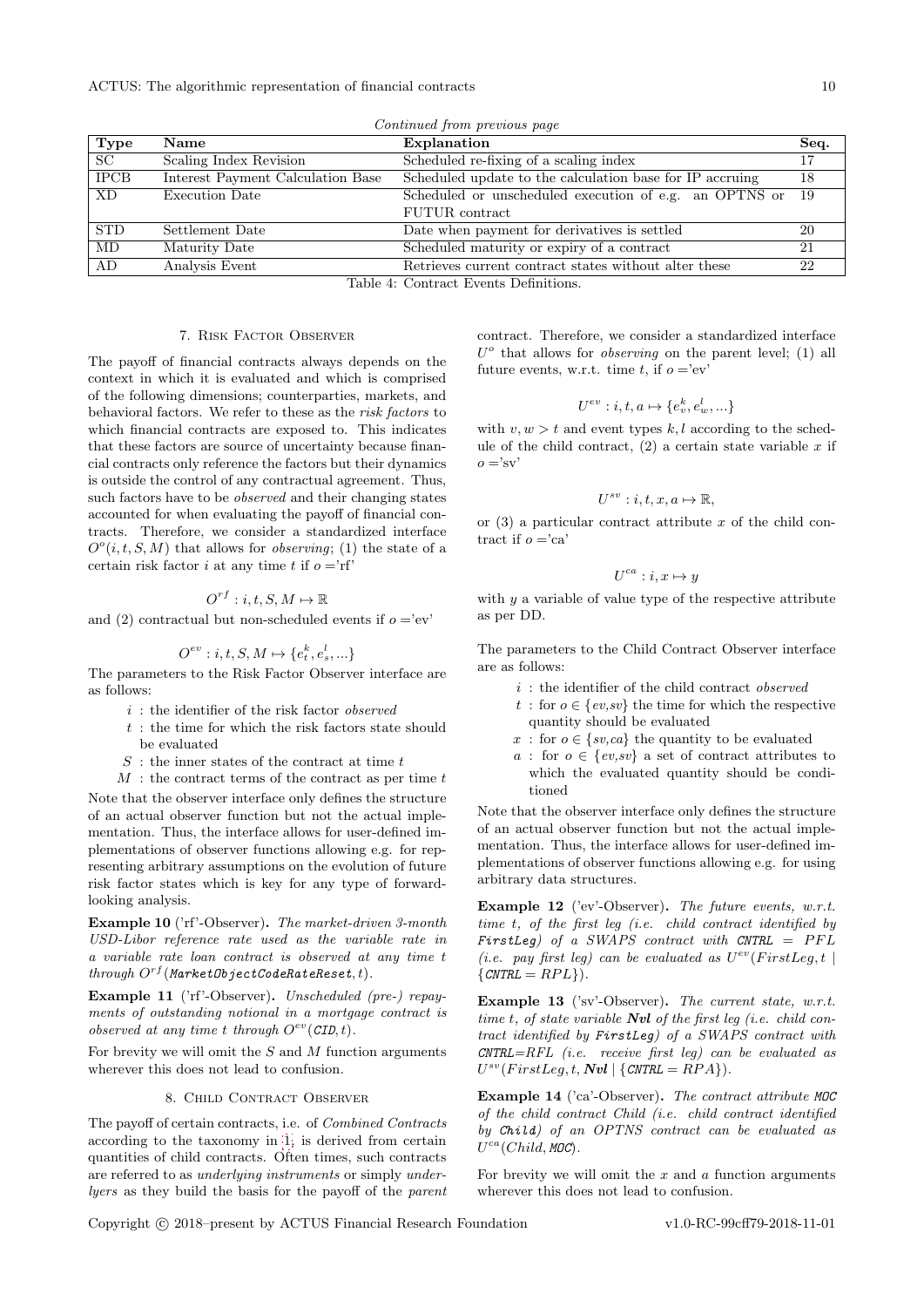# <span id="page-10-1"></span><span id="page-10-0"></span>9.1. PAM: Principal At Maturity.

| PAM: Contract Schedule                                                                                       |                                                                                                                                                                                                                                                                                                                                                                                                                                                    |                                                                                                                                                                                                                                                                                                  |  |  |
|--------------------------------------------------------------------------------------------------------------|----------------------------------------------------------------------------------------------------------------------------------------------------------------------------------------------------------------------------------------------------------------------------------------------------------------------------------------------------------------------------------------------------------------------------------------------------|--------------------------------------------------------------------------------------------------------------------------------------------------------------------------------------------------------------------------------------------------------------------------------------------------|--|--|
| Event                                                                                                        | Schedule                                                                                                                                                                                                                                                                                                                                                                                                                                           | Comments                                                                                                                                                                                                                                                                                         |  |  |
| AD                                                                                                           | $\frac{\vec{t}^{AD} = (t_0, t_1, , t_n)}{t^{IED} = \text{IED}}$                                                                                                                                                                                                                                                                                                                                                                                    | With $t_i, i = 1, 2, $ a custom input                                                                                                                                                                                                                                                            |  |  |
| <b>IED</b>                                                                                                   |                                                                                                                                                                                                                                                                                                                                                                                                                                                    |                                                                                                                                                                                                                                                                                                  |  |  |
| PR                                                                                                           |                                                                                                                                                                                                                                                                                                                                                                                                                                                    |                                                                                                                                                                                                                                                                                                  |  |  |
| $\overline{PP}$                                                                                              | $\begin{aligned} \overline{t}^{PR} &= \mathbf{Tmd}_{t_0} \\ \overline{t}^{PP} &= \begin{cases} \varnothing & \text{if} \quad \text{PPEF} = \text{'N'} \\ (\vec{u},\vec{v}) & \text{else} \end{cases} \end{aligned}$<br>where<br>$\vec{u} = S(s, \text{OPCL}, T^{MD})$                                                                                                                                                                              | with<br>$s = \begin{cases} \varnothing & \text{if} \quad \text{OPANX} = \varnothing \land \text{OPCL} = \varnothing \\ \text{IED} + \text{OPCL} & \text{else if} \quad \text{OPANX} = \varnothing \\ \text{OPANX} & \text{else} \end{cases}$                                                     |  |  |
| ${\rm PY}$                                                                                                   |                                                                                                                                                                                                                                                                                                                                                                                                                                                    |                                                                                                                                                                                                                                                                                                  |  |  |
| $\begin{tabular}{ c c } \hline \quad \quad & \quad \quad & \quad \quad \\ \hline FP \\ \hline \end{tabular}$ | $\label{eq:1} \begin{array}{l} \displaystyle \overrightarrow{v} = O^{rf}(\texttt{PPMO},t) \\[1ex] \displaystyle \overrightarrow{t}^{PY} = \begin{cases} \varnothing & \text{if \quad PYTP = 'O'}\\ \overrightarrow{t}^{PP} & \text{else} \end{cases} \\[1ex] \displaystyle \overrightarrow{t}^{FP} = \begin{cases} \varnothing & \text{if \quad FER = \varnothing \lor FER = 0}\\ S(s,\texttt{FPCL},T^{MD}) & \text{else} \end{cases} \end{array}$ | with<br>$s = \begin{cases} \varnothing & \text{if } \texttt{FPANX} = \varnothing \land \texttt{FPCL} = \varnothing \\ \texttt{IED} + \texttt{FPCL} & \text{else if } \texttt{FPANX} = \varnothing \end{cases}$<br>$_{\rm else}$<br>FPANX                                                         |  |  |
| PRD                                                                                                          | $t^{PRD} = PRD$                                                                                                                                                                                                                                                                                                                                                                                                                                    |                                                                                                                                                                                                                                                                                                  |  |  |
| TD                                                                                                           |                                                                                                                                                                                                                                                                                                                                                                                                                                                    |                                                                                                                                                                                                                                                                                                  |  |  |
| $\frac{1}{\sqrt{1-\frac{1}{2}}\left( \frac{1}{2}\right) ^{2}}$                                               | $\frac{t^{TD} = TD}{t^{TP} = \begin{cases} \varnothing & \text{if } \text{IPNR} = 'O' \\ S(s, \text{IPCL}, T^{MD}) & \text{else} \end{cases}}$                                                                                                                                                                                                                                                                                                     | with<br>Solution $s = \begin{cases} \varnothing & \text{if } \text{IPANNX} = \varnothing \land \text{IPCL} = \varnothing \\ \text{IPCED} & \text{else if } \text{IPCED} \neq \varnothing \\ \text{IED} + \text{IPCL} & \text{else if } \text{IPANNX} = \varnothing \end{cases}$<br>IPANX<br>else |  |  |
| <b>IPCI</b>                                                                                                  | $\overline{t}^{\text{TPCI}} = \begin{cases} \varnothing & \text{if} \quad \text{IPCED} = \varnothing \\ S(s, \text{IPCL}, \text{IPCED}) & \text{else} \end{cases}$                                                                                                                                                                                                                                                                                 | with<br>where $s = \begin{cases} \varnothing & \text{if } \text{IPANX} = \varnothing \land \text{IPCL} = \varnothing \\ \text{IED} + \text{IPCL} & \text{else if } \text{IPANX} = \varnothing \end{cases}$<br>IPANX else                                                                         |  |  |
| $\rm RR$                                                                                                     | $\overline{t}^{RR} = \begin{cases} \varnothing & \text{if } \text{ RRANX} = \varnothing \wedge \text{RRCL} = \varnothing \\ \overline{t} \wedge t^{RRY} & \text{else ifRRNXT} \neq \varnothing \\ \overline{t} & \text{else} \end{cases}$<br>where $\vec{t} = S(s, \text{RRCL}, T^{MD})$                                                                                                                                                           | with<br>$S = \begin{cases} \text{IED} + \text{RRCL} & \text{if} \quad \text{RRANX} = \varnothing \\ \text{RRANX} & \text{else} \end{cases}$<br>$t^{RRY} = \inf t \in \vec{t} \mid t > \text{SD}$                                                                                                 |  |  |
| $\operatorname{RRF}$                                                                                         | $t^{RRF} = \begin{cases} \varnothing & \text{if} \quad \text{RRANX} = \varnothing \land \text{RRCL} = \varnothing \\ \inf t \in \vec{t} \mid t > \text{SD} \quad \text{else} \end{cases}$<br>where $\vec{t} = S(s, \text{RRCL}, T^{MD})$                                                                                                                                                                                                           | with<br>$\int \text{IED} + \text{RRCL} \quad \text{if} \quad \text{RRANX} = \varnothing$<br>else<br>RRANX                                                                                                                                                                                        |  |  |
| SC                                                                                                           | if $SCEF = '000'$<br>$\vec{t}^{SC} = \begin{cases} \varnothing & \text{if} \quad \text{S} \\ S(s, \text{SCCL}, T^{MD}) & \text{else} \end{cases}$                                                                                                                                                                                                                                                                                                  | with<br>Ø<br>if $SCANX = \emptyset \wedge SCCL = \emptyset$<br>$IED + SCCL$<br>else if $SCANK = \varnothing$<br>$s =$<br>SCANX<br>else                                                                                                                                                           |  |  |
| CD                                                                                                           | $t^{CD} = O^{ev}(LEICP, t_0)$                                                                                                                                                                                                                                                                                                                                                                                                                      |                                                                                                                                                                                                                                                                                                  |  |  |

|             |                                                      | State   Initialization per $t_0$                                  | Comments |
|-------------|------------------------------------------------------|-------------------------------------------------------------------|----------|
| $Tmd$       | $\mathbf{T}\mathbf{m}\mathbf{d}_{t_0} = \texttt{MD}$ |                                                                   |          |
| $\vert$ Nvl | $\mathbf{Nvl}_{t_0} = \left\{$                       | if $IED > t_0$<br>10.0<br>$R(\text{CNTRL}) \times \text{NT}$ else |          |
| $\mid$ Nrt  | $\textbf{Nrt}_{t_0} = \big\langle$                   | if $IED > t_0$<br>0.0<br>IPNR else                                |          |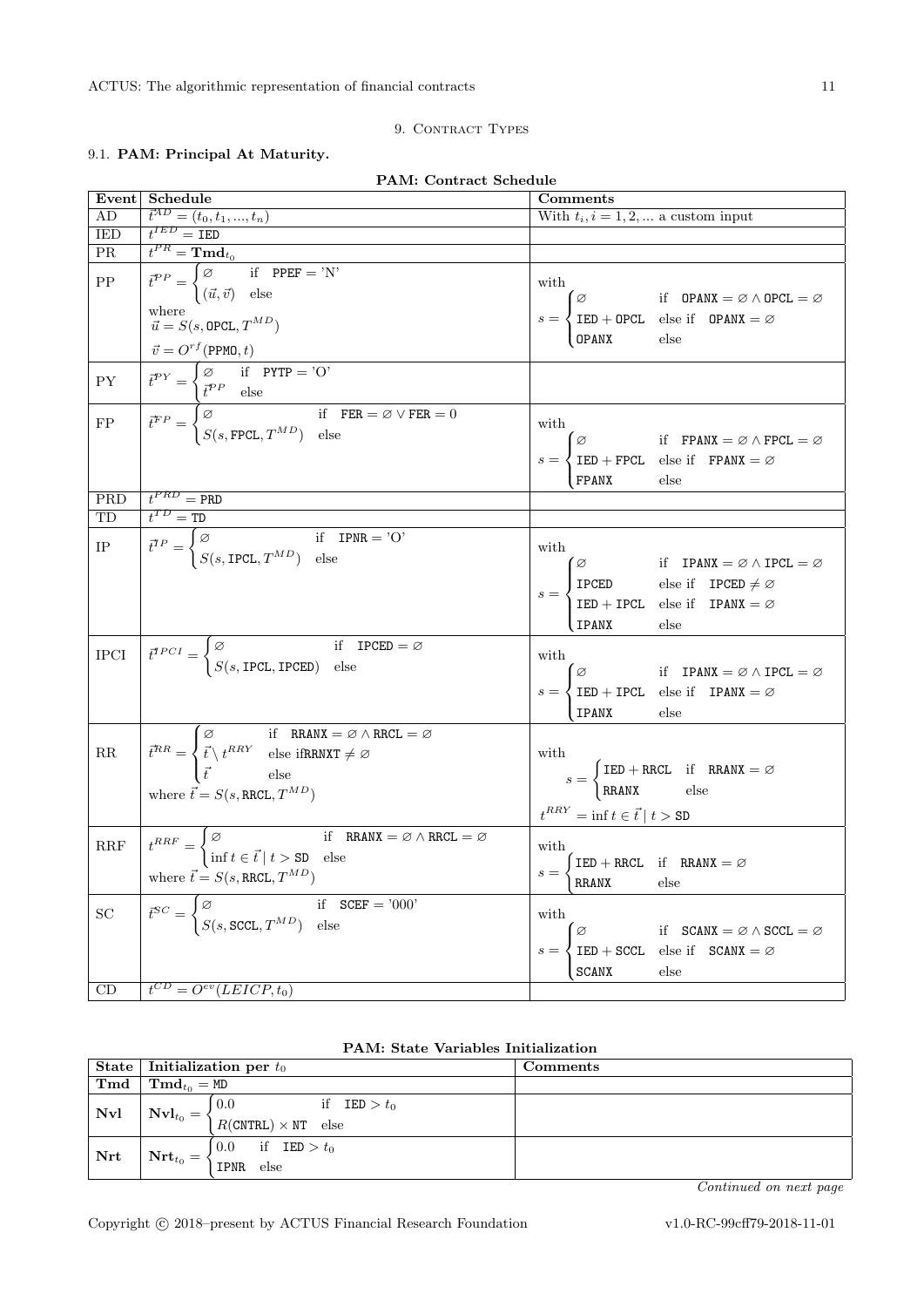|             |                            |                                                                                                                                                                                                                                                                                                                                                                                     | Continued from previous page |                                                                                                                                                                                                                                               |
|-------------|----------------------------|-------------------------------------------------------------------------------------------------------------------------------------------------------------------------------------------------------------------------------------------------------------------------------------------------------------------------------------------------------------------------------------|------------------------------|-----------------------------------------------------------------------------------------------------------------------------------------------------------------------------------------------------------------------------------------------|
| State       |                            | Initialization per $t_0$                                                                                                                                                                                                                                                                                                                                                            |                              | Comments                                                                                                                                                                                                                                      |
|             |                            | 0.0                                                                                                                                                                                                                                                                                                                                                                                 | if IPNR = $\varnothing$      |                                                                                                                                                                                                                                               |
| Nac         |                            |                                                                                                                                                                                                                                                                                                                                                                                     |                              | $\mathbf{Nac}_{t_0} = \begin{cases} 0.0 \text{ } \\ \text{IPAC} \\ Y(t^-, t_0) \times \text{Nvl}_{t_0} \times \text{Nrt}_{t_0} \end{cases}$ else if $\text{IPAC} \neq \varnothing$ with $t^- = \sup t \in \vec{t}^{\mathit{TP}} \mid t < t_0$ |
|             |                            |                                                                                                                                                                                                                                                                                                                                                                                     |                              |                                                                                                                                                                                                                                               |
|             |                            | $\sim 0.0$                                                                                                                                                                                                                                                                                                                                                                          | if $FER = \varnothing$       |                                                                                                                                                                                                                                               |
|             |                            |                                                                                                                                                                                                                                                                                                                                                                                     |                              | $\begin{cases} t^{FP-} = \sup t \in \vec{t}^{FP} \mid t < t_0 \\ t^{FP+} = \inf t \in \vec{t}^{FP} \mid t > t_0 \end{cases}$                                                                                                                  |
| $\vert$ Fac |                            |                                                                                                                                                                                                                                                                                                                                                                                     |                              |                                                                                                                                                                                                                                               |
|             |                            | $\label{eq:rec} \textbf{Fac}_{t_0} = \begin{cases} 0.0 & \text{if} \quad \texttt{FER} = \varnothing \\ \texttt{FEAC} & \text{else if} \quad \texttt{FEAC} \neq \varnothing \\ Y(t^-,t_0) \times \textbf{Nvl}_{t_0} \times \texttt{FER} & \text{else if} \quad \texttt{FEB} = \text{'N'} \\ \frac{Y(t^{FP}-,t_0)}{Y(t^{FP}-,t^{FP+})} \times \texttt{FER} & \text{else} \end{cases}$ |                              |                                                                                                                                                                                                                                               |
| Nsc         |                            | $\mathbf{Nsc}_{t_0} = \begin{cases} \texttt{SCIXSD} & \text{if } \texttt{SCEF} = \text{'[x]} \texttt{N[x]'} \\ 1.0 & \text{else} \end{cases}$                                                                                                                                                                                                                                       |                              |                                                                                                                                                                                                                                               |
|             |                            |                                                                                                                                                                                                                                                                                                                                                                                     |                              |                                                                                                                                                                                                                                               |
| Isc         |                            | $\textbf{Isc}_{t_0} = \begin{cases} \texttt{SCIXSD} & \text{if } \texttt{SCEF} = \text{Y}[x][x] \\ 1.0 & \text{else} \end{cases}$                                                                                                                                                                                                                                                   |                              |                                                                                                                                                                                                                                               |
|             |                            |                                                                                                                                                                                                                                                                                                                                                                                     |                              |                                                                                                                                                                                                                                               |
| $\vert$ Prf | $\Pr_{t_0} = \text{CTS}$   |                                                                                                                                                                                                                                                                                                                                                                                     |                              |                                                                                                                                                                                                                                               |
| Led         | $\mathbf{Led}_{t_0} = t_0$ |                                                                                                                                                                                                                                                                                                                                                                                     |                              |                                                                                                                                                                                                                                               |

Continued from previous

| PAM: State Transition Functions and Payoff Functions |  |  |  |  |  |
|------------------------------------------------------|--|--|--|--|--|
|------------------------------------------------------|--|--|--|--|--|

|           | Event Payoff Function                                                                                                                                                                                                                                             | <b>State Transition Function</b>                                                                                                                                                                                                                                                                                                            |
|-----------|-------------------------------------------------------------------------------------------------------------------------------------------------------------------------------------------------------------------------------------------------------------------|---------------------------------------------------------------------------------------------------------------------------------------------------------------------------------------------------------------------------------------------------------------------------------------------------------------------------------------------|
| AD        |                                                                                                                                                                                                                                                                   | $\overline{\text{Nac}_{t^+}} = \overline{\text{Nac}_{t^-}} + Y(\overline{\text{Led}_{t^-1}, t})\overline{\text{Nrt}_{t^-}}\overline{\text{Nvl}_{t^-}}$                                                                                                                                                                                      |
|           | 0.0                                                                                                                                                                                                                                                               | $\textbf{Led}_{t+} = t$                                                                                                                                                                                                                                                                                                                     |
|           |                                                                                                                                                                                                                                                                   | $\overline{\text{Nvl}_{t+}} = R(\text{CNTRL})$ NT<br>$\textbf{Nrt}_{t+} = \begin{cases} 0.0 & \text{if} \quad \textbf{IPNR} = \varnothing \\ \textbf{IPNR} & \text{else} \end{cases}$                                                                                                                                                       |
| IED       | $D(\text{Prf}_{t-})R(\text{CNTRL})(-1)(\text{NT} + \text{PDIED})$                                                                                                                                                                                                 | $\label{eq:1} \mathbf{Nac}_{t^+} = \begin{cases} \text{IPAC} & \text{if} \quad \text{IPAC} \neq \varnothing \\ y \mathbf{Nvl}_{t^+} \mathbf{Nrt}_{t^+} & \text{if} \quad \text{IPANX} \neq \varnothing \wedge \text{IPANX} < t \\ 0.0 & \text{else} \end{cases}$                                                                            |
|           |                                                                                                                                                                                                                                                                   | $\mathbf{Led}_{t+} = t$<br>with<br>$\frac{y = Y(\text{IPANK}, t)}{\text{Nvl}_{t^{+}} = 0.0}$                                                                                                                                                                                                                                                |
| <b>PR</b> | $D(\mathbf{Prf}_{t-})\mathbf{Nsc}_{t-}\mathbf{Nvl}_{t-}$                                                                                                                                                                                                          | $\mathbf{Nrt}_{t+} = 0.0$                                                                                                                                                                                                                                                                                                                   |
|           |                                                                                                                                                                                                                                                                   | $\textbf{Led}_{t^+} = t$<br>$\textbf{Nac}_{t^+} = \textbf{Nac}_{t^-} + Y(\textbf{Led}_{t^-}, t) \textbf{Nrt}_{t^-} \textbf{Nvl}_{t^-}$                                                                                                                                                                                                      |
| PP        | $D(\mathbf{Prf}_{t-})O^{rf}(\text{OPMO}, t)$                                                                                                                                                                                                                      | $\textbf{Fac}_{t^{+}} = \begin{cases} \textbf{Fac}_{t^{-}} + Y(\textbf{Led}_{t^{-}}, t) \textbf{Nvl}_{t^{-}} \textbf{FER} & \text{if} \quad \textbf{FEB} = \text{'}\textbf{N'} \\ \frac{Y(t^{FP} - t)}{Y(t^{FP} - t^{FP} + 1)} \textbf{FER} & \text{else} \end{cases}$<br>$\mathbf{Nvl}_{t+} = \mathbf{Nvl}_{t-} - O^{rf}(\mathtt{OPMO},t)$ |
|           |                                                                                                                                                                                                                                                                   | $\mathbf{Led}_{t+} = t$<br>with $t^{FP-}=\sup t\in\bar{t}^{FP}\mid t< t_0$<br>$\frac{t^{FP+}}{\textbf{Nac}_{t+}} = \textbf{inf } t \in \overline{t}^{FP} \mid t > t_0$<br>$\textbf{Nac}_{t+} = \textbf{Nac}_{t-} + Y(\textbf{Led}_{t-}, t) \textbf{Nrt}_{t-} \textbf{Nvl}_{t-}$                                                             |
| <b>PY</b> | if $PYTP = 'A'$<br>$D(\mathbf{Prf}_{t-})R(\text{CNTRL})$ PYRT<br>if $PYTP = 'N'$<br>$c$ PYRT<br>$c \max(0, \text{Nrt}_{t^-} - O^{rf}(\text{RRMO}, t))$ if PYTP = 'I'<br>with<br>$c = D(\mathbf{Prf}_{t-})R(\text{CNTRL})Y(\mathbf{Led}_{t-}, t)\mathbf{Nvl}_{t-}$ | $\textbf{Fac}_{t^+} = \begin{cases} \textbf{Fac}_{t^-} + Y(\textbf{Led}_{t^-}, t) \textbf{Nvl}_{t^-} \textbf{FER} & \text{if} \quad \textbf{FEB} = \text{'N'} \\ \frac{Y(t^{FP-}, t)}{Y(t^{FP-}, t^{FP+})} \textbf{FER} & \text{else} \end{cases}$<br>$\mathbf{Led}_{t+} = t$<br>with $t^{FP-}=\sup t\in\vec{t}^{FP}\mid t< t_0$            |
| FP        | if $FEB = 'A'$<br>$\boldsymbol{c}$<br>$cY(\mathbf{Led}_{t^-}, t)\mathbf{Nvl}_{t^-} + \mathbf{Fac}_{t^-}$ if $\mathbf{FEB} = 'N'$<br>with<br>$c = D(\textbf{Prf}_{t-})R(\texttt{CNTRL})\texttt{FER}$                                                               | $\frac{t^{FP+}}{\textbf{Nac}_{t+}} = \textbf{inf} \ t \in \overline{t}^{FP} \mid t > t_0$<br>$\textbf{Nac}_{t+} = \textbf{Nac}_{t-} + Y(\textbf{Led}_{t-}, t) \textbf{Nrt}_{t-} \textbf{Nvl}_{t-}$<br>$\textbf{Fac}_{i+} = 0.0$<br>$\mathbf{Led}_{t+} = t$                                                                                  |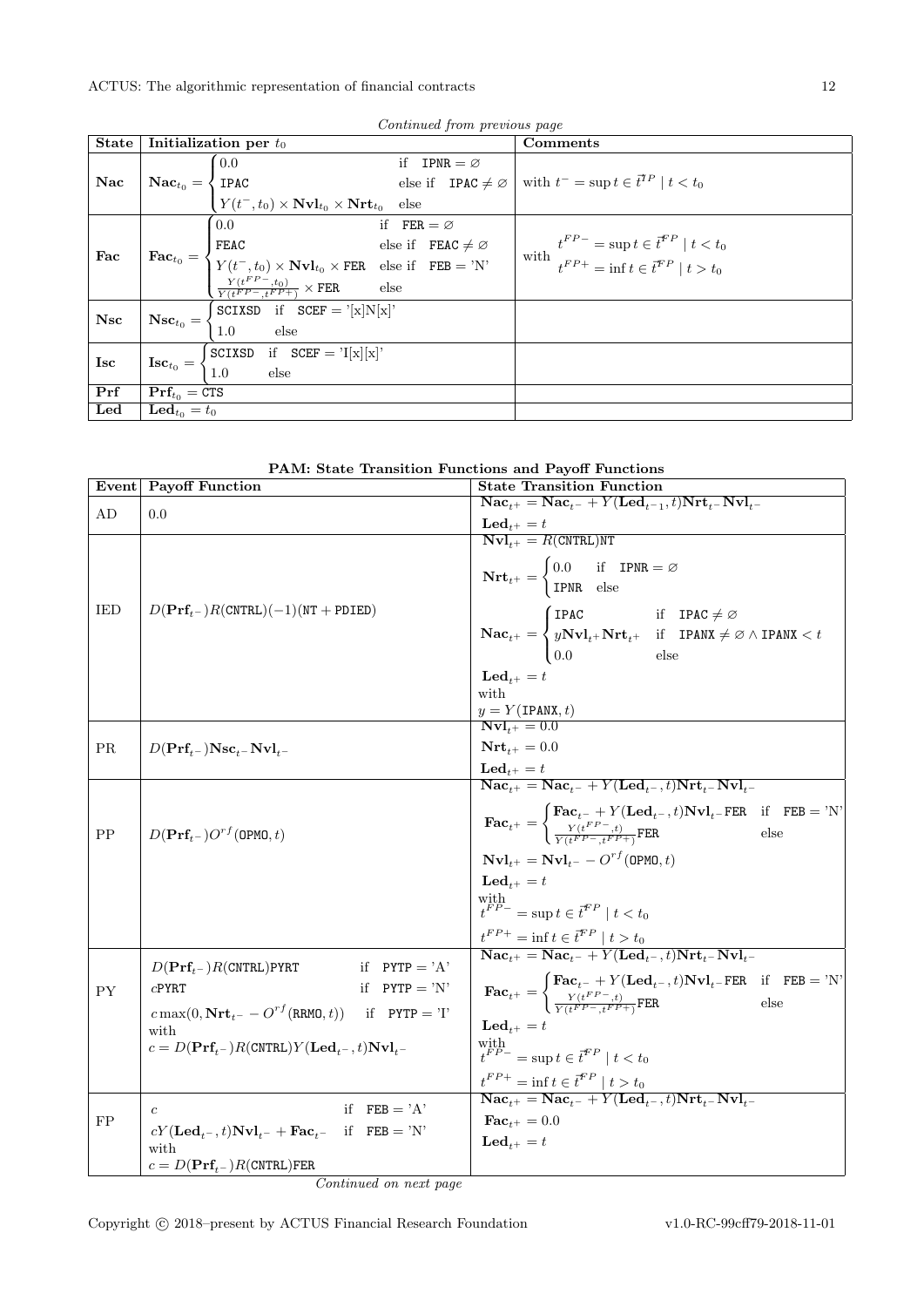|             | Event Payoff Function                                                                                                                    | <b>State Transition Function</b>                                                                                                                                                                                                                                                                                                                                                                                           |
|-------------|------------------------------------------------------------------------------------------------------------------------------------------|----------------------------------------------------------------------------------------------------------------------------------------------------------------------------------------------------------------------------------------------------------------------------------------------------------------------------------------------------------------------------------------------------------------------------|
|             |                                                                                                                                          | $\textbf{Nac}_{t+} = \textbf{Nac}_{t-} + Y(\textbf{Led}_{t-}, t) \textbf{Nrt}_{t-} \textbf{Nvl}_{t-}$                                                                                                                                                                                                                                                                                                                      |
| PRD         | $D(\text{Prf}_{t-})R(\text{CNTRL})(-1)(\text{PPRD} + \text{Nac}_{t-} +$<br>$Y(\mathbf{Led}_{t-}, t) \mathbf{Nrt}_{t-} \mathbf{Nvl}_{t-}$ | $\textbf{Fac}_{t^+} = \begin{cases} \textbf{Fac}_{t^-} + Y(\textbf{Led}_{t^-}, t) \textbf{Nvl}_{t^-} \textbf{FER} & \text{if} \quad \textbf{FEB} = \text{'}\text{N'}\\ \frac{Y(t^{FP-}, t)}{Y(t^{FP-}, t^{FP+})} \textbf{FER} & \text{else} \end{cases}$                                                                                                                                                                   |
|             |                                                                                                                                          | $\mathbf{Led}_{t+} = t$                                                                                                                                                                                                                                                                                                                                                                                                    |
|             |                                                                                                                                          | with $t^{FP-}$ = sup $t \in \vec{t}^{FP} \mid t < t_0$                                                                                                                                                                                                                                                                                                                                                                     |
|             |                                                                                                                                          | $t^{FP+} = \inf t \in \vec{t}^{FP} \mid t > t_0$                                                                                                                                                                                                                                                                                                                                                                           |
|             |                                                                                                                                          | $Nvl_{t+} = 0.0$                                                                                                                                                                                                                                                                                                                                                                                                           |
|             |                                                                                                                                          | $\mathbf{Nac}_{t+} = 0.0$                                                                                                                                                                                                                                                                                                                                                                                                  |
| TD          | $D(\text{Prf}_{t-})R(\text{CNTRL})(\text{PTD} + \text{Nac}_{t-} +$                                                                       | $\textbf{Fac}_{t+} = 0.0$                                                                                                                                                                                                                                                                                                                                                                                                  |
|             | $Y(\mathbf{Led}_{t-}, t) \mathbf{Nrt}_{t-} \mathbf{Nvl}_{t-}$                                                                            | $Nrtt+ = 0.0$                                                                                                                                                                                                                                                                                                                                                                                                              |
|             |                                                                                                                                          | $\textbf{Led}_{t+} = t$<br>$\mathbf{Nac}_{t+} = 0.0$                                                                                                                                                                                                                                                                                                                                                                       |
|             |                                                                                                                                          |                                                                                                                                                                                                                                                                                                                                                                                                                            |
| $_{\rm IP}$ | $D(\mathbf{Prf}_{t-})\mathbf{Isc}_{t-}(\mathbf{Nac}_{t-}+)$                                                                              | $\mathbf{Fac}_{t^+} = \begin{cases} \mathbf{Fac}_{t^-} + Y(\mathbf{Led}_{t^-}, t) \mathbf{Nvl}_{t^-} \text{FER} & \text{if} \quad \text{FEB} = 'N' \\ \frac{Y(t^{FP-}, t)}{Y(t^{FP-}, t^{FP+})} \text{FER} & \text{else} \end{cases}$                                                                                                                                                                                      |
|             | $Y(\mathbf{Led}_{t-}, t) \mathbf{Nrt}_{t-} \mathbf{Nvl}_{t-}$                                                                            |                                                                                                                                                                                                                                                                                                                                                                                                                            |
|             |                                                                                                                                          | $\mathbf{Led}_{t+} = t$                                                                                                                                                                                                                                                                                                                                                                                                    |
|             |                                                                                                                                          | with $t^{FP-} = \sup t \in \bar{t}^{FP} \mid t < t_0$                                                                                                                                                                                                                                                                                                                                                                      |
|             |                                                                                                                                          | $t^{FP+}$ = inf $t \in t^{FP} \mid t > t_0$<br><b>Nvl</b> <sub>t+</sub> = <b>Nvl</b> <sub>t-</sub> + <b>Nac</b> <sub>t-</sub> + <b>Y</b> ( <b>Led</b> <sub>t-</sub> , <i>t</i> ) <b>Nvl</b> <sub>t-</sub> <b>Nrt</b> <sub>t-</sub>                                                                                                                                                                                         |
|             |                                                                                                                                          |                                                                                                                                                                                                                                                                                                                                                                                                                            |
|             |                                                                                                                                          | $Nac_{t+} = 0.0$                                                                                                                                                                                                                                                                                                                                                                                                           |
| <b>IPCI</b> | 0.0                                                                                                                                      | $\textbf{Fac}_{t^+} = \begin{cases} \textbf{Fac}_{t^-} + Y(\textbf{Led}_{t^-}, t) \textbf{Nvl}_{t^-} \textbf{FER} & \text{if} \quad \textbf{FEB} = \text{'N'} \\ \frac{Y(t^{FP-}, t)}{Y(t^{FP-}, t^{FP+})} \textbf{FER} & \text{else} \end{cases}$                                                                                                                                                                         |
|             |                                                                                                                                          | $\mathbf{Led}_{t+} = t$                                                                                                                                                                                                                                                                                                                                                                                                    |
|             |                                                                                                                                          | with $t^{FP-}=\sup t\in\vec{t}^{FP}\mid t< t_0$                                                                                                                                                                                                                                                                                                                                                                            |
|             |                                                                                                                                          | $\begin{array}{l} \label{eq:trn1} \boldsymbol{t}^{FP+} = \inf \boldsymbol{t} \in \boldsymbol{\bar{t}}^{FP} \mid \boldsymbol{t} > t_0 \\ \overline{\textbf{N} \textbf{a} \textbf{c}_{t^+}} = \overline{\textbf{N} \textbf{a} \textbf{c}_{t^-}} + Y(\overline{\textbf{L} \textbf{e} \textbf{d}_{t^-}}, \boldsymbol{t}) \overline{\textbf{N} \textbf{r} \textbf{t}_{t^-} \textbf{N} \textbf{v} \textbf{l}_{t^-}} \end{array}$ |
|             |                                                                                                                                          |                                                                                                                                                                                                                                                                                                                                                                                                                            |
| RR          | 0.0                                                                                                                                      | $\textbf{Fac}_{t^+} = \begin{cases} \textbf{Fac}_{t^-} + Y(\textbf{Led}_{t^-}, t) \textbf{Nvl}_{t^-} \textbf{FER} & \text{if} \quad \textbf{FEB} = \textit{'N'}\\ \frac{Y(t^{FP-}, t)}{Y(t^{FP-}, t^{FP+1})} \textbf{FER} & \text{else} \end{cases}$                                                                                                                                                                       |
|             |                                                                                                                                          | $\mathbf{Nrt}_{t+} = \min(\max(\mathbf{Nrt}_{t-} + \Delta r, \text{RRLF}), \text{RRLC})$                                                                                                                                                                                                                                                                                                                                   |
|             |                                                                                                                                          | $\text{Led}_{t+} = t$                                                                                                                                                                                                                                                                                                                                                                                                      |
|             |                                                                                                                                          | with                                                                                                                                                                                                                                                                                                                                                                                                                       |
|             |                                                                                                                                          | $\Delta r = \min(\max(O^{rf}(\texttt{RRMO}, t)\texttt{RRMT} + \texttt{RRSP} - \textbf{Nrt}_{t^-}, \texttt{RRPF})\mid \texttt{RRPC})$                                                                                                                                                                                                                                                                                       |
|             |                                                                                                                                          | $t^{FP-} = \sup t \in \bar{t}^{FP} \mid t < t_0$                                                                                                                                                                                                                                                                                                                                                                           |
|             |                                                                                                                                          | $\frac{t^{FP+}}{\textbf{Nac}_{t+}} = \textbf{inf} \ t \in \bar{t}^{FP} \mid t > t_0$<br>$\textbf{Nac}_{t+} = \textbf{Nac}_{t-} + Y(\textbf{Led}_{t-}, t) \textbf{Nrt}_{t-} \textbf{Nvl}_{t-}$                                                                                                                                                                                                                              |
|             |                                                                                                                                          |                                                                                                                                                                                                                                                                                                                                                                                                                            |
| RRF         | 0.0                                                                                                                                      | $\textbf{Fac}_{t^+} = \begin{cases} \textbf{Fac}_{t^-} + Y(\textbf{Led}_{t^-}, t) \textbf{Nvl}_{t^-} \textbf{FER} & \text{if} \quad \textbf{FEB} = \text{'N'} \\ \frac{Y(t^{FP-}, t)}{Y(t^{FP-}, t^{FP+})} \textbf{FER} & \text{else} \end{cases}$                                                                                                                                                                         |
|             |                                                                                                                                          | $\mathbf{Nrt}_{t+} = \texttt{RRNXT}$                                                                                                                                                                                                                                                                                                                                                                                       |
|             |                                                                                                                                          | $\mathbf{Led}_{t+} = t$                                                                                                                                                                                                                                                                                                                                                                                                    |
|             |                                                                                                                                          | $\label{eq:optimal} \begin{array}{l} \underset{t}{\text{with}}\\ t^{FP-}=\sup t\in \vec{t}^{FP}\mid t< t_0 \end{array}$                                                                                                                                                                                                                                                                                                    |
|             |                                                                                                                                          | $t^{FP+} = \inf t \in \overline{t}^{FP} \mid t > t_0$                                                                                                                                                                                                                                                                                                                                                                      |
|             |                                                                                                                                          |                                                                                                                                                                                                                                                                                                                                                                                                                            |

Continued from previous page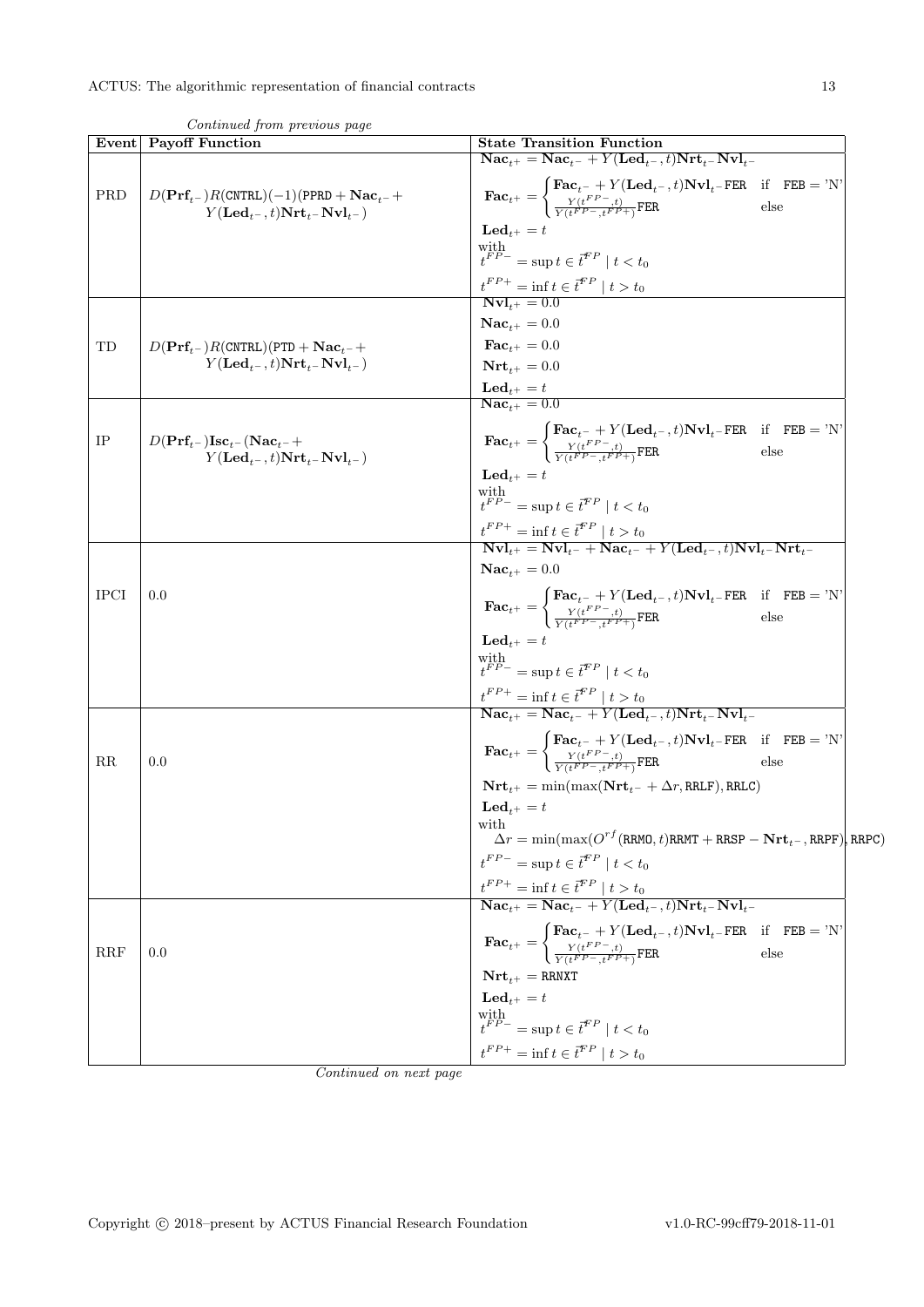| Event | <b>Payoff Function</b> | <b>State Transition Function</b>                                                                                                                                                                                                                          |
|-------|------------------------|-----------------------------------------------------------------------------------------------------------------------------------------------------------------------------------------------------------------------------------------------------------|
|       |                        | $\textbf{Nac}_{t+} = \textbf{Nac}_{t-} + Y(\textbf{Led}_{t-}, t)\textbf{Nrt}_{t-} - \textbf{Nvl}_{t-}$                                                                                                                                                    |
|       |                        | $\textbf{Fac}_{t^+} = \begin{cases} \textbf{Fac}_{t^-} + Y(\textbf{Led}_{t^-}, t) \textbf{Nvl}_{t^-} \textbf{FER} & \text{if} \quad \textbf{FEB} = \text{'}N' \\ \frac{Y(t^{FP-}, t)}{Y(t^FP- + FP + \sqrt{FPR})} \textbf{FER} & \text{else} \end{cases}$ |
| SC    | 0.0                    | $\textbf{Nsc}_{t^+} = \begin{cases} \textbf{Nsc}_{t^-} & \text{if} \quad \texttt{SCEF} = [x]0[x] \\ \frac{O^{rf}(\texttt{SCMD},t) - \texttt{SCEED}}{\texttt{SCTED}} & \text{else} \end{cases}$                                                            |
|       |                        | $\textbf{Isc}_{t^{+}} = \begin{cases} \textbf{Isc}_{t^{-}} & \text{if} \quad \texttt{SCEF} = 0[x][x] \\ \frac{O^{rf}(\texttt{SCMD}, t) - \texttt{SCEED}}{\texttt{CCTED}} & \text{else} \end{cases}$                                                       |
|       |                        | $\mathbf{Led}_{t+} = t$                                                                                                                                                                                                                                   |
|       |                        | with $t^{FP-}$ = sup $t \in \bar{t}^{FP} \mid t < t_0$                                                                                                                                                                                                    |
|       |                        | $t^{FP+} = \inf t \in \vec{t}^{FP} \mid t > t_0$                                                                                                                                                                                                          |
|       |                        | $\text{Nac}_{t+} = \text{Nac}_{t-} + Y(\text{Led}_{t-}, t)\text{Nrt}_{t-} \text{Nvl}_{t-}$                                                                                                                                                                |
| CD    | 0.0                    | $\textbf{Fac}_{t^+} = \begin{cases} \textbf{Fac}_{t^-} + Y(\textbf{Led}_{t^-}, t) \textbf{Nvl}_{t^-} \textbf{FER} & \text{if} \quad \textbf{FEB} = \text{'}N' \\ \frac{Y(t^{FP-}, t)}{Y(t^FP- + FP + 1^2)} \textbf{FER} & \text{else} \end{cases}$        |
|       |                        | $\Pr f_{t+} = 'D'$                                                                                                                                                                                                                                        |
|       |                        | $\mathbf{Led}_{t+} = t$                                                                                                                                                                                                                                   |
|       |                        | with<br>$t^{FP-}$ = sup $t \in \bar{t}^{FP} \mid t < t_0$<br>$t^{FP+}$ = inf $t \in \bar{t}^{FP} \mid t > t_0$                                                                                                                                            |
|       |                        |                                                                                                                                                                                                                                                           |

Continued from previous page

### <span id="page-13-0"></span>9.2. LAM: Linear Amortizer.

LAM: Contract Schedule

| Event           | Schedule                                                                                                                                              | Comments                                                                           |
|-----------------|-------------------------------------------------------------------------------------------------------------------------------------------------------|------------------------------------------------------------------------------------|
| AD              |                                                                                                                                                       | Same as PAM                                                                        |
| IED             |                                                                                                                                                       | Same as PAM                                                                        |
| PR              | $t^{PR} = S(s, \text{PRCL}, T^{MD})$                                                                                                                  | with                                                                               |
|                 |                                                                                                                                                       | Ø<br>if PRANX = $\varnothing \wedge \text{PRCL} = \varnothing$                     |
|                 |                                                                                                                                                       | $s = \langle \text{IED} + \text{PRCL} \text{ else if } \text{PRANK} = \varnothing$ |
|                 |                                                                                                                                                       | else<br>PRANX                                                                      |
| PP              |                                                                                                                                                       | Same as PAM                                                                        |
| $\overline{PY}$ |                                                                                                                                                       | Same as PAM                                                                        |
| FP              |                                                                                                                                                       | Same as PAM                                                                        |
| PRD             |                                                                                                                                                       | Same as PAM                                                                        |
| TD              |                                                                                                                                                       | Same as PAM                                                                        |
| IP              |                                                                                                                                                       | Same as PAM                                                                        |
| <b>IPCI</b>     |                                                                                                                                                       | Same as PAM                                                                        |
| $_{\rm IPCB}$   | $\vec{t}^{TPCB} = \begin{cases} \varnothing & \text{if} \quad \text{IPCB} \neq \text{'NTL'} \\ S(s, \text{IPCBCL}, T^{MD}) & \text{else} \end{cases}$ | with                                                                               |
|                 |                                                                                                                                                       | Ø<br>if $IPCBANK = \varnothing \wedge IPCBCL \neq \varnothing$                     |
|                 |                                                                                                                                                       | $s = \langle$ IED + IPCBCL else if IPCBANX = $\varnothing$                         |
|                 |                                                                                                                                                       | IPCBANX<br>else                                                                    |
| RR              |                                                                                                                                                       | Same as PAM                                                                        |
| RRF             |                                                                                                                                                       | Same as PAM                                                                        |
| $\overline{SC}$ |                                                                                                                                                       | Same as PAM                                                                        |
| CD              |                                                                                                                                                       | Same as PAM                                                                        |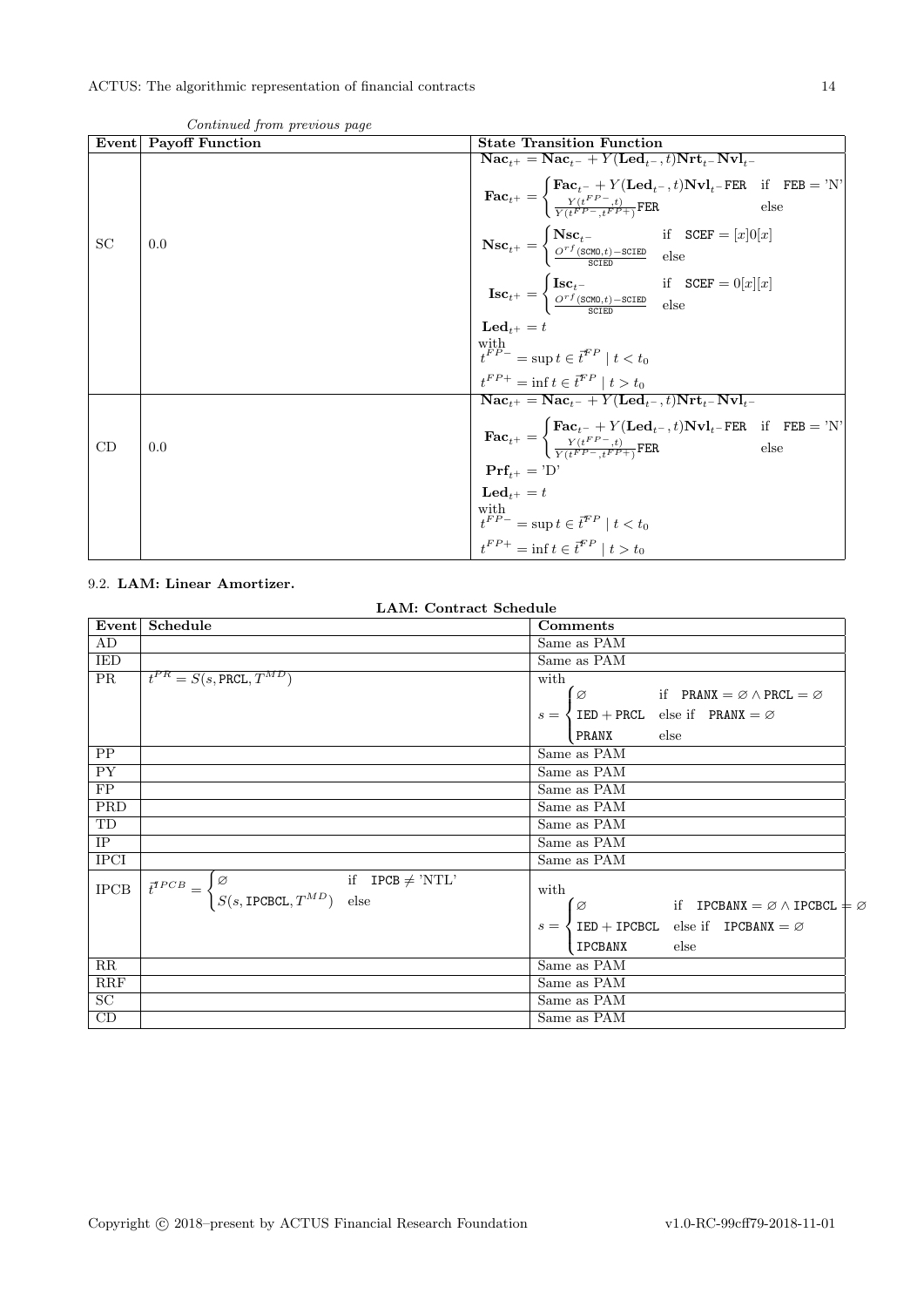|              | LAIVI. State valiables illitraiization                                                                                                                                                                                            |                                                                                                                                                                                                                                                                                           |
|--------------|-----------------------------------------------------------------------------------------------------------------------------------------------------------------------------------------------------------------------------------|-------------------------------------------------------------------------------------------------------------------------------------------------------------------------------------------------------------------------------------------------------------------------------------------|
| <b>State</b> | Initialization per $t_0$                                                                                                                                                                                                          | Comments                                                                                                                                                                                                                                                                                  |
| Tmd          | $\mathbf{Tmd}_{t_0} = \begin{cases} \mathtt{MD} & \text{ifMD} \neq \varnothing \\ t^- + \text{ceil}(\frac{\mathtt{NT}}{\mathtt{punyr}}) \mathtt{PRCL} \end{cases}$                                                                | where                                                                                                                                                                                                                                                                                     |
|              |                                                                                                                                                                                                                                   | FRANX if PRANX $\neq \emptyset \wedge$ PRANX $\geq t_0$<br>$t^- = \begin{cases}$ PRANX and the subset of $t = t_0$ and $t \in t^{TPR} \mid t < t_0$ and the subset of $t \in t^{TPR} \mid t < t_0$ are subset                                                                             |
| Nvl          |                                                                                                                                                                                                                                   | Same as PAM                                                                                                                                                                                                                                                                               |
| Nrt          |                                                                                                                                                                                                                                   | Same as PAM                                                                                                                                                                                                                                                                               |
| Nac          |                                                                                                                                                                                                                                   | Same as PAM                                                                                                                                                                                                                                                                               |
| Fac          |                                                                                                                                                                                                                                   | Same as PAM                                                                                                                                                                                                                                                                               |
| <b>Nsc</b>   |                                                                                                                                                                                                                                   | Same as PAM                                                                                                                                                                                                                                                                               |
| Isc          |                                                                                                                                                                                                                                   | Same as PAM                                                                                                                                                                                                                                                                               |
| Prf          |                                                                                                                                                                                                                                   | Same as PAM                                                                                                                                                                                                                                                                               |
| $_{\rm Led}$ |                                                                                                                                                                                                                                   | Same as PAM                                                                                                                                                                                                                                                                               |
| Npr          | $\overline{\textbf{Npr}_{t_0}} = \begin{cases} \texttt{PRNXT} & \text{if} \quad \texttt{F} \\ \texttt{NT}(\textit{ceil}(\frac{Y(s,T^{MD})}{Y(s.s + \texttt{PRCL})}))^{-1} & \text{else} \end{cases}$<br>if PRNXT $\neq \emptyset$ | with<br>$s = \begin{cases} \texttt{PRANK} & \text{if } \texttt{PRANK} \neq \varnothing \land \texttt{PRANX} > t_0 \\ \texttt{IED} + \texttt{PRCL} & \text{else if } \texttt{PRANX} = \varnothing \land \texttt{IED} + \texttt{PRCL} \\ t^- & \text{else} \end{cases} \hspace{0.05in} t_0$ |
|              |                                                                                                                                                                                                                                   |                                                                                                                                                                                                                                                                                           |
|              |                                                                                                                                                                                                                                   |                                                                                                                                                                                                                                                                                           |
|              |                                                                                                                                                                                                                                   | and where $t^- = \sup t \in \vec{t}^{PR} \mid t < t_0$                                                                                                                                                                                                                                    |
|              | 0.0 if $t_0 <$ IED                                                                                                                                                                                                                |                                                                                                                                                                                                                                                                                           |
| Icb          |                                                                                                                                                                                                                                   |                                                                                                                                                                                                                                                                                           |
|              | $\label{eq:ICb} \mathbf{Icb}_{t_0} = \left\{ \begin{aligned} &R(\texttt{CNTRL})\texttt{NT} && \text{else if} && \texttt{IPCB = 'NT'}\\ &R(\texttt{CNTRL})\texttt{IPCBA} && \text{else} && \end{aligned} \right.$                  |                                                                                                                                                                                                                                                                                           |

LAM: State Variables Initialization

LAM: State Transition Functions and Payoff Functions

| Event     | <b>Payoff Function</b>                                                  | <b>State Transition Function</b>                                                                                                                                                                                                                                                                       |
|-----------|-------------------------------------------------------------------------|--------------------------------------------------------------------------------------------------------------------------------------------------------------------------------------------------------------------------------------------------------------------------------------------------------|
| AD        | $POF$ _AD_PAM()                                                         | STF_AD_PAM()                                                                                                                                                                                                                                                                                           |
|           |                                                                         | $\mathbf{Nvl}_{t+} = R(\text{CNTRL})\text{NT}$<br>$\mathbf{Nrt}_{t^+} = \texttt{IPNR}$                                                                                                                                                                                                                 |
| IED       | $POF_\text{JED\_PAM()}$                                                 | $\begin{array}{ l l } \hline \\ & \mathbf{Nac}_{t^+}=\begin{cases} \texttt{IPAC} & \text{if} \quad \texttt{IPAC} \neq \varnothing \\ y \mathbf{Nvl}_{t^+} \mathbf{Nrt}_{t^+} & \text{if} \quad \texttt{IPANX} \neq \varnothing \wedge \texttt{IPANX} < t \\ 0.0 & \text{else} \end{cases} \end{array}$ |
|           |                                                                         | $\mathbf{Led}_{t+} = t$                                                                                                                                                                                                                                                                                |
|           |                                                                         | $\mathbf{ICb}_{t^+} = \begin{cases} R(\text{CNTRL})\texttt{NT} & \text{if} \quad \texttt{IPCB} = \text{'NT'} \\ R(\texttt{CNTRL})\texttt{IPCBA} & \text{else} \end{cases}$                                                                                                                             |
|           |                                                                         | $\overline{\mathbf{N} \mathbf{v} \mathbf{l}_{t+}} = \overline{\mathbf{N} \mathbf{v} \mathbf{l}_{t-}} - R(\text{CNTRL}) \overline{\mathbf{N} \mathbf{p} \mathbf{r}_{t-}}$                                                                                                                               |
| <b>PR</b> | $D(\textbf{Prf}_{t-})R(\text{CNTRL})\textbf{Nsc}_{t-}\textbf{Npr}_{t-}$ | $\textbf{Fac}_{t^+} = \left\{ \begin{matrix} \textbf{Fac}_{t^-} + Y(\textbf{Led}_{t^-}, t) \textbf{Nvl}_{t^-} \textbf{FER} & \text{if} & \textbf{FEB} = 'N' \\ \frac{Y(t^{FP-}, t)}{Y(t^{FP-}, t^{FP+})} \textbf{FER} & \text{else} \end{matrix} \right.$                                              |
|           |                                                                         | $\label{eq:1} \textbf{Icb}_{t^+} = \begin{cases} \textbf{Icb}_{t^-} & \text{if} \quad \texttt{IPCB} \neq \texttt{'NT'}\\ \textbf{Nvl}_{t^+} & \text{else} \end{cases}$                                                                                                                                 |
|           |                                                                         | $\mathbf{Led}_{t^+} = t$                                                                                                                                                                                                                                                                               |
|           |                                                                         | $\begin{aligned} & \underset{t^{FP+}}{\text{with}} = \sup{t \in \boldsymbol{\bar{t}}^{FP} \mid t < t_0} \\ & \quad t^{FP+} = \inf{t \in \boldsymbol{\bar{t}}^{FP} \mid t > t_0} \end{aligned}$                                                                                                         |
|           |                                                                         |                                                                                                                                                                                                                                                                                                        |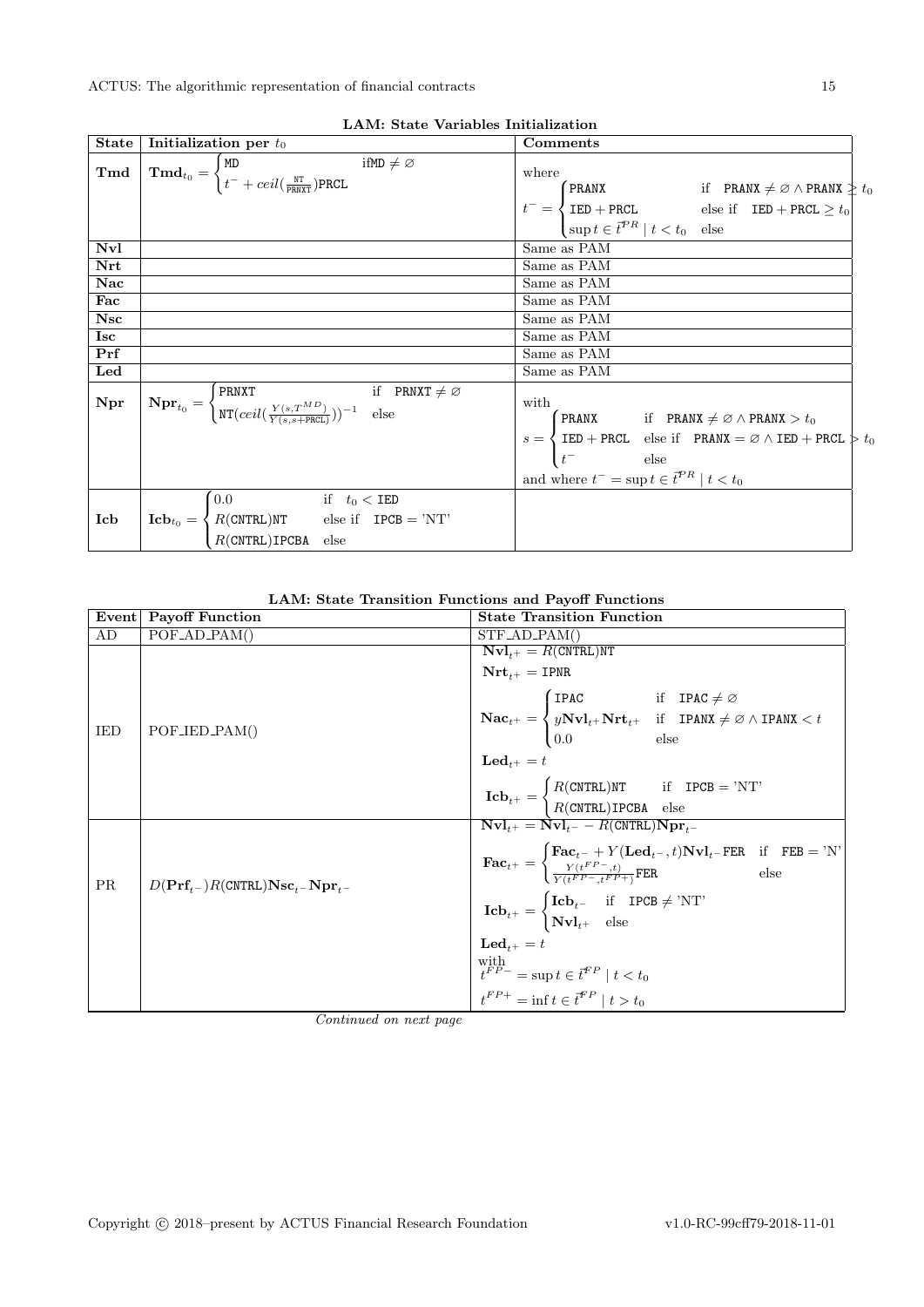|             | Contentaca from previous page<br>Event Payoff Function                                                                                   | <b>State Transition Function</b>                                                                                                                                                                                                                                     |  |
|-------------|------------------------------------------------------------------------------------------------------------------------------------------|----------------------------------------------------------------------------------------------------------------------------------------------------------------------------------------------------------------------------------------------------------------------|--|
|             |                                                                                                                                          | $\textbf{Nac}_{t+} = \textbf{Nac}_{t-} + Y(\textbf{Led}_{t-}, t)\textbf{Nrt}_{t-} \textbf{Icb}_{t-}$                                                                                                                                                                 |  |
|             |                                                                                                                                          | $\textbf{Fac}_{t^+} = \begin{cases} \textbf{Fac}_{t^-} + Y(\textbf{Led}_{t^-}, t) \textbf{Nvl}_{t^-} \textbf{FER} & \text{if} \quad \textbf{FEB} = \text{'}N' \\ \frac{Y(t^{FP-}, t)}{Y(t^FP-}, t^FP+)} \textbf{FER} & \text{else} \end{cases}$                      |  |
| PP          | $POF_PPP_PAM()$                                                                                                                          | $\mathbf{Nvl}_{t+} = \mathbf{Nvl}_{t-} - O^{rf}(\texttt{OPMO}, t)$                                                                                                                                                                                                   |  |
|             |                                                                                                                                          | $\mathbf{Leb}_{t^{+}} = \begin{cases} \mathbf{Icb}_{t^{-}} & \text{if } \mathbf{IPCB} \neq \text{'NT'} \\ \mathbf{Nvl}_{t^{+}} & \text{else} \end{cases}$                                                                                                            |  |
|             |                                                                                                                                          | $\mathbf{Led}_{t+} = t$                                                                                                                                                                                                                                              |  |
|             |                                                                                                                                          | with $t^{FP-}$ = sup $t \in \vec{t}^{FP} \mid t < t_0$                                                                                                                                                                                                               |  |
|             |                                                                                                                                          | $\frac{t^{FP+}}{\textbf{Nac}_{t+}} = \inf t \in \overline{t}^{FP} \mid t > t_0$<br>$\overline{\textbf{Nac}_{t+}} = \textbf{Nac}_{t-} + Y(\textbf{Led}_{t-}, t)\textbf{Nrt}_{t-}\textbf{Icb}_{t-}$                                                                    |  |
|             |                                                                                                                                          |                                                                                                                                                                                                                                                                      |  |
| <b>PY</b>   | $POF_PY_PAM()$                                                                                                                           | $\textbf{Fac}_{t^+} = \begin{cases} \textbf{Fac}_{t^-} + Y(\textbf{Led}_{t^-}, t) \textbf{Nvl}_{t^-} \textbf{FER} & \text{if} \quad \textbf{FEB} = \text{'N'} \\ \frac{Y(t^{FP-}, t)}{Y(t^{FP-}, t^{FP+})} \textbf{FER} & \text{else} \end{cases}$                   |  |
|             |                                                                                                                                          | $\mathbf{Led}_{t+} = t$                                                                                                                                                                                                                                              |  |
|             |                                                                                                                                          | with $t^{FP-}=\sup t\in\vec{t}^{FP}\mid t< t_0$                                                                                                                                                                                                                      |  |
|             |                                                                                                                                          |                                                                                                                                                                                                                                                                      |  |
|             |                                                                                                                                          | $\frac{t^{FP+}}{\textbf{Nac}_{t+}} = \inf t \in \overline{t}^{FP} \mid t > t_0$<br>$\overline{\textbf{Nac}_{t+}} = \textbf{Nac}_{t-} + Y(\textbf{Led}_{t-}, t) \textbf{Nrt}_{t-} \textbf{Icb}_{t-}$                                                                  |  |
| FP          | $POF_FPP_PAM()$                                                                                                                          | $\mathbf{Fac}_{t+}=0.0$                                                                                                                                                                                                                                              |  |
|             |                                                                                                                                          | $\textbf{Led}_{t+} = t$                                                                                                                                                                                                                                              |  |
|             |                                                                                                                                          | $\overline{\text{Nac}_{t+}} = \text{Nac}_{t-} + Y(\text{Led}_{t-}, t)\text{Nrt}_{t-}\text{Icb}_{t-}$                                                                                                                                                                 |  |
| PRD         | $D(\text{Prf}_{t-})R(\text{CNTRL})(-1)(\text{PPRD} + \text{Nac}_{t-} +$<br>$Y(\mathbf{Led}_{t-}, t) \mathbf{Nrt}_{t-} \mathbf{Icb}_{t-}$ | $\textbf{Fac}_{t^{+}} = \begin{cases} \textbf{Fac}_{t^{-}} + Y(\textbf{Led}_{t^{-}}, t) \textbf{Nvl}_{t^{-}} \textbf{FER} & \text{if} \textbf{FEB} = 'N' \\ \frac{Y(t^{FP} - , t)}{Y(t^{FP} - , t^{FP} + )} \textbf{FER} & \text{else} \end{cases}$                  |  |
|             |                                                                                                                                          | $\mathbf{Led}_{t+} = t$                                                                                                                                                                                                                                              |  |
|             |                                                                                                                                          | with $t^{FP-}=\sup t\in\vec{t}^{FP}\mid t< t_0$                                                                                                                                                                                                                      |  |
|             |                                                                                                                                          | $t^{FP+} = \inf t \in \vec{t}^{FP} \mid t > t_0$                                                                                                                                                                                                                     |  |
| TD          | $D(\text{Prf}_{t-})R(\text{CNTRL})(\text{PTD} + \text{Nac}_{t-} +$                                                                       | $STF\_TD\_PAM()$                                                                                                                                                                                                                                                     |  |
|             | $Y(\mathbf{Led}_{t-}, t) \mathbf{Nrt}_{t-} \mathbf{Icb}_{t-})$                                                                           |                                                                                                                                                                                                                                                                      |  |
| IP          | $D(\text{Prf}_{t-})\text{Isc}_{t-}(\text{Nac}_{t-}+)$<br>$Y(\mathbf{Led}_{t-}, t) \mathbf{Nrt}_{t-} \mathbf{Icb}_{t-})$                  | $STF/IP_PAM()$                                                                                                                                                                                                                                                       |  |
|             |                                                                                                                                          | $\overline{\mathbf{Nvl}_{t+}} = \mathbf{Nvl}_{t-} + \mathbf{Nac}_{t-} + Y(\mathbf{Led}_{t-}, t)\mathbf{Nrt}_{t-}\mathbf{Icb}_{t-}$                                                                                                                                   |  |
|             |                                                                                                                                          | $\mathbf{Nac}_{t+} = 0.0$                                                                                                                                                                                                                                            |  |
| <b>IPCI</b> | POF_IPCLPAM()                                                                                                                            | $\textbf{Fac}_{t^+} = \left\{ \begin{matrix} \textbf{Fac}_{t^-} + Y(\textbf{Led}_{t^-}, t) \textbf{Nvl}_{t^-} \textbf{FER} & \text{if} \quad \textbf{FEB} = \text{'N'} \\ \frac{Y(t^{FP-}, t)}{Y(t^{FP-}, t^{FP+})} \textbf{FER} & \text{else} \end{matrix} \right.$ |  |
|             |                                                                                                                                          | $\label{eq:1} \textbf{Icb}_{t^+} = \begin{cases} \textbf{Icb}_{t^-} & \text{if} \quad \texttt{IPCB} \neq \text{'NT'} \\ \textbf{Nvl}_{t^+} & \text{else} \end{cases}$                                                                                                |  |
|             |                                                                                                                                          | $\mathbf{Led}_{t^+} = t$                                                                                                                                                                                                                                             |  |
|             |                                                                                                                                          | with $t^{FP-}=\sup t\in\vec{t}^{FP}\mid t< t_0$                                                                                                                                                                                                                      |  |
|             |                                                                                                                                          | $\frac{t^{FP+}=\inf t\in\bar{t}^{FP}\mid t>t_0}{\mathbf{Icb}_{t^+}=\mathbf{Nvl}_{t^-}}$                                                                                                                                                                              |  |
|             |                                                                                                                                          |                                                                                                                                                                                                                                                                      |  |
|             |                                                                                                                                          | $\textbf{Nac}_{t+} = \textbf{Nac}_{t-} + Y(\textbf{Led}_{t-}, t)\textbf{Nrt}_{t-}\textbf{Icb}_{t-}$                                                                                                                                                                  |  |
| <b>IPCB</b> | 0.0                                                                                                                                      | $\textbf{Fac}_{t+} = \begin{cases} \textbf{Fac}_{t-} + Y(\textbf{Led}_{t-}, t) \textbf{Nvl}_{t-} \textbf{FER} & \text{if} \quad \textbf{FEB} = 'N' \\ \frac{Y(t^{FP} - t)}{Y(t^{FP} - t^{FP} + 1)} \textbf{FER} & \text{else} \end{cases}$                           |  |
|             |                                                                                                                                          | $\mathbf{Led}_{t^+} = t$                                                                                                                                                                                                                                             |  |
|             |                                                                                                                                          | with $t^{FP-} = \sup t \in \vec{t}^{FP} \mid t < t_0$                                                                                                                                                                                                                |  |
|             |                                                                                                                                          | $t^{FP+} = \inf t \in \bar{t}^{FP} \mid t > t_0$                                                                                                                                                                                                                     |  |

Continued from previous page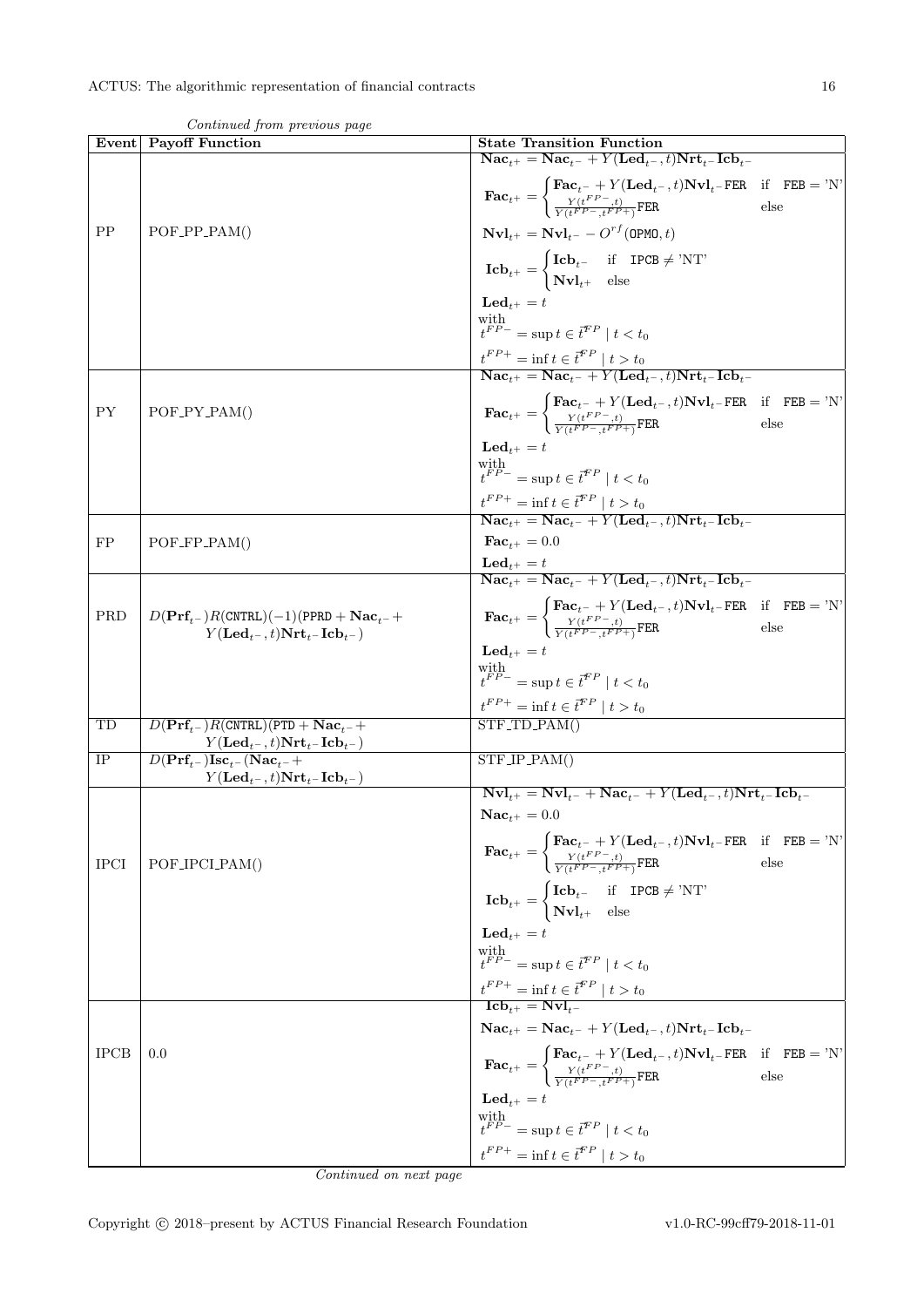|             | Event Payoff Function | <b>State Transition Function</b>                                                                                                                                                                                                                                                                                                                                                                                                  |
|-------------|-----------------------|-----------------------------------------------------------------------------------------------------------------------------------------------------------------------------------------------------------------------------------------------------------------------------------------------------------------------------------------------------------------------------------------------------------------------------------|
|             |                       | $\textbf{Nac}_{t+} = \textbf{Nac}_{t-} + Y(\textbf{Led}_{t-}, t)\textbf{Nrt}_{t-} \textbf{Icb}_{t-}$                                                                                                                                                                                                                                                                                                                              |
| $_{\rm RR}$ | $POF_RR_PAM()$        | $\textbf{Fac}_{t^+} = \begin{cases} \textbf{Fac}_{t^-} + Y(\textbf{Led}_{t^-}, t) \textbf{Nvl}_{t^-} \textbf{FER} & \text{if} \quad \textbf{FEB} = \text{'N'} \\ \frac{Y(t^{FP-}, t)}{Y(t^{FP-}, t^{FP+})} \textbf{FER} & \text{else} \end{cases}$                                                                                                                                                                                |
|             |                       | $\mathbf{Nrt}_{t^+} = \min(\max(\mathbf{Nrt}_{t^-} + \Delta r, \text{RRLF}), \text{RRLC})$                                                                                                                                                                                                                                                                                                                                        |
|             |                       | $\mathbf{Led}_{t+} = t$                                                                                                                                                                                                                                                                                                                                                                                                           |
|             |                       | with<br>$\overline{\Delta}r = \min(\max(O^{rf}(\texttt{RRMO}, t)\texttt{RRMT} + \texttt{RRSP} - \textbf{Nrt}_{t^-}, \texttt{RRPF})$ , RRPC)                                                                                                                                                                                                                                                                                       |
|             |                       | $t^{FP-} = \sup t \in \bar{t}^{FP} \mid t < t_0$                                                                                                                                                                                                                                                                                                                                                                                  |
|             |                       |                                                                                                                                                                                                                                                                                                                                                                                                                                   |
|             |                       | $\begin{array}{l} \label{eq:2} \textit{t}^{FP+} = \inf t \in \textit{t}^{FP} \mid t > t_0 \\ \textbf{Nac}_{t+} = \textbf{Nac}_{t-} + Y(\textbf{Led}_{t-}, t) \textbf{Nrt}_{t-} \textbf{Icb}_{t-} \end{array}$                                                                                                                                                                                                                     |
| <b>RRF</b>  | $POF_RRF_PAM()$       | $\textbf{Fac}_{t^{+}} = \begin{cases} \textbf{Fac}_{t^{-}} + Y(\textbf{Led}_{t^{-}}, t) \textbf{Nvl}_{t^{-}} \textbf{FER} & \text{if} \quad \textbf{FEB} = \text{'}N' \\ \frac{Y(t^{FP-}, t)}{Y(t^{FP-} + F^P + 1)} \textbf{FER} & \text{else} \end{cases}$                                                                                                                                                                       |
|             |                       | $\mathbf{Nrt}_{t+} = \texttt{RRNXT}$                                                                                                                                                                                                                                                                                                                                                                                              |
|             |                       | $\mathbf{Led}_{t^+} = t$                                                                                                                                                                                                                                                                                                                                                                                                          |
|             |                       | with $t^{FP-}=\sup t\in\vec{t}^{FP}\mid t$                                                                                                                                                                                                                                                                                                                                                                                        |
|             |                       | $\frac{t^{FP+}}{\textbf{Nac}_{t+}} = \inf t \in \overline{t}^{FP} \mid t > t_0$<br>$\overline{\textbf{Nac}_{t+}} = \textbf{Nac}_{t-} + Y(\textbf{Led}_{t-}, t)\textbf{Nrt}_{t-}\textbf{Icb}_{t-}$                                                                                                                                                                                                                                 |
|             |                       |                                                                                                                                                                                                                                                                                                                                                                                                                                   |
|             |                       | $\textbf{Fac}_{t^+} = \begin{cases} \textbf{Fac}_{t^-} + Y(\textbf{Led}_{t^-}, t) \textbf{Nvl}_{t^-} \textbf{FER} & \text{if} \quad \textbf{FEB} = \text{'N'} \\ \frac{Y(t^{FP-}, t)}{Y(t^{FP-}, t^{FP+})} \textbf{FER} & \text{else} \end{cases}$                                                                                                                                                                                |
| SC          | POF_SC_PAM()          | $\begin{aligned} \textbf{Nsc}_{t^{+}} &= \begin{cases} \textbf{Nsc}_{t^{-}} & \text{if} \quad \texttt{SCEF} = [x]0[x] \\ \frac{O^{rf}(\texttt{SCMD},t)-\texttt{SCIED}}{\texttt{SCED}} & \text{else} \end{cases} \\ \textbf{Isc}_{t^{+}} &= \begin{cases} \textbf{Isc}_{t^{-}} & \text{if} \quad \texttt{SCEF} = 0[x][x] \\ \frac{O^{rf}(\texttt{SCMD},t)-\texttt{SCIED}}{\texttt{SCIED}} & \text{else} \end{cases} \end{aligned}$ |
|             |                       |                                                                                                                                                                                                                                                                                                                                                                                                                                   |
|             |                       | $\mathbf{Led}_{t+} = t$                                                                                                                                                                                                                                                                                                                                                                                                           |
|             |                       | with $t^{FP-}=\sup t\in\vec{t}^{FP}\mid t< t_0$                                                                                                                                                                                                                                                                                                                                                                                   |
|             |                       | $\begin{array}{l} \label{eq:2} \frac{t^{FP+}}{\mathbf{Nac}_t+} = \inf t \in \overline{t}^{FP} \mid t > t_0 \\ \overline{\mathbf{Nac}_t+} = \mathbf{Nac}_{t^-} + Y(\mathbf{Led}_{t^-}, t) \mathbf{Nrt}_{t^-} \mathbf{Icb}_{t^-} \end{array}$                                                                                                                                                                                       |
|             |                       |                                                                                                                                                                                                                                                                                                                                                                                                                                   |
| CD          | $POF\_CD\_PAM()$      | $\textbf{Fac}_{t^+} = \begin{cases} \textbf{Fac}_{t^-} + Y(\textbf{Led}_{t^-}, t) \textbf{Nvl}_{t^-} \textbf{FER} & \text{if} \quad \textbf{FEB} = \text{'}N' \\ \frac{Y(t^{FP-}, t)}{Y(t^{FP-}, t^{FP+})} \textbf{FER} & \text{else} \end{cases}$                                                                                                                                                                                |
|             |                       | $Prf_{i+} = 'D'$                                                                                                                                                                                                                                                                                                                                                                                                                  |
|             |                       | $\mathbf{Led}_{t+} = t$                                                                                                                                                                                                                                                                                                                                                                                                           |
|             |                       | with $t^{FP-}=\sup t\in\overline{t}^{FP}\mid t< t_0$                                                                                                                                                                                                                                                                                                                                                                              |
|             |                       | $t^{FP+} = \inf t \in \bar{t}^{FP} \mid t > t_0$                                                                                                                                                                                                                                                                                                                                                                                  |

Continued from previous page

<span id="page-16-0"></span>9.3. LAX: Exotic Linear Amortizer.

| LAX: Contract Schedule |
|------------------------|
|                        |

|            | Event Schedule                                                                                                                                                                                                                                                                                                                                                                                                                                                                                                                                                                                                                                                                                                                            | Comments                                                        |
|------------|-------------------------------------------------------------------------------------------------------------------------------------------------------------------------------------------------------------------------------------------------------------------------------------------------------------------------------------------------------------------------------------------------------------------------------------------------------------------------------------------------------------------------------------------------------------------------------------------------------------------------------------------------------------------------------------------------------------------------------------------|-----------------------------------------------------------------|
| AD         |                                                                                                                                                                                                                                                                                                                                                                                                                                                                                                                                                                                                                                                                                                                                           | Same as PAM                                                     |
| <b>IED</b> |                                                                                                                                                                                                                                                                                                                                                                                                                                                                                                                                                                                                                                                                                                                                           | Same as PAM                                                     |
| PR         | $\begin{aligned} \n\begin{cases} \n\tilde{t}^{PR} = \begin{cases} \n\{t_1, t_2, , t_i, \} & \text{if } \text{ARPRCL} = \varnothing \\ s_1 \cup s_2 \cup  \cup s_i \cup  & \text{else}\n\end{cases} \n\end{aligned}$<br>$\left \begin{array}{ll}\text{with} \\ s_i = S(\text{ARPRANX}_i, \vec{C}_i, \text{ARPRANX}_{i+1}), \ i \in \{1, 2, , \mid \text{ARINCDEC} \mid \\ & & \text{ARINCDEC} \mid \\ & & \text{ARINCDEC} \end{array}\right  \left \begin{array}{ll} \vec{C} = \begin{cases} \text{ARPRCL} & \text{if} \quad   \text{ ARPRCL} \mid \\ \{c_1, c_2, , c_n\} & \text{else} \end{cases} \right  =   \text{ARPRANX}   \text{EPINCDEC}   \text{EPINCDEC}   \text{EPINCDEC}   \text{EPIN$<br>$\}$   ARINCDEC <sub>i</sub> = 'DEC' | with<br>$n =$ ARPRANX $, c_k =$ ARPRCL <sub>1</sub> $\forall k$ |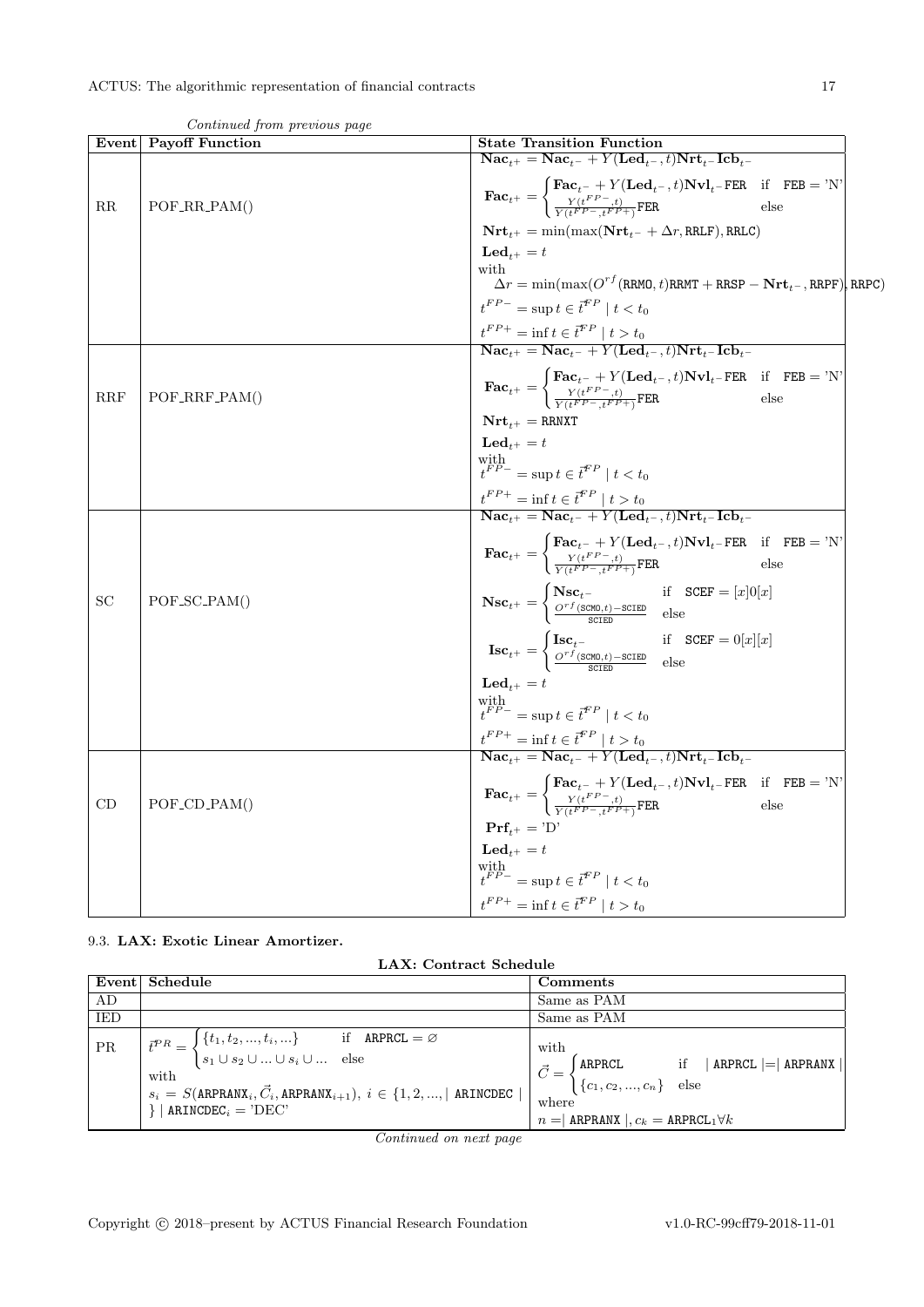|                          | Event Schedule                                                                                                                                                                                                                                                                                                                                                                                              | Comments                                                                                                                                                                                                                                             |
|--------------------------|-------------------------------------------------------------------------------------------------------------------------------------------------------------------------------------------------------------------------------------------------------------------------------------------------------------------------------------------------------------------------------------------------------------|------------------------------------------------------------------------------------------------------------------------------------------------------------------------------------------------------------------------------------------------------|
| $\mathcal{P}\mathcal{I}$ | $\begin{aligned} \overline{t}^{PI} &= \begin{cases} \{t_1, t_2, , t_i, \} & \text{if} \quad \texttt{ARPRCL} = \varnothing \\ s_1 \cup s_2 \cup  \cup s_i \cup  & \text{else} \end{cases} \\ \text{with} \quad s_i &= S(\texttt{ARPRANX}_i, \overrightarrow{C}_i, \texttt{ARPRANX}_{i+1}), \; i \in \{1, 2, , \mid \texttt{ARINCDEC} \mid \end{cases} \end{aligned}$<br>$\}$   ARINCDEC <sub>i</sub> = 'INC' | with<br>$\vec{C} = \begin{cases} \mathtt{ARPRCL} & \text{if} \quad   \text{ ARPRCL}   =   \text{ ARPRANX}   \\ \{c_1, c_2, , c_n\} & \text{else} \end{cases}$<br>where<br>$n =$ ARPRANX $\vert c_k =$ ARPRCL <sub>1</sub> $\forall k$                |
| PRF                      | $\overline{t}^{\mathcal{P}RF}=\overline{\mathtt{ARPRANX}}$                                                                                                                                                                                                                                                                                                                                                  |                                                                                                                                                                                                                                                      |
| PP                       |                                                                                                                                                                                                                                                                                                                                                                                                             | Same as PAM                                                                                                                                                                                                                                          |
| $\overline{PY}$          |                                                                                                                                                                                                                                                                                                                                                                                                             | Same as PAM                                                                                                                                                                                                                                          |
| FP                       |                                                                                                                                                                                                                                                                                                                                                                                                             | Same as PAM                                                                                                                                                                                                                                          |
| PRD                      |                                                                                                                                                                                                                                                                                                                                                                                                             | Same as PAM                                                                                                                                                                                                                                          |
| TD                       |                                                                                                                                                                                                                                                                                                                                                                                                             | Same as PAM                                                                                                                                                                                                                                          |
| <b>IP</b>                | $\vec{t}^{TP} = S(\texttt{ARIPANX}, \texttt{ARIPCL}, \textbf{Tmd}_{t_0})$                                                                                                                                                                                                                                                                                                                                   |                                                                                                                                                                                                                                                      |
| <b>IPCI</b>              |                                                                                                                                                                                                                                                                                                                                                                                                             | Same as PAM                                                                                                                                                                                                                                          |
| <b>IPCB</b>              |                                                                                                                                                                                                                                                                                                                                                                                                             | Same as LAM                                                                                                                                                                                                                                          |
| $\rm RR$                 | $\overline{t^{RR}} = \begin{cases} \{t_1, t_2, , t_i, \} & \text{if } \text{ARRCL} = \varnothing \\ s_1 \cup s_2 \cup  \cup s_i \cup  & \text{else} \end{cases}$<br>with $s_i = S(\texttt{ARRANX}_i, \vec{C}_i, \texttt{ARRANX}_{i+1}), \ i \in \{1, 2, , \mid \texttt{ARFIXVAR} \mid \texttt{R}\}$<br>$\}$   ARFIXVAR <sub>i</sub> = 'V'                                                                   | with<br>$\vec{C} = \begin{cases} \texttt{ARRCL} & \text{if} \quad   \texttt{ARRCL} \mid =   \texttt{ARRANX}   \\ \{c_1, c_2, , c_n\} & \text{else} \end{cases}$<br>where<br>$n =$ ARREANX $, c_k =$ ARRECL <sub>1</sub> $\forall k$                  |
| RRF<br>$\overline{SC}$   | $\begin{aligned} \bar{t}^{RRF} &= \begin{cases} \{t_1, t_2, , t_i, \} & \text{if} \quad \texttt{ARRCL} = \varnothing \\ s_1 \cup s_2 \cup  \cup s_i \cup  & \text{else} \end{cases} \\ \text{with} \quad s_i &= S(\texttt{ARRANX}_i, \vec{C}_i, \texttt{ARRANX}_{i+1}), \; i \in \{1, 2, ,  \text{ARTXVAR }  \end{aligned}$<br>$\}$   ARFIXVAR <sub>i</sub> = 'F'                                           | with<br>$\vec{C} = \begin{cases} \texttt{ARRCL} & \text{if} \quad   \texttt{ARRCL} \mid =   \texttt{ARRANX}   \\ \{c_1, c_2, , c_n\} & \text{else} \end{cases}$<br>where<br>$n=\mid$ ARRAANX $\mid, c_k \mid =$ ARRACL $_1 \forall k$<br>Same as PAM |
| CD                       |                                                                                                                                                                                                                                                                                                                                                                                                             | Same as PAM                                                                                                                                                                                                                                          |

Continued from previous page

LAX: State Variables Initialization

| State                         | Initialization per $t_0$                                                                                                                                                                                                           | Comments                                                                                                                                                                                                                                                                                                                                                                                                                                                                                                                                                                                                                                                                                                                                                     |
|-------------------------------|------------------------------------------------------------------------------------------------------------------------------------------------------------------------------------------------------------------------------------|--------------------------------------------------------------------------------------------------------------------------------------------------------------------------------------------------------------------------------------------------------------------------------------------------------------------------------------------------------------------------------------------------------------------------------------------------------------------------------------------------------------------------------------------------------------------------------------------------------------------------------------------------------------------------------------------------------------------------------------------------------------|
| $\operatorname{\mathbf{Tmd}}$ | $\mathbf{Tmd}_{t_0} = \begin{cases} \mathtt{MD} & \text{if } \mathtt{MD} \neq \varnothing \\ \inf t > t_0 \mid N(t) = 0 & \text{else} \end{cases}$<br>with<br>$N(t) = \text{NT} + \sum_{i=1}^{n(t)} (-1)^k \text{ARPRNXT}_i  s_i $ | where<br>$n(t) = \begin{cases} \sup{k \in \mathbb{N} \mid \texttt{ARPRANK}_k < t & \text{if} \quad t < max(\texttt{ARPRANK}) \\ \mid \texttt{ARPRANK} \mid & \text{else} \end{cases}$<br>$k = \begin{cases} 0 & \text{if} \quad \texttt{ARINCDEC}_i = \text{'INC'} \\ 1 & \text{else} \end{cases}$<br>$s_i = \begin{cases} \{\texttt{ARPRANK}_i\} & \text{if} \quad \texttt{ARPRCL} = \varnothing \\ S(\texttt{ARPRANK}_i, \vec{C}_i, T_i) & \text{else} \end{cases}$<br>$T_i = \begin{cases} \mathtt{ARPRANK}_{i+1} & \text{if} \quad i < \mid \mathtt{ARPRANK} \mid \\ t & \text{else} \end{cases}$<br>$\vec{C} = \begin{cases} \texttt{ARRCL} & \text{if} \quad \texttt{  ARPRCL } = \texttt{ ARTRANX } \\ \{c_1, c_2, , c_n\} & \text{else} \end{cases}$ |
| Nvl                           |                                                                                                                                                                                                                                    | Same as PAM                                                                                                                                                                                                                                                                                                                                                                                                                                                                                                                                                                                                                                                                                                                                                  |
| Nrt                           |                                                                                                                                                                                                                                    | Same as PAM                                                                                                                                                                                                                                                                                                                                                                                                                                                                                                                                                                                                                                                                                                                                                  |
| Nac                           |                                                                                                                                                                                                                                    | Same as PAM                                                                                                                                                                                                                                                                                                                                                                                                                                                                                                                                                                                                                                                                                                                                                  |
| Fac                           |                                                                                                                                                                                                                                    | Same as PAM                                                                                                                                                                                                                                                                                                                                                                                                                                                                                                                                                                                                                                                                                                                                                  |
| Nsc                           |                                                                                                                                                                                                                                    | Same as PAM                                                                                                                                                                                                                                                                                                                                                                                                                                                                                                                                                                                                                                                                                                                                                  |
| <b>Isc</b>                    |                                                                                                                                                                                                                                    | Same as PAM                                                                                                                                                                                                                                                                                                                                                                                                                                                                                                                                                                                                                                                                                                                                                  |
| Prf                           |                                                                                                                                                                                                                                    | Same as PAM                                                                                                                                                                                                                                                                                                                                                                                                                                                                                                                                                                                                                                                                                                                                                  |
| Led                           |                                                                                                                                                                                                                                    | Same as PAM                                                                                                                                                                                                                                                                                                                                                                                                                                                                                                                                                                                                                                                                                                                                                  |
| Npr                           | $N \mathbf{pr}_{t_0} = \begin{cases} 0.0 & \text{if } t_0 \geq \texttt{ARPRANK}_1 \\ \texttt{ARPRNXT}_i & \text{else} \end{cases}$                                                                                                 | where<br>$i = \sup k \in \mathbb{N}  $ ARPRANX $_k < t_0$                                                                                                                                                                                                                                                                                                                                                                                                                                                                                                                                                                                                                                                                                                    |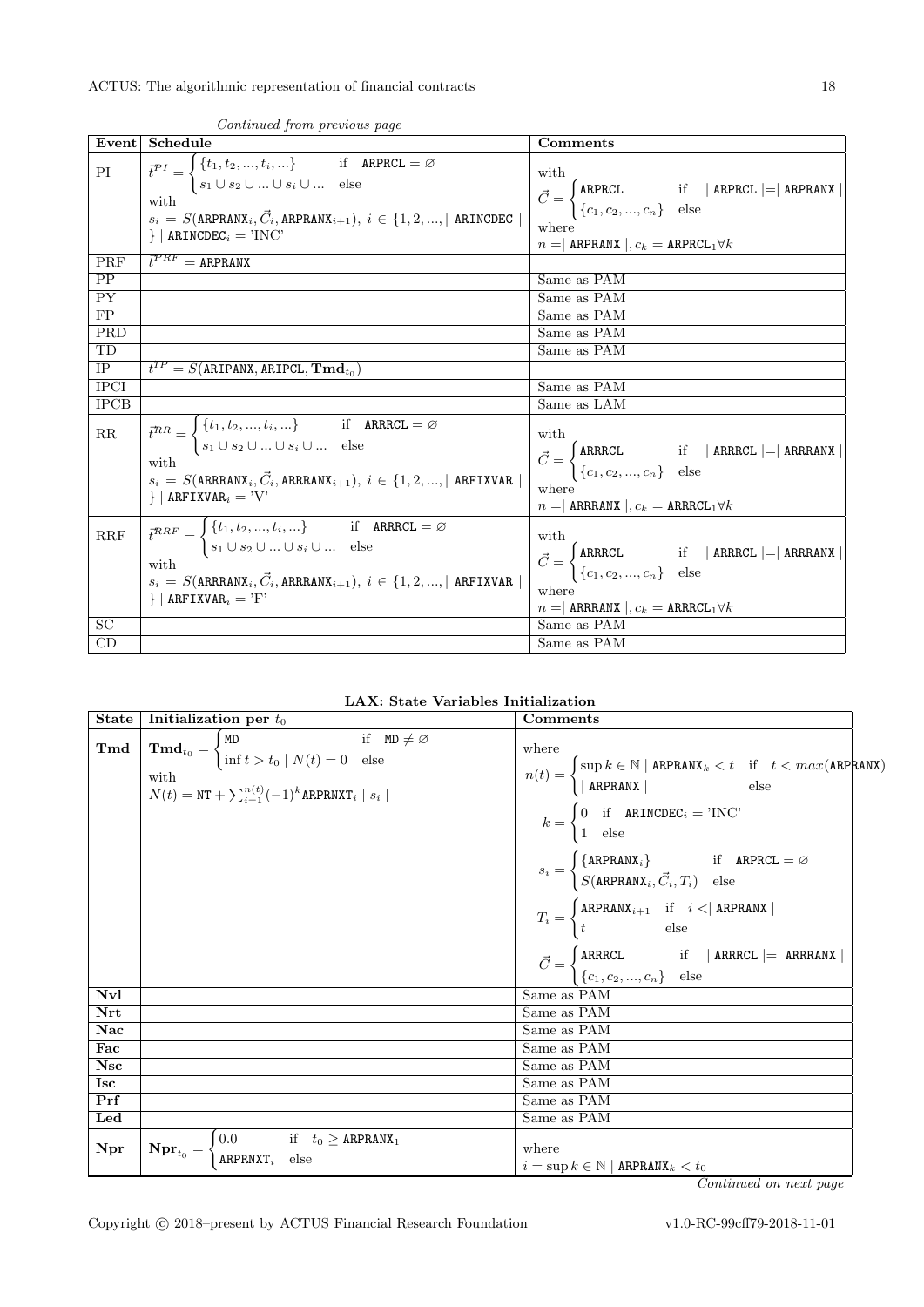|            | Continued from previous page                           |             |
|------------|--------------------------------------------------------|-------------|
|            | $\parallel$ State $\parallel$ Initialization per $t_0$ | Comments    |
| <b>Icb</b> |                                                        | Same as LAM |

|  |  | LAX: State Transition Functions and Payoff Functions |  |  |  |  |
|--|--|------------------------------------------------------|--|--|--|--|
|--|--|------------------------------------------------------|--|--|--|--|

| Event       | <b>Payoff Function</b>                                                        | hons and I ayon Functions<br><b>State Transition Function</b>                                                                                                                                                                                                           |
|-------------|-------------------------------------------------------------------------------|-------------------------------------------------------------------------------------------------------------------------------------------------------------------------------------------------------------------------------------------------------------------------|
| AD          | $POF$ <sub>-AD</sub> <sub>-PAM</sub> $()$                                     | $STF$ <sub>-AD</sub> <sub>-PAM</sub> $()$                                                                                                                                                                                                                               |
| <b>IED</b>  | POF_IED_PAM()                                                                 | $STF$ JED LAM()                                                                                                                                                                                                                                                         |
| <b>PR</b>   | $POF_PR_LAM()$                                                                | $STF_PRLAM()$                                                                                                                                                                                                                                                           |
|             |                                                                               | $\mathbf{Nvl}_{t+} = \mathbf{Nvl}_{t-} + R(\text{CNTRL})\mathbf{Npr}_{t-}$<br>$\textbf{Nac}_{t+} = \textbf{Nac}_{t-} + Y(\textbf{Led}_{t-}, t)\textbf{Nrt}_{t-}\textbf{Icb}_{t-}$                                                                                       |
| PI          | $D(\textbf{Prf}_{t-})R(\textbf{CNTRL})(-1)\textbf{Nsc}_{t-}\textbf{Npr}_{t-}$ | $\textbf{Fac}_{t^{+}} = \begin{cases} \textbf{Fac}_{t^{-}} + Y(\textbf{Led}_{t^{-}}, t) \textbf{Nvl}_{t^{-}} \textbf{FER} & \text{if} \quad \textbf{FEB} = \text{'}\textbf{N'}\\ \frac{Y(t^{FP}-,t)}{Y(t^{FP}-,t^{FP}+\text{i}} \textbf{FER} & \text{else} \end{cases}$ |
|             |                                                                               | $\mathbf{Icb}_{t^{+}} = \begin{cases} \mathbf{Icb}_{t^{-}} & \text{if } \mathbf{IPCB} \neq \text{'NT'} \\ \mathbf{Nvl}_{t^{+}} & \text{else} \end{cases}$                                                                                                               |
|             |                                                                               | $\mathbf{Led}_{t+} = t$                                                                                                                                                                                                                                                 |
|             |                                                                               | with $t^{FP-}=\sup t\in\vec{t}^{FP}\mid t< t_0$                                                                                                                                                                                                                         |
|             |                                                                               | $\boldsymbol{t}^{FP+} = \inf \boldsymbol{t} \in \boldsymbol{\bar{t}}^{FP} \mid t > t_0$<br>$Npr_{++} = ARPRNXT_i$                                                                                                                                                       |
|             |                                                                               | $\textbf{Nac}_{t+} = \textbf{Nac}_{t-} + Y(\textbf{Led}_{t-}, t)\textbf{Nrt}_{t-} \textbf{Icb}_{t-}$                                                                                                                                                                    |
| PRF         | 0.0                                                                           | $\textbf{Fac}_{t^+} = \begin{cases} \textbf{Fac}_{t^-} + Y(\textbf{Led}_{t^-}, t) \textbf{Nvl}_{t^-} \textbf{FER} & \text{if} \quad \textbf{FEB} = \text{'N'} \ \frac{Y(t^{FP-}, t)}{Y(t^{FP-}, t^{FP+})} \textbf{FER} & \text{else} \end{cases}$                       |
|             |                                                                               | $\mathbf{Icb}_{t^{+}} = \begin{cases} \mathbf{Icb}_{t^{-}} & \text{if } \mathbf{IPCB} \neq \text{'NT'} \\ \mathbf{Nvl}_{t^{+}} & \text{else} \end{cases}$                                                                                                               |
|             |                                                                               | $\mathbf{Led}_{t+} = t$                                                                                                                                                                                                                                                 |
|             |                                                                               | with<br>$\hat{i} = \sup k \in \mathbb{N} \mid \mathtt{ARPRANK}_k = t$                                                                                                                                                                                                   |
|             |                                                                               | $t^{FP-}$ = sup $t \in \overline{t}^{FP} \mid t < t_0$                                                                                                                                                                                                                  |
|             |                                                                               | $t^{FP+} = \inf t \in \overline{t}^{FP} \mid t > t_0$                                                                                                                                                                                                                   |
| PP          | $POF_PPP_PAM()$                                                               | $STF_PPLAM()$                                                                                                                                                                                                                                                           |
| PY          | $POF_PY_PAM()$                                                                | $STF_PY_LAM()$                                                                                                                                                                                                                                                          |
| FP          | $POF_FPP_PAM()$                                                               | $STF_FPLAM()$                                                                                                                                                                                                                                                           |
| PRD         | POF_PRD_LAM()                                                                 | STF_PRD_LAM()                                                                                                                                                                                                                                                           |
| TD          | $POF\_TD\_LAM()$                                                              | $STF\_TD\_PAM()$                                                                                                                                                                                                                                                        |
| IP          | $POF_IPLAM()$                                                                 | $STF_IPP_AM()$                                                                                                                                                                                                                                                          |
| <b>IPCI</b> | POF_IPCLPAM()                                                                 | STF_IPCLLAM()                                                                                                                                                                                                                                                           |
| <b>IPCB</b> | POF_IPCB_LAM()                                                                | $STF_IPCB_LAM()$                                                                                                                                                                                                                                                        |
|             |                                                                               | $\textbf{Nac}_{t+} = \textbf{Nac}_{t-} + Y(\textbf{Led}_{t-}, t)\textbf{Nrt}_{t-} \textbf{Icb}_{t-}$                                                                                                                                                                    |
|             |                                                                               |                                                                                                                                                                                                                                                                         |
| RR          | POF_RR_PAM()                                                                  | $\textbf{Fac}_{t^+} = \begin{cases} \textbf{Fac}_{t^-} + Y(\textbf{Led}_{t^-}, t) \textbf{Nvl}_{t^-} \textbf{FER} & \text{if} \quad \textbf{FEB} = \text{'}\textbf{N} \\ \frac{Y(t^{FP-}, t)}{Y(t^{FP-}, t^{FP+})} \textbf{FER} & \text{else} \end{cases}$              |
|             |                                                                               | $\mathbf{Nrt}_{t^+} = \min(\max(\mathbf{Nrt}_{t^-} + \Delta r, \texttt{RRLF}), \texttt{RRLC})$                                                                                                                                                                          |
|             |                                                                               | $\mathbf{Led}_{t+} = t$                                                                                                                                                                                                                                                 |
|             |                                                                               | with                                                                                                                                                                                                                                                                    |
|             |                                                                               | $\Delta r = \min(\max(O^{rf}(\texttt{RRMO},t)\texttt{RRMT} + \texttt{ARRATE}_{i} - \textbf{Nrt}_{t-},\texttt{RR}\texttt{PF}),\texttt{RRPC})$                                                                                                                            |
|             |                                                                               | $i = \sup k \in \mathbb{N}$   ARPRANX $k = t$                                                                                                                                                                                                                           |
|             |                                                                               | $\boldsymbol{t}^{FP-} = \sup \boldsymbol{t} \in \boldsymbol{\bar{t}}^{FP} \mid \boldsymbol{t} < t_0$                                                                                                                                                                    |
|             |                                                                               | $t^{FP+} = \inf t \in \bar{t}^{FP} \mid t > t_0$                                                                                                                                                                                                                        |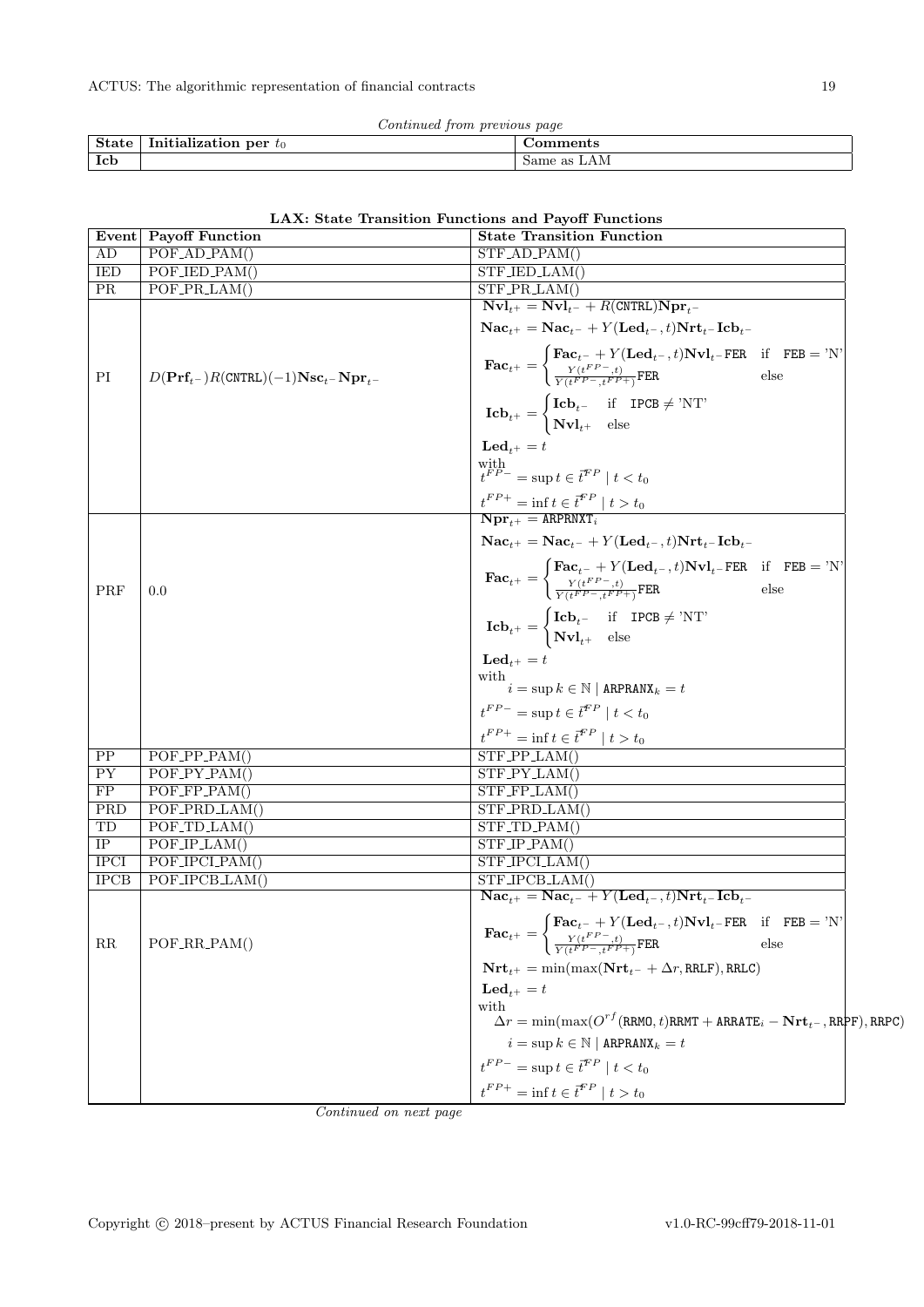|           | Event   Payoff Function | <b>State Transition Function</b>                                                                                                                                                                                                                                                                                                                           |
|-----------|-------------------------|------------------------------------------------------------------------------------------------------------------------------------------------------------------------------------------------------------------------------------------------------------------------------------------------------------------------------------------------------------|
| RRF       | $POF_RRF_PAM()$         | $\textbf{Nac}_{t+} = \textbf{Nac}_{t-} + Y(\textbf{Led}_{t-}, t)\textbf{Nrt}_{t-} \textbf{Icb}_{t-}$<br>$\textbf{Fac}_{t^+} = \begin{cases} \textbf{Fac}_{t^-} + Y(\textbf{Led}_{t^-}, t) \textbf{Nvl}_{t^-} \textbf{FER} & \text{if} \quad \textbf{FEB} = \text{'}N' \\ \frac{Y(t^{FP-}, t)}{Y(t^{FP-}, t^{FP+})} \textbf{FER} & \text{else} \end{cases}$ |
|           |                         | $\mathbf{Nrt}_{t+} = \text{ARRATE}_{i}$                                                                                                                                                                                                                                                                                                                    |
|           |                         | $\mathbf{Led}_{t+} = t$                                                                                                                                                                                                                                                                                                                                    |
|           |                         | with<br>$i = \sup k \in \mathbb{N}$   ARPRANX $_k = t$                                                                                                                                                                                                                                                                                                     |
|           |                         |                                                                                                                                                                                                                                                                                                                                                            |
|           |                         | $t^{FP-}$ = sup $t \in \overline{t}^{FP} \mid t < t_0$<br>$t^{FP+}$ = inf $t \in \overline{t}^{FP} \mid t > t_0$                                                                                                                                                                                                                                           |
| <b>SC</b> | $POF_S C_PAM()$         | $STF_SCLAM()$                                                                                                                                                                                                                                                                                                                                              |
| CD        | $POF\_CD\_PAM()$        | $STF\_CD.LAM()$                                                                                                                                                                                                                                                                                                                                            |

### Continued from previous page

# <span id="page-19-0"></span>9.4. NAM: Negative Amortizer.

|  | <b>NAM: Contract Schedule</b> |  |  |
|--|-------------------------------|--|--|
|  |                               |  |  |

|                         | Event Schedule                                                                                                                | Comments                                                                                                                                                                          |  |
|-------------------------|-------------------------------------------------------------------------------------------------------------------------------|-----------------------------------------------------------------------------------------------------------------------------------------------------------------------------------|--|
| AD                      |                                                                                                                               | Same as PAM                                                                                                                                                                       |  |
| <b>IED</b>              |                                                                                                                               | Same as PAM                                                                                                                                                                       |  |
| PR                      |                                                                                                                               | Same as LAM                                                                                                                                                                       |  |
| $\overline{PP}$         |                                                                                                                               | Same as PAM                                                                                                                                                                       |  |
| $\overline{PY}$         |                                                                                                                               | Same as PAM                                                                                                                                                                       |  |
| $\overline{FP}$         |                                                                                                                               | Same as PAM                                                                                                                                                                       |  |
| $\overline{\text{PRD}}$ |                                                                                                                               | Same as PAM                                                                                                                                                                       |  |
| TD                      |                                                                                                                               | Same as PAM                                                                                                                                                                       |  |
| $\rm IP$                | $\vec{t}^{IP} = (\vec{u}, \vec{v})$                                                                                           | with                                                                                                                                                                              |  |
|                         | where                                                                                                                         | $($ IPCED if IPCED $\neq \varnothing$                                                                                                                                             |  |
|                         | $\varphi$ if IPANX = $\varnothing \wedge$ IPCL = $\varnothing$                                                                |                                                                                                                                                                                   |  |
|                         | $\vec{u} = \begin{cases} \varnothing & \text{if } \text{IPCED} \neq \varnothing \land \text{IPCED} \geq \text{T} \end{cases}$ | $r = \begin{cases} \text{IPANX} & \text{else if} \quad \text{IPANX} \neq \varnothing \\ \text{IED} + \text{IPCL} & \text{else if} \quad \text{IPCL} \neq \varnothing \end{cases}$ |  |
|                         | $S(r, \text{IPCL}, T)$ else                                                                                                   | ø<br>else                                                                                                                                                                         |  |
|                         | $\vec{v} = S(s, \texttt{PRCL}, T^{MD})$                                                                                       | $T = s - PRCL$                                                                                                                                                                    |  |
|                         |                                                                                                                               | $IED + PRCL$ if $PRANK = \varnothing$                                                                                                                                             |  |
|                         |                                                                                                                               | $s = \cdot$<br>PRANX<br>else                                                                                                                                                      |  |
| <b>IPCI</b>             |                                                                                                                               | Same as PAM                                                                                                                                                                       |  |
| <b>IPCB</b>             |                                                                                                                               | Same as LAM                                                                                                                                                                       |  |
| $\overline{\text{RR}}$  |                                                                                                                               | Same as PAM                                                                                                                                                                       |  |
| RRF                     |                                                                                                                               | Same as PAM                                                                                                                                                                       |  |
| $\overline{SC}$         |                                                                                                                               | Same as PAM                                                                                                                                                                       |  |
| CD                      |                                                                                                                               | Same as PAM                                                                                                                                                                       |  |

|  |  |  | <b>NAM:</b> State Variables Initialization |
|--|--|--|--------------------------------------------|
|--|--|--|--------------------------------------------|

|            | State   Initialization per $t_0$                                                                                                                                   | Comments                                                                                                                                                                                                                                                                         |
|------------|--------------------------------------------------------------------------------------------------------------------------------------------------------------------|----------------------------------------------------------------------------------------------------------------------------------------------------------------------------------------------------------------------------------------------------------------------------------|
|            | <b>Tmd</b> $\begin{bmatrix} \mathbf{Tmd}^t \\ t^-\end{bmatrix}$ + nPRCL else<br>with $n = \text{ceil}(\frac{NT}{\text{PRNXT}-NTY(t-, t=+\text{PRCI}.\text{TPNR}})$ | where<br>$t^- = \begin{cases} \texttt{PRANX} & \text{if } \texttt{PRANX} \neq \varnothing \land \texttt{PRANX} \geq t_0 \\ \texttt{IED} + \texttt{PRCL} & \text{else if } \texttt{IED} + \texttt{PRCL} \geq t_0 \\ \sup t \in t^{PR} \mid t < t_0 \quad \text{else} \end{cases}$ |
| <b>Nvl</b> |                                                                                                                                                                    | Same as PAM                                                                                                                                                                                                                                                                      |
| Nrt        |                                                                                                                                                                    | Same as PAM                                                                                                                                                                                                                                                                      |
| Nac        |                                                                                                                                                                    | Same as PAM                                                                                                                                                                                                                                                                      |
| Fac        |                                                                                                                                                                    | Same as PAM                                                                                                                                                                                                                                                                      |
| <b>Nsc</b> |                                                                                                                                                                    | Same as PAM                                                                                                                                                                                                                                                                      |
| Isc        |                                                                                                                                                                    | Same as PAM                                                                                                                                                                                                                                                                      |
| Prf        |                                                                                                                                                                    | Same as PAM                                                                                                                                                                                                                                                                      |
| Led        |                                                                                                                                                                    | Same as PAM                                                                                                                                                                                                                                                                      |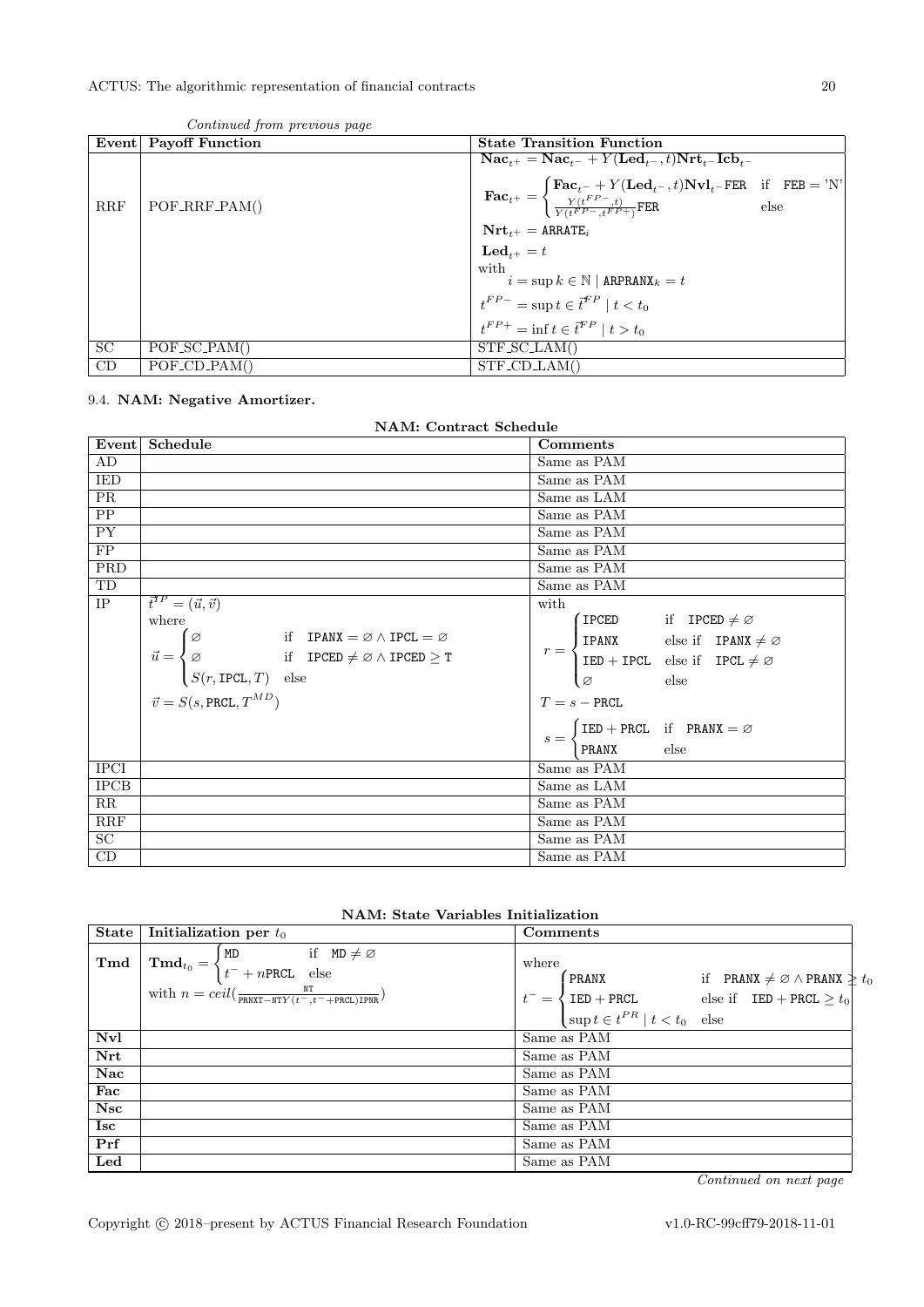| Continued from previous page |  |  |
|------------------------------|--|--|
|                              |  |  |

| State | Initialization per $t_0$                                     | Comments    |
|-------|--------------------------------------------------------------|-------------|
| Npr   | $\vert$ Npr <sub>to</sub><br>$\Delta_{\rm L}=R$ (CNTRL)PRNXT |             |
| Icb   |                                                              | Same as LAM |

### NAM: State Transition Functions and Payoff Functions

|                 | Event Payoff Function                                                        | <b>State Transition Function</b>                                                                                                                                                                                                            |
|-----------------|------------------------------------------------------------------------------|---------------------------------------------------------------------------------------------------------------------------------------------------------------------------------------------------------------------------------------------|
| AD              | $POF_AD_PAM()$                                                               | $STF$ <sub>-AD</sub> <sub>-PAM</sub> $()$                                                                                                                                                                                                   |
| IED             | $\overline{POF_{I}ED_{I}PAM}$                                                | $STF$ <sub>-IED</sub> <sub>-LAM</sub> $()$                                                                                                                                                                                                  |
|                 |                                                                              | $\overline{\mathbf{Nvl}_{t^{+}}} = \overline{\mathbf{Nvl}_{t^{-}} - (\mathbf{Npr}_{t^{-}} - \mathbf{Nac}_{t^{+}})}$<br>$\textbf{Nac}_{t+} = \textbf{Nac}_{t-} + Y(\textbf{Led}_{t-}, t)\textbf{Nrt}_{t-} \textbf{Icb}_{t-}$                 |
| <b>PR</b>       | $D(\mathbf{Prf}_{t-})\mathbf{Nsc}_{t-}(\mathbf{Npr}_{t-}-\mathbf{Nac}_{t-}-$ | $\textbf{Fac}_{t^+} = \begin{cases} \textbf{Fac}_{t^-} + Y(\textbf{Led}_{t^-}, t) \textbf{Nvl}_{t^-} \textbf{FER} & \text{if} \quad \textbf{FEB} = 'N' \\ \frac{Y(t^{FP-}, t)}{Y(t^{FP-}, t^{FP+})} \textbf{FER} & \text{else} \end{cases}$ |
|                 | $Y(\mathbf{Led}_{t-}, t) \mathbf{Nrt}_{t-} \mathbf{Icb}_{t-}$                | $\mathbf{Icb}_{t^{+}} = \begin{cases} \mathbf{Icb}_{t^{-}} & \text{if } \mathbf{IPCB} \neq \text{'NT'} \\ \mathbf{Nvl}_{t^{+}} & \text{else} \end{cases}$                                                                                   |
|                 |                                                                              | $\mathbf{Led}_{t+} = t$                                                                                                                                                                                                                     |
|                 |                                                                              | $\label{eq:optimal} \begin{array}{l} \text{with} \\ t^{FP-} = \sup{t \in \vec{t}^{FP} \mid t < t_0} \end{array}$                                                                                                                            |
|                 |                                                                              | $t^{FP+} = \inf t \in \bar{t}^{FP} \mid t > t_0$                                                                                                                                                                                            |
| PP              | $\overline{POF_PPP_PAM}$                                                     | $STF_PPLAM()$                                                                                                                                                                                                                               |
| PY              | $POF_PY_PAM()$                                                               | $STF_PY_LAM()$                                                                                                                                                                                                                              |
| FP              | $POF_FPP_PAM()$                                                              | $STF_FPLAM()$                                                                                                                                                                                                                               |
| <b>PRD</b>      | $POF$ -PRD-LAM()                                                             | $STF_PRD_LAM()$                                                                                                                                                                                                                             |
| TD              | $POF\_TD\_LAM()$                                                             | $STF\_TD\_PAM()$                                                                                                                                                                                                                            |
| IP              | $POF/IP_LAM()$                                                               | $STF\_IP\_PAM()$                                                                                                                                                                                                                            |
| <b>IPCI</b>     | POF_IPCLPAM()                                                                | STF_IPCLLAM()                                                                                                                                                                                                                               |
| <b>IPCB</b>     | POF_IPCB_LAM()                                                               | STF_IPCB_LAM()                                                                                                                                                                                                                              |
| $\overline{RR}$ | $POF_RR_PAM()$                                                               | $STF_RRLAM()$                                                                                                                                                                                                                               |
| RRF             | $POF_RRF_PAM()$                                                              | STF_RRF_LAM()                                                                                                                                                                                                                               |
| SC              | $POF_S C_PAM()$                                                              | $STF_SCLAM()$                                                                                                                                                                                                                               |
| CD              | $POF\_CD\_PAM()$                                                             | $STF$ <sub>-CD</sub> $LAM()$                                                                                                                                                                                                                |

### <span id="page-20-0"></span>9.5. ANN: Annuity.

| <b>ANN: Contract Schedule</b> |          |             |  |
|-------------------------------|----------|-------------|--|
| Event                         | Schedule | Comments    |  |
| AD                            |          | Same as PAM |  |
| <b>IED</b>                    |          | Same as PAM |  |
| PR                            |          | Same as LAM |  |
| $\overline{PP}$               |          | Same as PAM |  |
| <b>PY</b>                     |          | Same as PAM |  |
| FP                            |          | Same as PAM |  |
| PRD                           |          | Same as PAM |  |
| TD                            |          | Same as PAM |  |
| <b>IP</b>                     |          | Same as NAM |  |
| <b>IPCI</b>                   |          | Same as PAM |  |
| <b>IPCB</b>                   |          | Same as LAM |  |
| RR                            |          | Same as PAM |  |
| <b>RRF</b>                    |          | Same as PAM |  |
| SC                            |          | Same as PAM |  |
| CD                            |          | Same as PAM |  |

# ANN: State Variables Initialization

| <b>State</b> | $\mathbf{H}$<br>$\cdots$<br>Initialization per $t_0$ | . :omments            |
|--------------|------------------------------------------------------|-----------------------|
| Tmd          |                                                      | NAM<br>Same as        |
| Nvl          |                                                      | <b>PAM</b><br>Same as |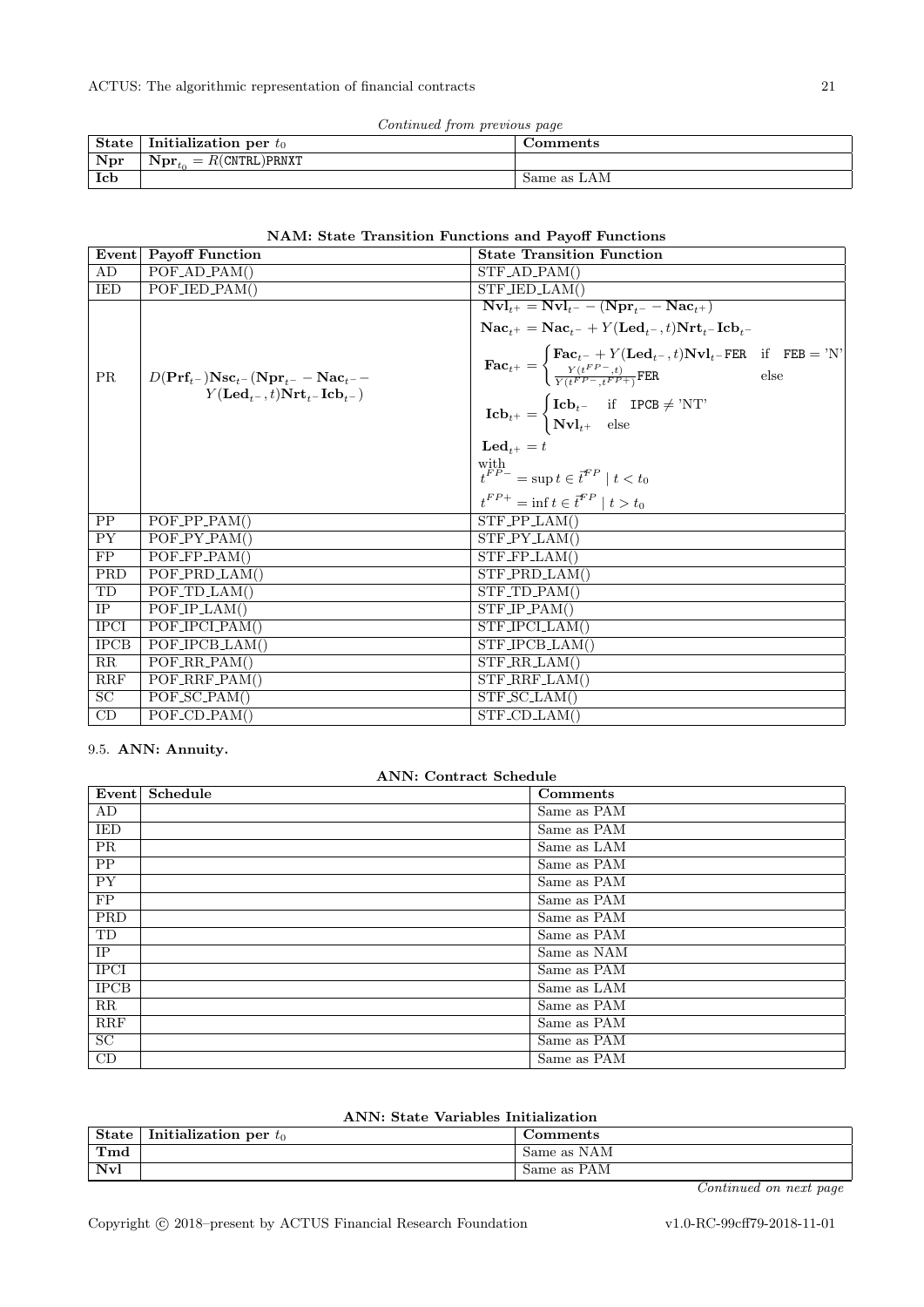ACTUS: The algorithmic representation of financial contracts 22

| Continued from previous page |  |  |
|------------------------------|--|--|
|                              |  |  |

| State      | Initialization per $t_0$                                                                                                                                                                           | Comments                                                              |
|------------|----------------------------------------------------------------------------------------------------------------------------------------------------------------------------------------------------|-----------------------------------------------------------------------|
| Nrt        |                                                                                                                                                                                                    | Same as PAM                                                           |
| Nac        |                                                                                                                                                                                                    | Same as PAM                                                           |
| Fac        |                                                                                                                                                                                                    | Same as PAM                                                           |
| <b>Nsc</b> |                                                                                                                                                                                                    | Same as PAM                                                           |
| <b>Isc</b> |                                                                                                                                                                                                    | Same as PAM                                                           |
| Prf        |                                                                                                                                                                                                    | Same as PAM                                                           |
| Led        |                                                                                                                                                                                                    | Same as PAM                                                           |
| Npr        | $N \mathbf{pr}_{t_0} = \begin{cases} R(\text{CNTRL}) \text{PRNXT} & \text{if} \quad \text{PRNXT} \neq \varnothing \\ (\text{NT} + \mathbf{Nac}_{t_0}) \frac{todo}{todo} & \text{else} \end{cases}$ | where $n =  \vec{t} $ with  a  indicating the cardinality of<br>set a |
| Icb        |                                                                                                                                                                                                    | Same as LAM                                                           |

| <b>ANN: State Transition Functions and Payoff Functions</b> |  |  |  |  |  |
|-------------------------------------------------------------|--|--|--|--|--|
|-------------------------------------------------------------|--|--|--|--|--|

|             | Event Payoff Function                     | <b>State Transition Function</b>                                                                                                                                                                                                                     |
|-------------|-------------------------------------------|------------------------------------------------------------------------------------------------------------------------------------------------------------------------------------------------------------------------------------------------------|
| AD          | $POF$ <sub>-AD</sub> <sub>-PAM</sub> $()$ | $STF$ <sub>-AD</sub> <sub>-PAM</sub> $()$                                                                                                                                                                                                            |
| IED         | POF_IED_PAM()                             | STF_IED_LAM()                                                                                                                                                                                                                                        |
| PR          | POF_PR_NAM()                              | $STF\_PR\_NAM()$                                                                                                                                                                                                                                     |
| PP          | $POF_PPP_PAM()$                           | $STF_PPLAM()$                                                                                                                                                                                                                                        |
| <b>PY</b>   | $POF_PY_PAM()$                            | $STF_PY_LAM()$                                                                                                                                                                                                                                       |
| FP          | $POF_FPP_PAM()$                           | $STF_FPLAM()$                                                                                                                                                                                                                                        |
| PRD         | POF_PRD_LAM()                             | STF_PRD_LAM()                                                                                                                                                                                                                                        |
| TD          | $POF\_TD\_LAM()$                          | $STF\_TD\_PAM()$                                                                                                                                                                                                                                     |
| <b>IP</b>   | POF/IP.LAM()                              | $STF/IP_PAM()$                                                                                                                                                                                                                                       |
| <b>IPCI</b> | POF_IPCLPAM()                             | STF_IPCLLAM()                                                                                                                                                                                                                                        |
| IPCB        | POF_IPCB_LAM()                            | STF_IPCB_LAM()                                                                                                                                                                                                                                       |
|             |                                           | $\overline{\text{Nac}_{t^+} = \text{Nac}_{t^-} + Y(\text{Led}_{t^-}, t)\text{Nrt}_{t^-}\text{Icb}_{t^-}}$                                                                                                                                            |
|             |                                           |                                                                                                                                                                                                                                                      |
|             |                                           | $\textbf{Fac}_{t^+} = \begin{cases} \textbf{Fac}_{t^-} + Y(\textbf{Led}_{t^-}, t) \textbf{Nvl}_{t^-} \textbf{FER} & \text{if} \quad \textbf{FEB} = \text{'}\textbf{N'} \ \frac{Y(t^{FP-}, t)}{Y(tFP- + FP+)} \textbf{FER} & \text{else} \end{cases}$ |
| $_{\rm RR}$ | $POF_RR_R_PAM()$                          |                                                                                                                                                                                                                                                      |
|             |                                           | $\mathbf{Nrt}_{t+} = \min(\max(\mathbf{Nrt}_{t-} + \Delta r, \text{RRLF}), \text{RRLC})$                                                                                                                                                             |
|             |                                           | $Npr_{t+} = A(t, \text{Tmd}_{t+}, Nvl_{t+}, \text{Nac}_{t+}, Nrt_{t+})$                                                                                                                                                                              |
|             |                                           | $\mathbf{Led}_{t+} = t$                                                                                                                                                                                                                              |
|             |                                           | with                                                                                                                                                                                                                                                 |
|             |                                           | $\Delta r = \min(\max(O^{rf}(RRMO, t)RRMT +RRSP - Nrt_{t-}, RRPF))$ , RRPC)                                                                                                                                                                          |
|             |                                           | $t^{FP-}$ = sup $t \in \overline{t}^{FP} \mid t < t_0$                                                                                                                                                                                               |
|             |                                           |                                                                                                                                                                                                                                                      |
|             |                                           | $\frac{t^{FP+}}{\textbf{Nac}_{t+}} = \textbf{inf} \ t \in \overline{t}^{FP} \mid t > t_0$<br>$\textbf{Nac}_{t+} = \textbf{Nac}_{t-} + Y(\textbf{Led}_{t-}, t) \textbf{Nrt}_{t-} \textbf{Icb}_{t-}$                                                   |
|             |                                           |                                                                                                                                                                                                                                                      |
|             |                                           | $\textbf{Fac}_{t+} = \begin{cases} \textbf{Fac}_{t-} + Y(\textbf{Led}_{t-}, t) \textbf{Nvl}_{t-} \textbf{FER} & \text{if} \textbf{FEB} = 'N' \\ \frac{Y(t^{FP} - t)}{Y(t^{FP} - t^{FP} + 1)} \textbf{FER} & \text{else} \end{cases}$                 |
| RRF         | POF_RRF_PAM()                             |                                                                                                                                                                                                                                                      |
|             |                                           | $\textbf{Nrt}_{t+} = \texttt{RRNXT}$                                                                                                                                                                                                                 |
|             |                                           | $Npr_{t+} = A(t, \mathrm{Tmd}_{t+}, Nvl_{t+}, \mathrm{Nac}_{t+}, Nrt_{t+})$                                                                                                                                                                          |
|             |                                           | $\mathbf{Led}_{t+} = t$                                                                                                                                                                                                                              |
|             |                                           |                                                                                                                                                                                                                                                      |
|             |                                           | with $t^{FP-}=\sup t\in\vec{t}^{FP}\mid t< t_0$                                                                                                                                                                                                      |
|             |                                           | $t^{FP+}$ = inf $t \in \overline{t}^{FP}$   $t > t_0$                                                                                                                                                                                                |
| SC          | POF_SC_PAM()                              | $STF_SCLAM()$                                                                                                                                                                                                                                        |
| CD          | $POF\_CD\_PAM()$                          | $STF$ <sub>-CD</sub> $LAM()$                                                                                                                                                                                                                         |

<span id="page-21-0"></span>9.6. CLM: Call Money.

| <b>CLM: Contract Schedule</b> |  |
|-------------------------------|--|
|-------------------------------|--|

|                        | Event Schedule | Comments    |
|------------------------|----------------|-------------|
| AD                     |                | Same as PAM |
| IED                    |                | Same as PAM |
| $\overline{\text{PR}}$ |                | Same as PAM |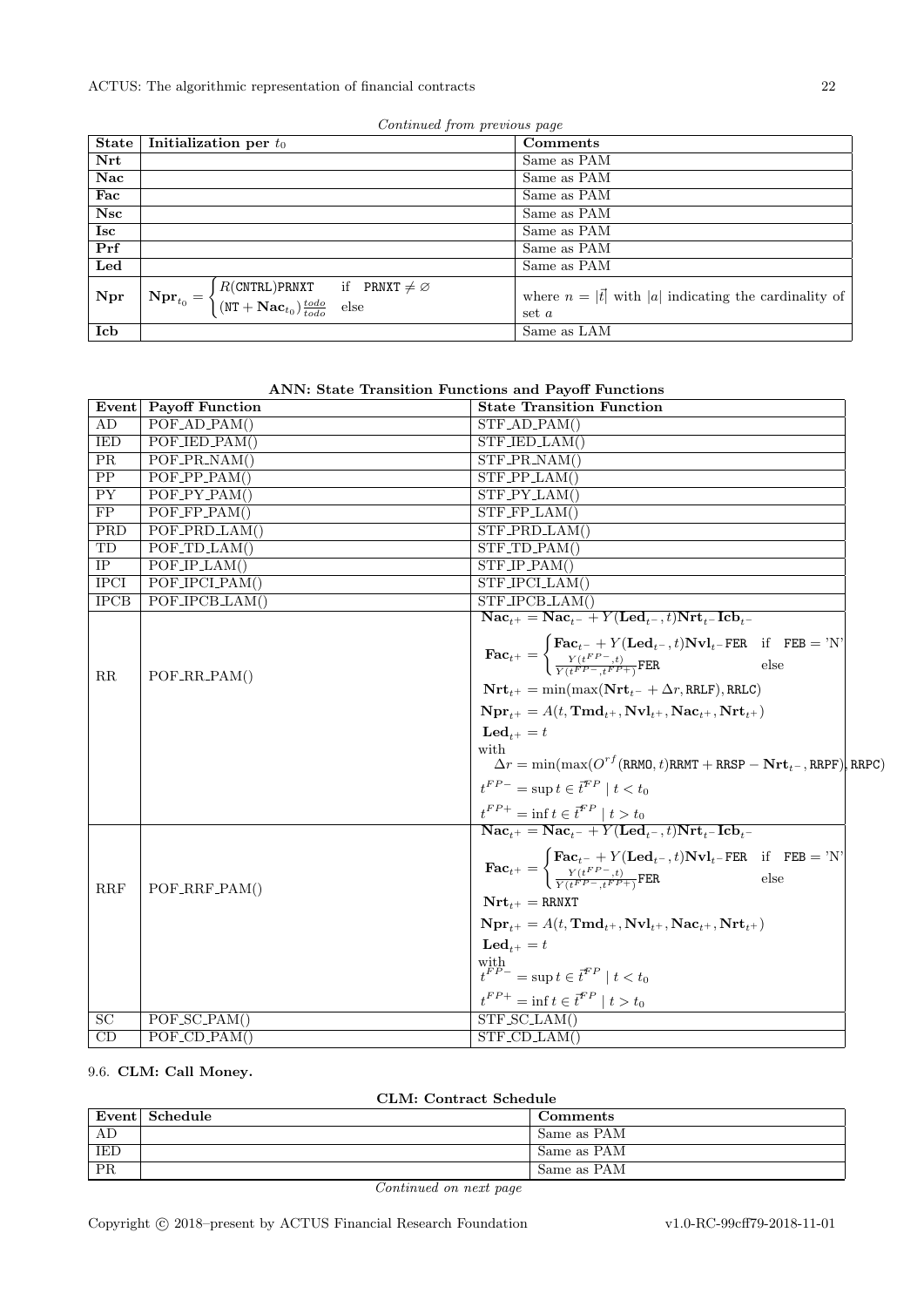|             | Event Schedule                                                                                               | Comments                                                                         |
|-------------|--------------------------------------------------------------------------------------------------------------|----------------------------------------------------------------------------------|
| FP          |                                                                                                              | Same as PAM                                                                      |
| IP          | $=\mathbf{Tmd}_{t_0}$                                                                                        |                                                                                  |
| <b>IPCI</b> | if IPNR = $\varnothing$<br>ΙØ<br>$\bar t^{TPCI}$<br>$\big  S(s, \text{IPCL}, \textbf{Tmd}_{t_0}) \big $ else | where<br>if <b>IPANX</b> $\neq \emptyset$<br>IPANX<br>$s =$<br>$IED + IPCL$ else |
| $_{\rm RR}$ |                                                                                                              | Same as PAM                                                                      |
| RRF         |                                                                                                              | Same as PAM                                                                      |
| CD          |                                                                                                              | Same as PAM                                                                      |

### Continued from previous page

# CLM: State Variables Initialization

| State | Initialization per $t_0$ |                                                                                                                                                                         | Comments                                                |
|-------|--------------------------|-------------------------------------------------------------------------------------------------------------------------------------------------------------------------|---------------------------------------------------------|
| Tmd   |                          | if $MD \neq \emptyset$<br>MD<br>$\mathbf{Tmd}_{t_0} = \left\{ s \right. \qquad \text{else if} \quad O^{ev}(\text{CID}, t_0) \neq \left\{ \right\}$<br>$t^{max}$<br>else | where<br>$s = \sup t \in \tau(O^{ev}(\text{CID}, t_0))$ |
| Nvl   |                          |                                                                                                                                                                         | Same as PAM                                             |
| Nrt   |                          |                                                                                                                                                                         | Same as PAM                                             |
| Nac   |                          |                                                                                                                                                                         | Same as PAM                                             |
| Fac   |                          |                                                                                                                                                                         | Same as PAM                                             |
| Prf   |                          |                                                                                                                                                                         | Same as PAM                                             |
| Led   |                          |                                                                                                                                                                         | Same as PAM                                             |

CLM: State Transition Functions and Payoff Functions

|             | Event   Payoff Function                                                                               | <b>State Transition Function</b>            |
|-------------|-------------------------------------------------------------------------------------------------------|---------------------------------------------|
| AD          | $POF_{AD\_PAM()}$                                                                                     | $STF$ <sub>-AD</sub> <sub>-PAM</sub> $()$   |
| IED         | $D(\textbf{Prf}_{t-})R(\texttt{CNTEL})(-1)\texttt{NT}$                                                | STF_IED_PAM()                               |
| PR.         | $POF\_PR\_PAM()$                                                                                      | $STF\_PR\_PAM()$                            |
| FP.         | $\overline{POF_FPP_PAM}$                                                                              | $STF_FP_PAM()$                              |
| IP          | $D(\mathbf{Prf}_{t-})(\mathbf{Nac}_{t-} + Y(\mathbf{Led}_{t-}, t)\mathbf{Nrt}_{t-}\mathbf{Nvl}_{t-})$ | $Nac_{t+} = 0.0$<br>$\mathbf{Led}_{t+} = t$ |
| <b>IPCI</b> | POF_IPCLPAM()                                                                                         | $\overline{\text{STF\_IPC}}$ LPAM()         |
| RR          | $POF_RR_PAM()$                                                                                        | $STF_R$ R.PAM()                             |
| RRF         | POF_RRF_PAM()                                                                                         | $STF_RRF_PAM()$                             |
| CD          | $\overline{POF}$ <sub>-CD</sub> <sub>-PAM</sub> $()$                                                  | $STF\_CD\_PAM()$                            |

## <span id="page-22-0"></span>9.7. UMP: Undefined Maturity Profile.

| UMP: Contract Schedule |                                                                                                       |                                                                                  |
|------------------------|-------------------------------------------------------------------------------------------------------|----------------------------------------------------------------------------------|
| Event                  | Schedule                                                                                              | Comments                                                                         |
| AD                     |                                                                                                       | Same as PAM                                                                      |
| <b>IED</b>             |                                                                                                       | Same as PAM                                                                      |
| <b>PR</b>              | $\overline{t}^{PR} = O^{ev}(\text{CID}, t_0)$                                                         |                                                                                  |
| FP                     |                                                                                                       | Same as PAM                                                                      |
| <b>IPCI</b>            | if IPNR = $\varnothing$<br>Ø<br>$\vec{t}^{TPCI}$ =<br>$S(s, \text{IPCL}, \textbf{Tmd}_{t_0})$<br>else | where<br>if <b>IPANX</b> $\neq \emptyset$<br>IPANX<br>$s =$<br>$IED + IPCL$ else |
| RR                     |                                                                                                       | Same as PAM                                                                      |
| RRF                    |                                                                                                       | Same as PAM                                                                      |
| CD                     |                                                                                                       | Same as PAM                                                                      |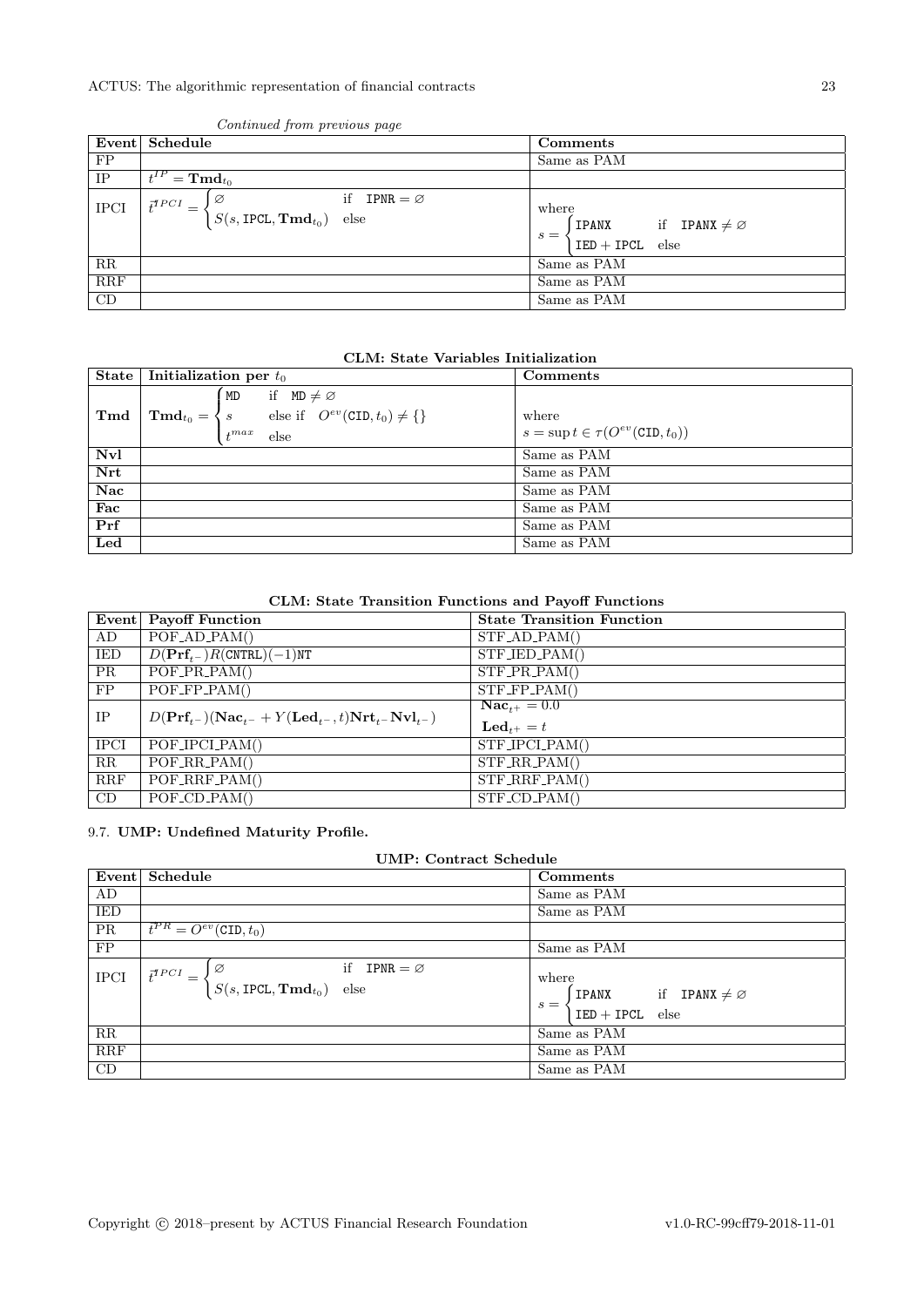| State                   | Initialization per $t_0$                                         | Comments                                                   |
|-------------------------|------------------------------------------------------------------|------------------------------------------------------------|
| T <sub>md</sub>         | if $O^{ev}(\text{CID}, t_0) \neq \{\}$<br>$\mathsf{I}$ s<br>else | where<br>$s = \sup t, t \in \tau(O^{ev}(\text{CID}, t_0))$ |
| Nvl                     |                                                                  | Same as PAM                                                |
| Nrt                     |                                                                  | Same as PAM                                                |
| $\overline{\text{Nac}}$ |                                                                  | Same as PAM                                                |
| Fac                     |                                                                  | Same as PAM                                                |
| Prf                     |                                                                  | Same as PAM                                                |
| Led                     |                                                                  | Same as PAM                                                |

UMP: State Variables Initialization

# UMP: State Transition Functions and Payoff Functions

|             | Event Payoff Function                     | <b>State Transition Function</b>                                                                                                                                                                                                                                                                                                                                                                                             |
|-------------|-------------------------------------------|------------------------------------------------------------------------------------------------------------------------------------------------------------------------------------------------------------------------------------------------------------------------------------------------------------------------------------------------------------------------------------------------------------------------------|
| AD          | $POF$ <sub>-AD</sub> <sub>-PAM</sub> $()$ | $STF$ <sub>-AD</sub> -PAM()                                                                                                                                                                                                                                                                                                                                                                                                  |
| IED         | $POF_{JED_{CLM}}($                        | $STF_{\text{JED\_PAM}}($                                                                                                                                                                                                                                                                                                                                                                                                     |
| PR          | $f(e_t^{PR})$                             | $\textbf{Nac}_{t+} = \textbf{Nac}_{t-} + Y(\textbf{Led}_{t-}, t)\textbf{Nrt}_{t-} \textbf{Nvl}_{t-}$<br>$\textbf{Fac}_{t^+} = \left\{ \begin{matrix} \textbf{Fac}_{t^-} + Y(\textbf{Led}_{t^-}, t) \textbf{Nvl}_{t^-} \textbf{FER} & \text{if} \quad \textbf{FEB} = 'N' \\ \frac{Y(t^-, t)}{Y(t^-, t^+)} \textbf{FER} & \text{else} \end{matrix} \right\}$<br>$Nvl_{t+} = Nvl_{t-} - f(e_t^{PR})$<br>$\mathbf{Led}_{t+} = t$ |
| FP          | $POF_FPP_PAM()$                           | $STF_FPP_AM()$                                                                                                                                                                                                                                                                                                                                                                                                               |
| <b>IPCI</b> | POF_IPCL_PAM()                            | $STF\_IPCI\_PAM()$                                                                                                                                                                                                                                                                                                                                                                                                           |
| RR          | $POF_RR_PAM()$                            | $STF_R$ R.PAM()                                                                                                                                                                                                                                                                                                                                                                                                              |
| RRF         | $POF_RRF_PAM()$                           | $STF_RRF_PAM()$                                                                                                                                                                                                                                                                                                                                                                                                              |
| CD          | $POF\_CD\_PAM()$                          | $STF\_CD\_PAM()$                                                                                                                                                                                                                                                                                                                                                                                                             |

### <span id="page-23-0"></span>9.8. CSH: Cash.

# CSH: Contract Schedule

| $\overline{\phantom{0}}$<br>.<br>- | ule | 1UC                                       |
|------------------------------------|-----|-------------------------------------------|
| AP.                                |     | $\Omega$<br>$5a$ me<br>T TIME<br>$\omega$ |

# CSH: State Variables Initialization

| <b>State</b> | Initialization per $t_0$                          | . :omments  |
|--------------|---------------------------------------------------|-------------|
| Nvl          | $\mathbf{Nvl}_{t_0}=R(\texttt{CNTRL})\texttt{NT}$ |             |
| ${\bf Led}$  |                                                   | Same as PAM |

# CSH: State Transition Functions and Payoff Functions

| $\overline{\phantom{0}}$ | $\alpha$ $\pi$   | State               |
|--------------------------|------------------|---------------------|
| Event∣                   | Pavoff Function  | Transition Function |
| АĽ                       | AD_PAM(`<br>POF. | ⊥eα.<br>_           |

### <span id="page-23-1"></span>9.9. STK: Stock.

| <b>STK: Contract Schedule</b> |                                                                                                                                         |                                                                                               |
|-------------------------------|-----------------------------------------------------------------------------------------------------------------------------------------|-----------------------------------------------------------------------------------------------|
| Event                         | Schedule                                                                                                                                | Comments                                                                                      |
| AD                            |                                                                                                                                         | Same as PAM                                                                                   |
| PRD                           |                                                                                                                                         | Same as PAM                                                                                   |
| TD                            |                                                                                                                                         | Same as PAM                                                                                   |
| $\mathrm{DV}^{(fix)}$         | if DVNP = $\varnothing$<br>Ø<br>$_{\iota DV}(fix)$<br>else<br><b>DVANX</b>                                                              |                                                                                               |
| DV                            | if $D VANX = \emptyset \wedge D VCL = \emptyset$<br>Ø<br>$\vec{t}^{\mathcal{D}V}$<br>$\equiv$<br>$S(s, \texttt{DVCL}, t^{max})$<br>else | where<br>if $D VNP = \emptyset$<br>DVANX<br>$s =$<br>else<br>$D V \text{ANX} + D V \text{CL}$ |
| CD                            |                                                                                                                                         | Same as PAM                                                                                   |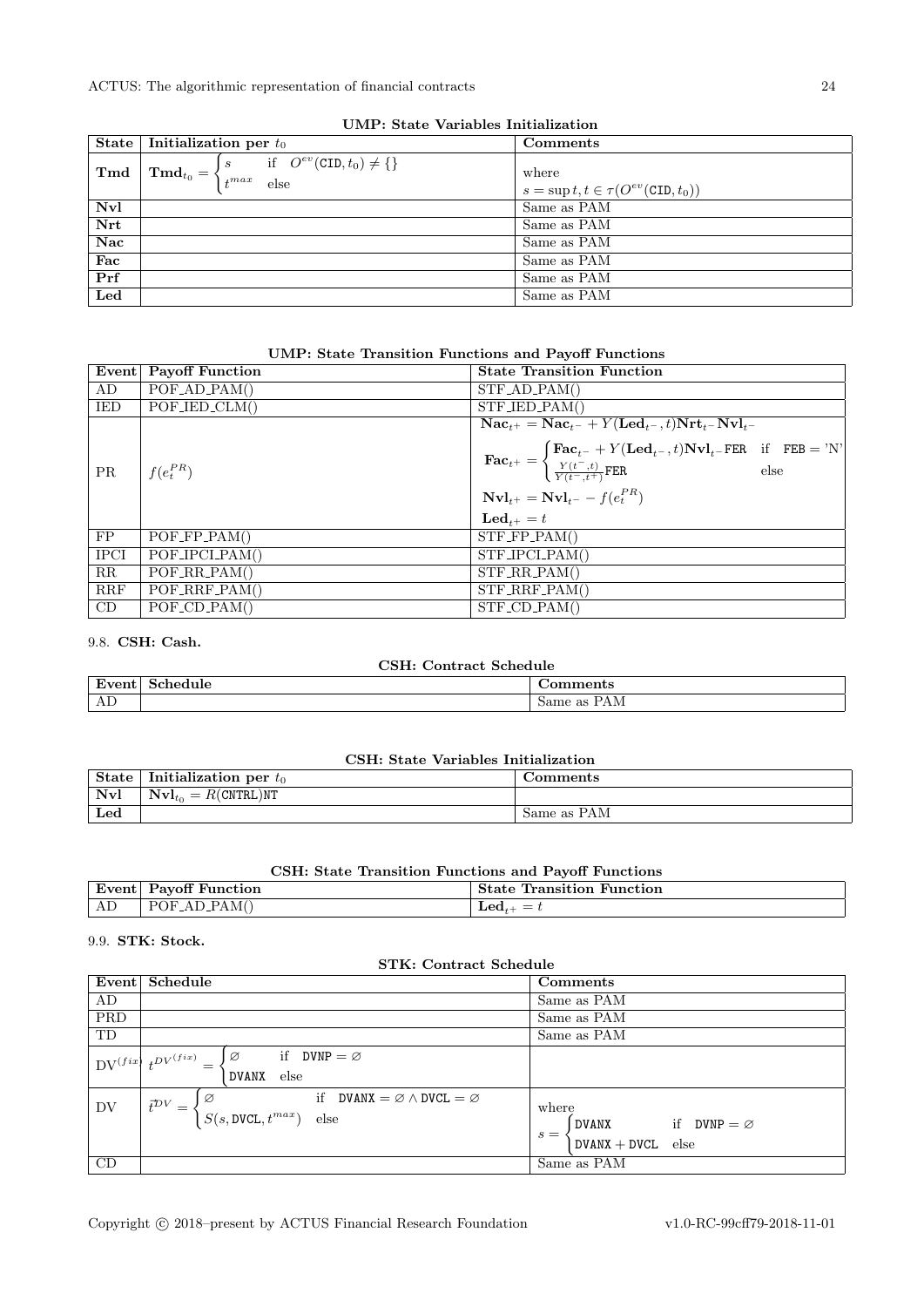| STK: State Variables Initialization    |                          |             |
|----------------------------------------|--------------------------|-------------|
| $\blacksquare$ State $\lightharpoonup$ | Initialization per $t_0$ | Comments    |
| Prf                                    |                          | Same as PAM |
| $_{\rm Led}$                           |                          | Same as PAM |

# STK: State Transition Functions and Payoff Functions

|            | DIIN, Diait Hansition Functions and Fayon Functions                  |                                               |  |
|------------|----------------------------------------------------------------------|-----------------------------------------------|--|
|            | Event Payoff Function                                                | <b>State Transition Function</b>              |  |
| AD         | POFAD.PAM()                                                          | $\mathbf{Led}_{t+} = t$                       |  |
| <b>PRD</b> | $D(\mathbf{Prf}_{t-})R(\text{CNTRL})(-1)\text{PPRD}$                 | $\mathbf{Led}_{t+} = t$                       |  |
| TD         | $D(\mathbf{Prf}_{t-})R(\text{CNTRL})$ PTD                            | $\mathbf{Led}_{t+} = t$                       |  |
|            | $\overline{DV^{(fix)}\ D(\mathbf{Prf}_{t^-})R(\texttt{CNTRL})}$ DVNP | $\mathbf{Led}_{t+} = t$                       |  |
| DV         | $D(\mathbf{Prf}_{t-})R(\text{CNTRL})O^{rf}(\text{DWMO},t)$           | $\mathbf{Led}_{t+} = t$                       |  |
| CD         | $POF\_CD\_PAM()$                                                     | $\mathbf{Prf}_{t+} = O^{rf}(\text{LEICP}, t)$ |  |
|            |                                                                      | $\mathbf{Led}_{t+} = t$                       |  |

#### <span id="page-24-0"></span>9.10. COM: Commodity.

| COM: Contract Schedule |                |             |
|------------------------|----------------|-------------|
|                        | Event Schedule | Comments    |
| AD                     |                | Same as PAM |
| <b>PRD</b>             |                | Same as STK |
| <b>TD</b>              |                | Same as STK |

### COM: State Variables Initialization

| ----------------           |                                         |                                                      |
|----------------------------|-----------------------------------------|------------------------------------------------------|
| $\sim$<br>.                | - -<br>per<br><b>\LIOL</b><br>$\iota_0$ | 11.Y                                                 |
| $\mathbf{r}$<br><b>Led</b> |                                         | <b>NETTZ</b><br>$\Omega$<br>$5a$ me<br>- as<br>0.111 |

### COM: State Transition Functions and Payoff Functions

|     | Event Payoff Function       | <b>State Transition Function</b> |
|-----|-----------------------------|----------------------------------|
| AD  | $POF$ <sub>-AD</sub> -PAM() | $STF$ <sub>-AD</sub> $STK()$     |
| PRD | POF_PRD_STK()               | $STF_PRD_STK()$                  |
| TD. | $POF_PRD_STK()$             | STF_PRD_STK()                    |

### <span id="page-24-1"></span>9.11. FXOUT: Foreign Exchange Outright.

|                       | <b>FXOUT: Contract Schedule</b> |                      |                  |  |             |
|-----------------------|---------------------------------|----------------------|------------------|--|-------------|
| Event                 | Schedule                        |                      |                  |  | Comments    |
| AD                    |                                 |                      |                  |  | Same as PAM |
| <b>PRD</b>            |                                 |                      |                  |  | Same as PAM |
| TD                    |                                 |                      |                  |  | Same as PAM |
| <b>STD</b>            | $_{\textbf{\textit{+}}STD}$     | Ø                    | if $DS = 'D'$    |  |             |
|                       |                                 | $\mathbf{Tmd}_{t_0}$ | $_{\text{else}}$ |  |             |
| $STD^{(1)}$ $t^{STD}$ |                                 | Ø                    | if $DS = 'S'$    |  |             |
|                       |                                 | $\mathbf{Tmd}_{t_0}$ | else             |  |             |
| $STD^{(2)}$ $t^{STD}$ | $=$                             | Ø                    | if $DS = 'S'$    |  |             |
|                       |                                 | $\mathbf{Tmd}_{t_0}$ | else             |  |             |
| CD                    |                                 |                      |                  |  | Same as PAM |

|  |  |  | <b>FXOUT:</b> State Variables Initialization |
|--|--|--|----------------------------------------------|
|--|--|--|----------------------------------------------|

| State | Initialization per $t_0$      |                                 | Comments |
|-------|-------------------------------|---------------------------------|----------|
| Tmd   | $\mathrm{Trind}_{t_0}$<br>$=$ | if<br>$STD = \varnothing$<br>MD |          |
|       |                               | <b>STD</b><br>else              |          |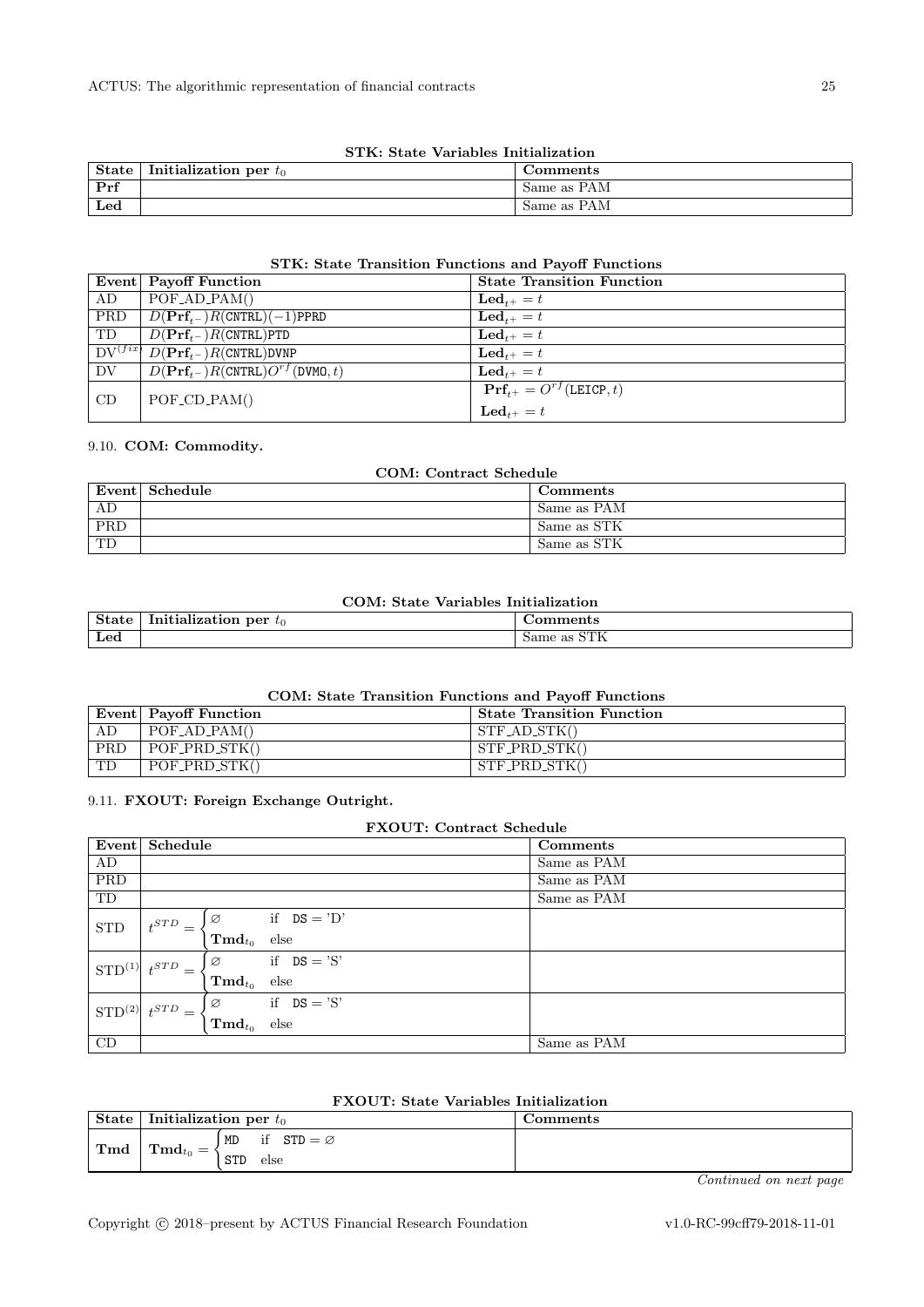| Continued from previous page |  |  |
|------------------------------|--|--|
|                              |  |  |

| <b>State</b> | Initialization per $t_0$ | Comments    |
|--------------|--------------------------|-------------|
| Prf          |                          | Same as PAM |
| ${\bf Led}$  |                          | Same as PAM |

# FXOUT: State Transition Functions and Payoff Functions

|             | Event Payoff Function                                                                             | <b>State Transition Function</b> |
|-------------|---------------------------------------------------------------------------------------------------|----------------------------------|
| AD          | $POF_{AD}PAM()$                                                                                   | $STF$ <sub>-AD</sub> $STK()$     |
| PRD         | POF_PRD_STK()                                                                                     | $STF$ <sub>PRD</sub> $STK()$     |
| TD          | $\overline{POF\_TD\_STK()}$                                                                       | $STF\_TD\_STK()$                 |
| <b>STD</b>  | $D(\mathbf{Prf}_{t-})R(\text{CNTRL})(\text{NT} - O^{rf}(i, \overline{\mathbf{Tmd}}_t)\text{NT2})$ | $\mathbf{Led}_{t+} = t$          |
|             | where                                                                                             |                                  |
|             | $i = concat(CUR2," \text{ }   \text{ } \text{ } CUR)$                                             |                                  |
|             | and $concat(x, y, z)$ indicates the string concatena-                                             |                                  |
|             | tion function                                                                                     |                                  |
| $STD^{(1)}$ | $D(\mathbf{Prf}_{t-})R(\text{CNTRL})$ NT                                                          | $\mathbf{Led}_{t+} = t$          |
| $STD^{(2)}$ | $D(\text{Prf}_{t-})R(\text{CNTRL})(-1)\text{NT2}$                                                 | $\mathbf{Led}_{t+} = t$          |
| CD          | $POF\_CD\_PAM()$                                                                                  | STF_CD_STK()                     |

### <span id="page-25-0"></span>9.12. SWPPV: Plain Vanilla Interest Rate Swap.

|                          | <b>SWPPV: Contract Schedule</b>                                                                                                                                                                                                                       |                                               |  |  |
|--------------------------|-------------------------------------------------------------------------------------------------------------------------------------------------------------------------------------------------------------------------------------------------------|-----------------------------------------------|--|--|
| Event                    | Schedule                                                                                                                                                                                                                                              | Comments                                      |  |  |
| AD                       |                                                                                                                                                                                                                                                       | Same as PAM                                   |  |  |
| <b>PRD</b>               |                                                                                                                                                                                                                                                       | Same as PAM                                   |  |  |
| $\mathcal{T}\mathcal{D}$ |                                                                                                                                                                                                                                                       | Same as PAM                                   |  |  |
| <b>IED</b>               |                                                                                                                                                                                                                                                       | Same as PAM                                   |  |  |
| PR                       |                                                                                                                                                                                                                                                       | Same as PAM                                   |  |  |
|                          | if $DS = 'D'$                                                                                                                                                                                                                                         |                                               |  |  |
| $\rm IP$                 |                                                                                                                                                                                                                                                       | where                                         |  |  |
|                          | $\overrightarrow{t}^{TP} = \begin{cases} \varnothing & \text{if} \quad \texttt{DS} = \text{'D'} \ \textbf{Tmd}_{t_0} & \text{else ifIPCL} = \varnothing \ S(s, \texttt{IPCL}, \textbf{Tmd}_{t_0}) & \text{else} \end{cases}$                          | <b>IPANX</b> if <b>IPANX</b> $\neq \emptyset$ |  |  |
|                          |                                                                                                                                                                                                                                                       | $s = -$<br>$IED + IPCL$ else                  |  |  |
|                          | if $DS = 'S'$<br>$\Box$                                                                                                                                                                                                                               |                                               |  |  |
|                          | if $DS = 'S'$<br>$H_{t_0}$ else if IPCL = $\varnothing$<br>$\left\vert \text{IP}^{(fix)}\right\vert \vec{t}^{TP^{(fix)}}=\begin{cases} \text{Tr}_{\mathbf{d}_{t_0}}\text{.} \end{cases}$                                                              |                                               |  |  |
|                          | $S(s, \text{IPCL}, \text{Tmd}_{t_0})$ else                                                                                                                                                                                                            |                                               |  |  |
|                          |                                                                                                                                                                                                                                                       |                                               |  |  |
|                          | $\mathrm{IP}^{(var)}\left \begin{array}{l l} \vec{t}^{IP^{(var)}}=\begin{cases} \varnothing \qquad \qquad & \text{if} \quad \texttt{DS}=\text{'S'}\\ \textbf{Tmd}_{t_0} \qquad \qquad & \text{else ifIPCL}=\varnothing \end{cases}\end{array}\right.$ |                                               |  |  |
|                          | $S(s, \text{IPCL}, \text{Tmd}_{t_0})$ else                                                                                                                                                                                                            |                                               |  |  |
| RR                       | $\vec{t}^{RR} = S(s, \text{RRCL}, \textbf{Tmd}_{t_0})$                                                                                                                                                                                                | where                                         |  |  |
|                          |                                                                                                                                                                                                                                                       | RRANX if RRANX $\neq \emptyset$<br>$s =$      |  |  |
|                          |                                                                                                                                                                                                                                                       | $IED + RRCL$<br>else                          |  |  |
| CD                       |                                                                                                                                                                                                                                                       | Same as PAM                                   |  |  |

# SWPPV: State Variables Initialization

| <b>State</b> |                                | Initialization per $t_0$                                                                                                                                                          |                                 | Comments                                     |
|--------------|--------------------------------|-----------------------------------------------------------------------------------------------------------------------------------------------------------------------------------|---------------------------------|----------------------------------------------|
| Tmd          |                                |                                                                                                                                                                                   |                                 | Same as PAM                                  |
| Nvl          |                                |                                                                                                                                                                                   |                                 | Same as PAM                                  |
| Nrt          |                                | 0.0<br>if $\text{IED} > t_0$                                                                                                                                                      |                                 |                                              |
|              | $\textbf{Nrt}_{t_0} = \left\{$ | IPNR2<br>else                                                                                                                                                                     |                                 |                                              |
| Nac          |                                | IPAC                                                                                                                                                                              | if <b>IPAC</b> $\neq \emptyset$ | with $t^{-} = \sup t, t \in t^{IP}, t < t_0$ |
|              |                                | $\begin{aligned} \mathbf{Nac}_{t_0} = \left\{ \begin{matrix} 11 \text{ AU} \ Y(t^-, t_0) \textbf{Nvl}_{t_0}(\text{IPNR} - \textbf{Nrt}_{t_0}) \end{matrix} \right. \end{aligned}$ | else                            |                                              |
| Nac1         |                                | $\mathbf{Nac1}_{t_0} = Y(t^-, t_0) \mathbf{Nvl}_{t_0}$ IPNR                                                                                                                       |                                 | with $t^-$ = sup $t, t \in t^{IP}, t < t_0$  |
| Nac2         |                                | $\mathbf{Nac2}_{t_0} = Y(t^-, t_0) \mathbf{Nvl}_{t_0} \mathbf{Nrt}_{t_0}$                                                                                                         |                                 | with $t^-$ = sup $t, t \in t^{IP}, t < t_0$  |
| Prf          |                                |                                                                                                                                                                                   |                                 | Same as PAM                                  |
| ${\bf Led}$  |                                |                                                                                                                                                                                   |                                 | Same as PAM                                  |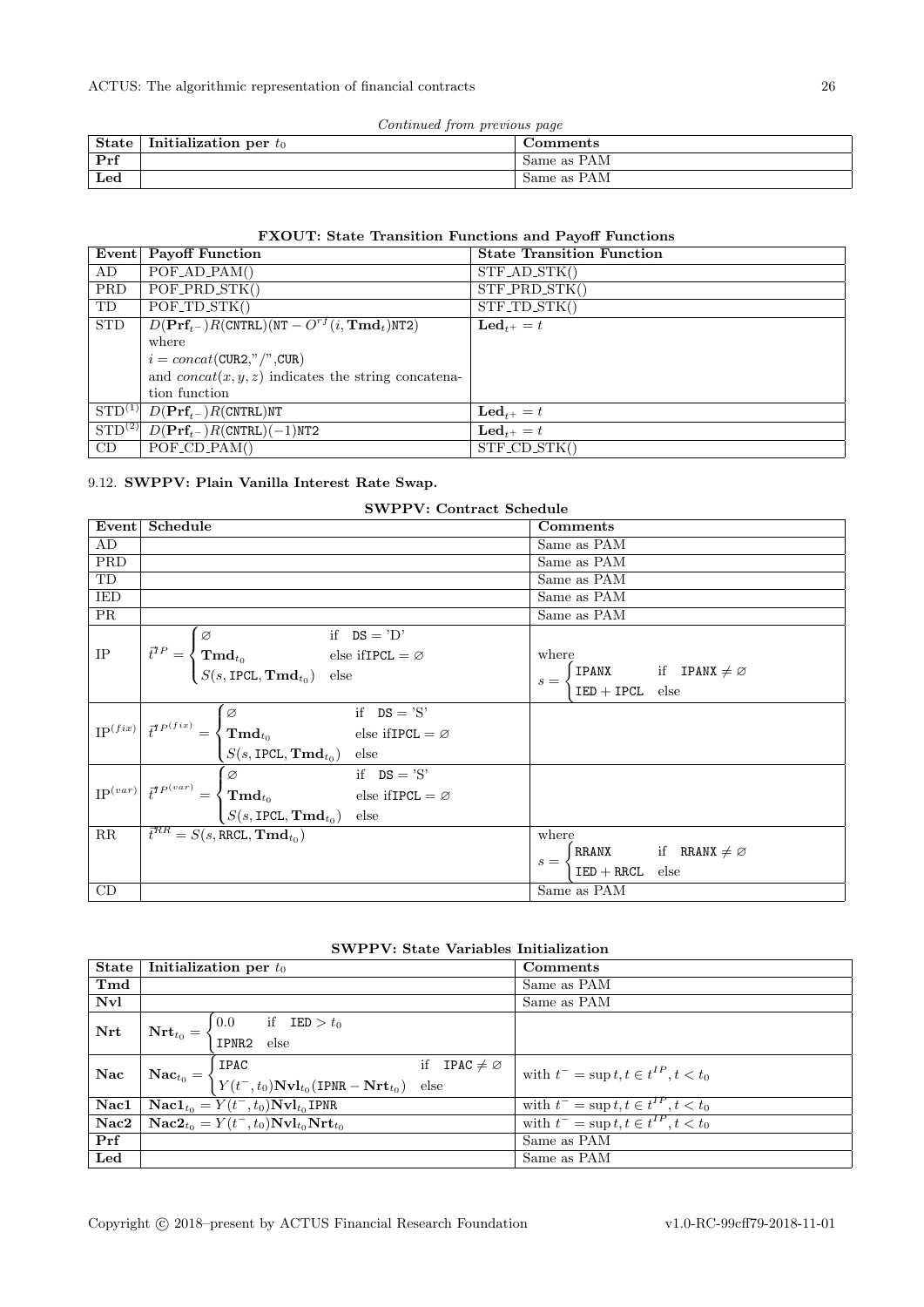|              | р н г г накие применен ганстика ана ганон ганстик<br>Event Payoff Function                | <b>State Transition Function</b>                                                                                   |
|--------------|-------------------------------------------------------------------------------------------|--------------------------------------------------------------------------------------------------------------------|
|              |                                                                                           | $\textbf{Nac}_{t+} = Y(\textbf{Led}_{t-}, t) \textbf{Nvl}_{t_0}(\textbf{IPNR} - \textbf{Nrt}_{t_0})$               |
| AD           | $POF$ <sub>-AD</sub> <sub>-PAM</sub> $()$                                                 | $\mathbf{Nac1}_{t+} = Y(\mathbf{Led}_{t-}, t) \mathbf{Nvl}_{t_0} \mathbf{IPNR}$                                    |
|              |                                                                                           | $\mathbf{Nac2}_{t+} = Y(\mathbf{Led}_{t-}, t) \mathbf{Nvl}_{t_0} \mathbf{Nrt}_{t_0}$                               |
|              |                                                                                           | $\mathbf{Led}_{t^+} = t$                                                                                           |
|              |                                                                                           | $\mathbf{Nvl}_{t+} = R(\texttt{CNTRL})\texttt{NT}$                                                                 |
|              |                                                                                           | $\mathbf{Nac}_{t+} = 0.0$                                                                                          |
|              |                                                                                           | $\mathbf{Nac1}_{t+} = 0.0$                                                                                         |
| IED          | 0.0                                                                                       | $Nac2_{t+} = 0.0$                                                                                                  |
|              |                                                                                           | $\mathbf{Nrt}_{t+} = \texttt{IPNR2}$                                                                               |
|              |                                                                                           | $\mathbf{Led}_{t^+} = t$                                                                                           |
|              |                                                                                           | $Nvl_{t+} = 0.0$                                                                                                   |
| <b>PR</b>    | 0.0                                                                                       | $Nrtt+ = 0.0$                                                                                                      |
|              |                                                                                           | $\mathbf{Led}_{t+} = t$                                                                                            |
|              |                                                                                           | $\overline{\text{Nac}_{t+}} = Y(\text{Led}_{t-}, t) \text{Nvl}_{t_0}(\text{IPNR} - \text{Nrt}_{t_0})$              |
| PRD          | POF_PRD_STK()                                                                             | $\mathbf{Nac1}_{t+} = Y(\mathbf{Led}_{t-}, t) \mathbf{Nvl}_{t_0}$ IPNR                                             |
|              |                                                                                           | $\mathbf{Nac2}_{t+} = Y(\mathbf{Led}_{t-}, t) \mathbf{Nvl}_{t_0} \mathbf{Nrt}_{t_0}$                               |
|              |                                                                                           | $\mathbf{Led}_{t^+} = t$                                                                                           |
| TD           | $POF_TD_STK()$                                                                            | $Nvl_{t+} = 0.0$                                                                                                   |
|              |                                                                                           | $\mathbf{Nac}_{t+} = 0.0$                                                                                          |
|              |                                                                                           | $\mathbf{Nac1}_{t+} = 0.0$                                                                                         |
|              |                                                                                           | $Nac2_{t+} = 0.0$                                                                                                  |
|              |                                                                                           | $Nett+ = 0.0$                                                                                                      |
|              |                                                                                           | $\mathbf{Led}_{t^+} = t$<br>$\mathbf{Nac}_{t+} = 0.0$                                                              |
| IP           | $D(\text{Prf}_{t-})R(\text{CNTRL})(\text{Nac}_{t-} + Y(\text{Led}_{t-}, t)(\text{IPNR} -$ | $\mathbf{Led}_{t+} = t$                                                                                            |
|              | $\mathbf{Nrt}_{t-}$ ) $\mathbf{Nvl}_{t-}$ )                                               | $\textbf{Nac1}_{t+} = 0.0$                                                                                         |
| $IP^{(fix)}$ | $D(\text{Prf}_{t-})R(\text{CNTRL})(\text{Nac1}_{t-})$<br>$^{+}$                           | $\mathbf{Led}_{t+} = t$                                                                                            |
|              | $Y(\mathbf{Led}_{t-}, t)$ IPNR $\mathbf{Nvl}_{t-}$                                        |                                                                                                                    |
| $IP^{(var)}$ | $D(\text{Prf}_{t-})R(\text{CNTRL})(\text{Nac2}_{t-})$                                     | $Nac2_{t+} = 0.0$                                                                                                  |
|              | $Y(\mathbf{Led}_{t-}, t) \mathbf{Nrt}_{t-} \mathbf{Nvl}_{t-})$                            | $\mathbf{Led}_{t+} = t$                                                                                            |
|              |                                                                                           | $\textbf{Nac}_{t+} = Y(\textbf{Led}_{t-}, t) \textbf{Nvl}_{t_0}(\textbf{IPNR} - \textbf{Nrt}_{t_0})$               |
|              |                                                                                           | $\mathbf{Nac1}_{t+} = Y(\mathbf{Led}_{t-}, t) \mathbf{Nvl}_{t_0} \mathbf{IPNR}$                                    |
| RR           | $POF_RR_PAM()$                                                                            | $\mathbf{Nac2}_{t+} = Y(\mathbf{Led}_{t-}, t) \mathbf{Nvl}_{t_0} \mathbf{Nrt}_{t_0}$                               |
|              |                                                                                           | $\mathbf{Nrt}_{t+} = \texttt{RRMLTO}^{rf}(\texttt{RRMO}, t) + \texttt{RRSP}$                                       |
|              |                                                                                           | $\mathbf{Led}_{t^+}=t$                                                                                             |
|              |                                                                                           | $\overline{\text{Nac}_{t^+}} = Y(\text{Led}_{t^-}, t) \overline{\text{Nvl}_{t_0}(\text{IPNR} - \text{Nrt}_{t_0})}$ |
|              |                                                                                           | $\mathbf{Nac1}_{t^+} = Y(\mathbf{Led}_{t^-}, t) \mathbf{Nvl}_{t_0} \mathbf{IPNR}$                                  |
| CD           | $POF\_CD\_PAM()$                                                                          | $\mathbf{Nac2}_{t^+} = Y(\mathbf{Led}_{t^-}, t) \mathbf{Nvl}_{t_0} \mathbf{Nrt}_{t_0}$                             |
|              |                                                                                           | $\mathbf{Prf}_{t+} = 'D'$                                                                                          |
|              |                                                                                           | $\mathbf{Led}_{t+} = t$                                                                                            |

SWPPV: State Transition Functions and Payoff Functions

# <span id="page-26-0"></span>9.13. SWAPS: Swap.

| <b>SWAPS: Contract Schedule</b> |  |  |
|---------------------------------|--|--|
|---------------------------------|--|--|

|     | Event Schedule | Comments    |
|-----|----------------|-------------|
| AD  |                | Same as PAM |
| PRD |                | Same as PAM |
| TD  |                | Same as PAM |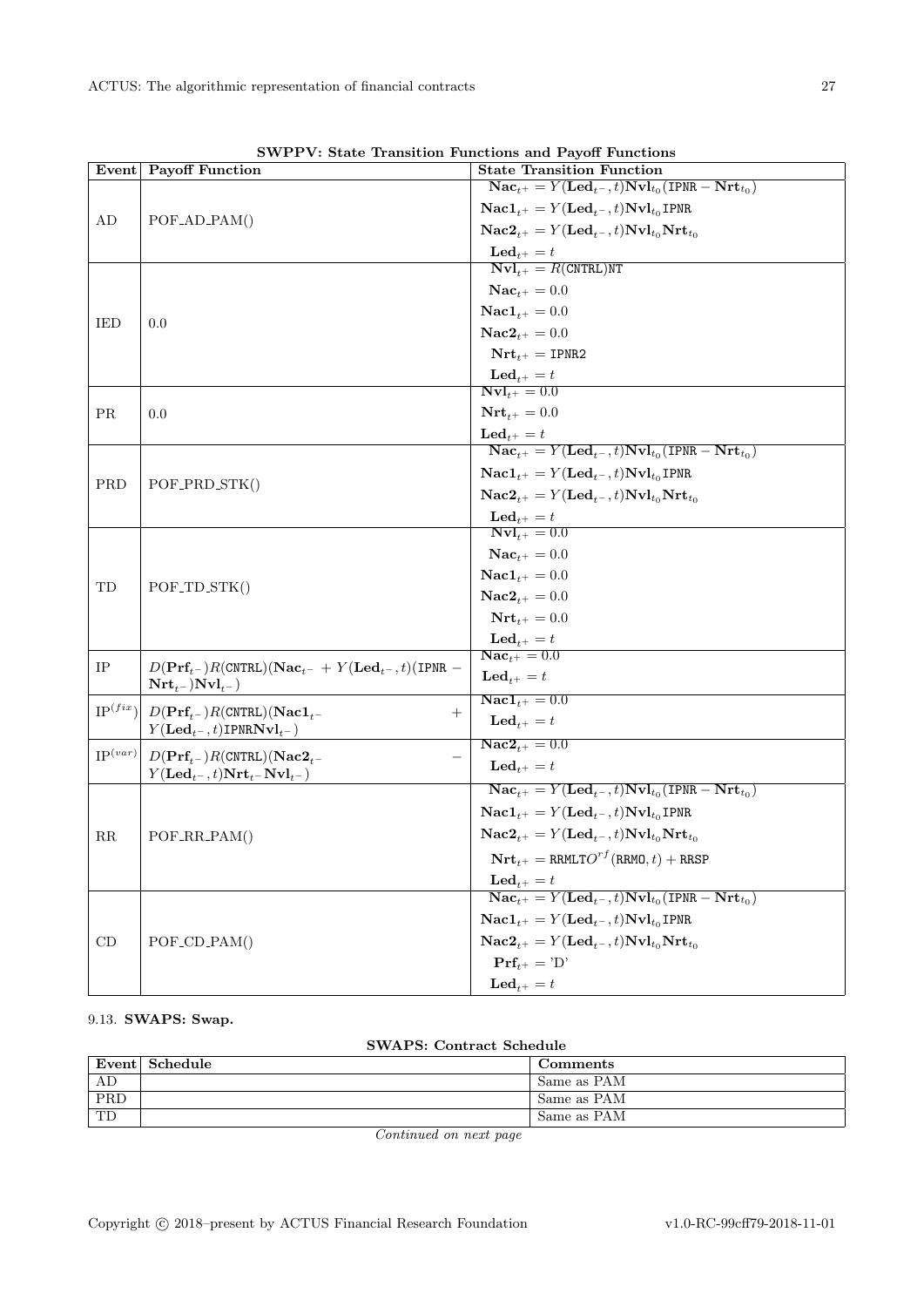| Event            | Schedule                                                                                                                                                                                                                                                                         | Comments                                                                                            |
|------------------|----------------------------------------------------------------------------------------------------------------------------------------------------------------------------------------------------------------------------------------------------------------------------------|-----------------------------------------------------------------------------------------------------|
| $\boldsymbol{k}$ | $\bigg \begin{array}{c} \{e_t^k\}=\begin{cases} \{e_t^{k,1}\}\cup\{e_s^{l,2}\} & \text{if} \quad\texttt{DS}=\texttt{'D'}\\ \{e_t^{k,1}\}+\{e_s^{l,2}\} & \text{else} \end{cases}\end{array}$                                                                                     | with<br>${e_t^{k,1}} = U^{ev}(FirstLeg, t_0 \mid \{ \text{CNTRL} = r^{(1)} \})$                     |
|                  | with<br>${e^{k,1}_{t}} + {e^{l,2}_{s}} = U \cup V$                                                                                                                                                                                                                               | ${e_s^{l,2}} = U^{ev}(SecondLeg, t_0 \mid \{CNTRL = r^{(2)}\})$                                     |
|                  | and<br>$U = \{e_i^{k,1}\}\triangle \{e_s^{l,2}\}\$                                                                                                                                                                                                                               | $r^{(1)} = \begin{cases} RPA & \text{if} \quad \text{CNTRL} = RFL \\ RPL & \text{else} \end{cases}$ |
|                  | $V = \{x_{\tau}^{m} + y_{\tau}^{m}\}\$<br>where for any two events $x_t^k \in \{e_t^{k,1}\}, y_s^l \in \{e_s^{l,2}\}\$ we have<br>$x_t^k = y_s^l \iff t = s \land k = l, \triangle$ is the distinct union-operator,                                                              | $r^{(2)} = \begin{cases} RPL & \text{if} \quad \text{CNTRL} = RFL \\ RPA & \text{else} \end{cases}$ |
|                  | and $x_t^k + y_s^l = z_\tau^m$ with $\tau = t = s$ , $m = k = l \in \{\text{IED, IP, \text{PR}}\}$<br>indicates that any two congruent events of type IED, IP, or<br>PR are <i>merged</i> into a new <i>aggregate</i> event (see payoff and<br>state transition function below). |                                                                                                     |

| Continued from previous page |  |
|------------------------------|--|
|------------------------------|--|

|                      | State   Initialization per $t_0$                                                                                     | Comments                                                                                            |
|----------------------|----------------------------------------------------------------------------------------------------------------------|-----------------------------------------------------------------------------------------------------|
| $\operatorname{Tmd}$ | $\text{Tmd}_{t_0} = \max(U^{sv}(FirstLeg, t_0, \text{Tmd}), U^{sv}(SecondLeg, t_0, \text{Tmd}))$                     |                                                                                                     |
| <b>Nac</b>           | $\text{Nac}_{t_0} = U^{sv}(FirstLeg, t_0, \text{Nac} \mid \{\text{CNTRL} = \overline{r^{(1)}}\}) + \text{Nac}_{t_0}$ | with                                                                                                |
|                      | $U^{sv}(SecondLeg, t_0, \textbf{Nac} \mid \{\text{CNTRL} = r^{(2)}\})$                                               |                                                                                                     |
|                      |                                                                                                                      | $r^{(1)} = \begin{cases} RPA & \text{if} \quad \text{CNTRL} = RFL \\ RPL & \text{else} \end{cases}$ |
|                      |                                                                                                                      | $r^{(2)} = \begin{cases} RPL & \text{if} \quad \text{CNTRL} = RFL \\ RPA & \text{else} \end{cases}$ |
|                      |                                                                                                                      |                                                                                                     |
| Prf                  |                                                                                                                      | Same as PAM                                                                                         |
| Led                  |                                                                                                                      | Same as PAM                                                                                         |

| <b>SWAPS: State Transition Functions and Payoff Functions</b> |  |  |  |  |  |
|---------------------------------------------------------------|--|--|--|--|--|
|---------------------------------------------------------------|--|--|--|--|--|

| Event      | <b>Payoff Function</b>                                                                                                                                                            | <b>State Transition Function</b>                                                                                                                                                                                                                                                                                                                                                                                    |
|------------|-----------------------------------------------------------------------------------------------------------------------------------------------------------------------------------|---------------------------------------------------------------------------------------------------------------------------------------------------------------------------------------------------------------------------------------------------------------------------------------------------------------------------------------------------------------------------------------------------------------------|
| AD         | $POF$ <sub>-AD</sub> <sub>-PAM</sub> $()$                                                                                                                                         | $\textbf{Nac}_{t+} = U^{sv}(FirstLeg, t, \textbf{Nac} \mid \{\text{CNTRL} = r^{(1)}\})$<br>+ $U^{sv}(SecondLeg, t, \textbf{Nac} \mid \{\text{CNTRL} = r^{(2)}\})$<br>$\textbf{Fac}_{t^+} = \n\begin{cases} \n\textbf{Fac}_{t^-} + Y(\textbf{Led}_{t^-}, t) \textbf{Nvl}_{t^-} \textbf{FER} & \text{if} \quad \textbf{FEB} = \text{'N'}\\ \n\frac{Y(t^-, t)}{Y(t^- + t^+)} \textbf{FER} & \text{else} \n\end{cases}$ |
|            |                                                                                                                                                                                   | $\mathbf{Led}_{t+} = t$                                                                                                                                                                                                                                                                                                                                                                                             |
| <b>PRD</b> | $D(\mathbf{Prf}_{t-})((-1)\text{PPRD})$<br>$+U^{sv}(FirstLeg, t, \textbf{Nac}   {\text{CNTRL}} = r^{(1)}))$<br>$+U^{sv}(SecondLeg, t, \textbf{Nac}   {\text{CNTRL}} = r^{(2)}))$  | $\mathbf{Nac}_{t+} = U^{sv}(FirstLeg, t, \mathbf{Nac} \mid \{\text{CNTRL} = r^{(1)}\})$<br>+ $U^{sv}(SecondLeg, t, \textbf{Nac}   \{CNTRL = r^{(2)}\})$<br>$\textbf{Led}_{t+} = t$                                                                                                                                                                                                                                  |
| TD         | $D(\mathbf{Prf}_{t-})(\texttt{PTD})$<br>$+U^{sv}(FirstLeg, t, \textbf{Nac} \mid \{\text{CNTRL} = r^{(1)}\})$<br>$+U^{sv}(SecondLeg, t, \textbf{Nac}   {\text{CNTRL} = r^{(2)}}))$ | $Nac_{+} = 0.0$<br>$\mathbf{Led}_{t+} = t$                                                                                                                                                                                                                                                                                                                                                                          |
| $z_\tau^m$ | $f(x_{\tau}^{m}) + f(y_{\tau}^{m})$                                                                                                                                               | $\mathbf{Nac}_{t+} = U^{sv}(FirstLeg, t, \mathbf{Nac} \mid \{\text{CNTRL} = r^{(1)}\})$<br>+ $U^{sv}(SecondLeg, t, \textbf{Nac}   {\text{CNTRL}} = r^{(2)})$<br>$\mathbf{Led}_{t+} = t$                                                                                                                                                                                                                             |

# <span id="page-27-0"></span>9.14. CAPFL: Cap-Floor.

| <b>CAPFL: Contract Schedule</b> |
|---------------------------------|
|---------------------------------|

|     | Event Schedule | <b>Comments</b> |
|-----|----------------|-----------------|
| AD  |                | Same as PAM     |
| PRD |                | Same as PAM     |
| TD  |                | Same as PAM     |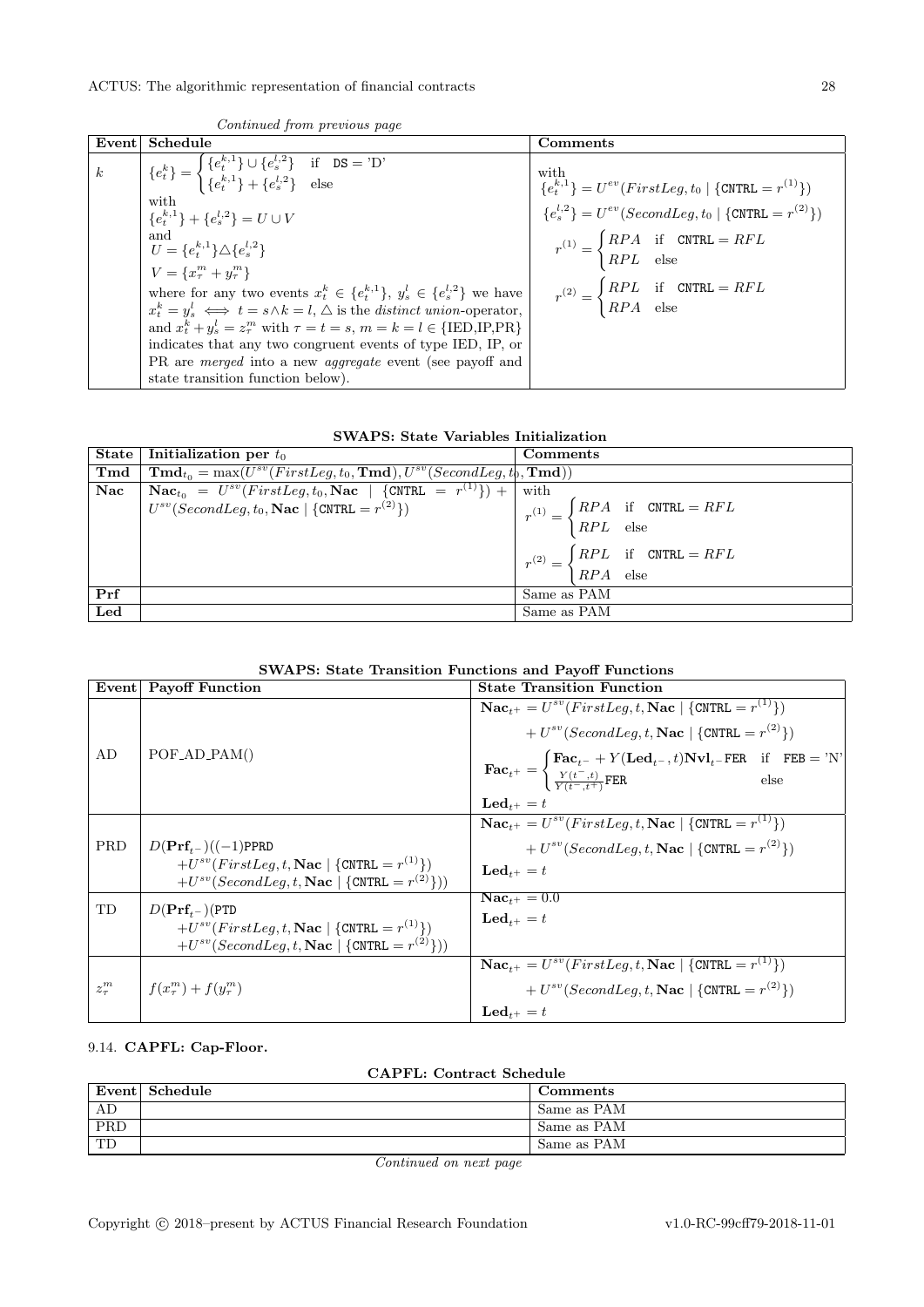|                  | Continued from previous page                                               |          |
|------------------|----------------------------------------------------------------------------|----------|
|                  | Event Schedule                                                             | Comments |
| $\boldsymbol{k}$ | ${e^k_t} = {x^k_t + y^l_s}$                                                |          |
|                  | for all events $x_t^k \in U^{ev}(Child, t_0   \{CNTRL = RPA\}), y_s^l \in$ |          |
|                  | $U^{ev}(Child, t_0 \mid \{CNTRL = RPA, RRLC = RRLC, RRLF = RRLF\})$        |          |
|                  | with $t = s \wedge k = l = IP$ . That is, any two congruent                |          |
|                  | events of the child-contract schedule, evaluated once with-                |          |
|                  | out RRLC, RRLF defined and once with the attributes defined.               |          |
|                  | which are of type IP are <i>merged</i> into a new <i>aggregate</i> event   |          |
|                  | (see payoff and state transition function below).                          |          |

Continued from previous page

| <b>CAPFL: State Variables Initialization</b> |  |  |  |
|----------------------------------------------|--|--|--|
|----------------------------------------------|--|--|--|

| State          | Initialization per $t_0$                                                                  | Comments    |
|----------------|-------------------------------------------------------------------------------------------|-------------|
| $\mathbf{Tmd}$ | $\mathbf{Tmd}_{t_0} = \max(U^{sv}(Child, t_0, \mathbf{Tmd} \mid \{\text{CNTRL} = RPA\}),$ |             |
|                | $U^{sv}(Child, t_0, \text{Tmd}$   {CNTRL = RPA, RRLC =                                    |             |
|                | $RRLC, RRLF = RRLF$ })                                                                    |             |
| Nac            | $\mathbf{Nac}_{t_0} = R(\mathtt{CNTRL})abs($                                              |             |
|                | $U^{sv}(Child, t_0, \textbf{Nac}   {CNTRL = r^{(1)}})$                                    |             |
|                | $-U^{sv}(Child, t_0, \textbf{Nac})$ {CNTRL = RPA, RRLC =                                  |             |
|                | $RRLC, RRLF = RRLF$ })                                                                    |             |
| Prf            |                                                                                           | Same as PAM |
| Led            |                                                                                           | Same as PAM |

# CAPFL: State Transition Functions and Payoff Functions

| Event      | <b>Payoff Function</b>                                                                                                                                                                                   | <b>State Transition Function</b>                                                                                                                                                                                            |
|------------|----------------------------------------------------------------------------------------------------------------------------------------------------------------------------------------------------------|-----------------------------------------------------------------------------------------------------------------------------------------------------------------------------------------------------------------------------|
| AD         | $POF$ <sub>-AD</sub> <sub>-PAM</sub> $()$                                                                                                                                                                | $\textbf{Nac}_{t+} = R(\text{CNTRL})abs(U^{sv}(Child, t, \textbf{Nac} \mid \text{CNTRL} = RPA))$<br>$-U^{sv}(Child, t, \textbf{Nac} \mid \{\text{CNTRL} = RPA,$<br>$RRLC = RRLC, RRLF = RRLF$ })<br>$\mathbf{Led}_{t+} = t$ |
| <b>PRD</b> | $D(\text{Prf}_{t-})((-1)\text{PPRD} + R(\text{CNTRL})abs($<br>$U^{sv}(Child, t, \textbf{Nac}   {CNTRL = RPA})$ -<br>$U^{sv}(Child, t, \textbf{Nac}  $ {CNTRL = $RPA$ ,<br>$RRLC = RRLC, RRLF = RRLF$ })) | $\textbf{Nac}_{t+} = R(\text{CNTRL})abs(U^{sv}(Child, t, \textbf{Nac} \mid \text{CNTRL} = RPA))$<br>$-U^{sv}(Child, t, \textbf{Nac} \mid \{\text{CNTRL} = RPA,$<br>$RRLC = RRLC, RRLF = RRLF$ })<br>$\mathbf{Led}_{t+} = t$ |
| TD         | $D(\text{Prf}_{t-})$ (PTD + R(CNTRL)abs(<br>$U^{sv}(Child, t, \textbf{Nac}  $ {CNTRL = $RPA$ })-<br>$U^{sv}(Child, t, \textbf{Nac}  $ {CNTRL = $RPA$ ,<br>$RRLC = RRLC, RRLF = RRLF))$                   | $\mathbf{Nac}_{t+} = 0.0$<br>$\mathbf{Led}_{t+} = t$                                                                                                                                                                        |
| $z_\tau^m$ | $R(\text{CNTRL})abs(f(x_\tau^m) - f(y_\tau^m))$<br>where $abs(u)$ defines that the absolute value of u<br>is taken.                                                                                      | $\mathbf{Nac}_{t+} = 0.0$<br>$\mathbf{Led}_{t+} = t$                                                                                                                                                                        |

# <span id="page-28-0"></span>9.15. OPTNS: Option.

|  | <b>OPTNS: Contract Schedule</b> |
|--|---------------------------------|
|  |                                 |

|                         | Event Schedule                                                                         | Comments    |
|-------------------------|----------------------------------------------------------------------------------------|-------------|
| AD                      |                                                                                        | Same as PAM |
| $\overline{\text{PRD}}$ |                                                                                        | Same as PAM |
| TD                      |                                                                                        | Same as PAM |
| <b>XD</b>               | $t^{XD} = M D$                                                                         |             |
| <b>STD</b>              | if $STD = \emptyset$<br>MD<br>$_{\textit{\textbf{I}}}\textit{STD}$<br>L<br>else<br>STD |             |
| CD                      |                                                                                        | Same as PAM |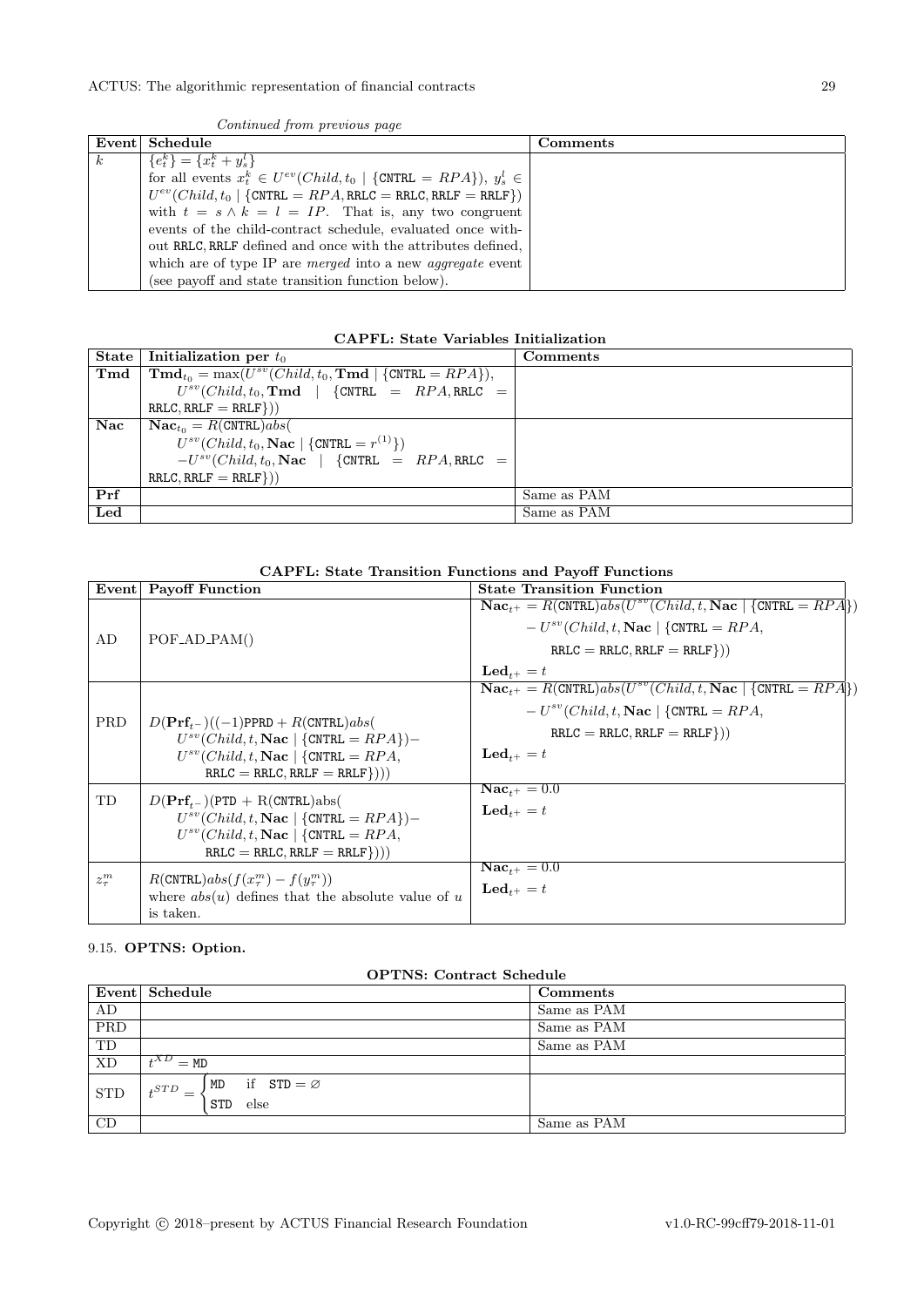| OPTINS: State Variables Initialization |                        |                                                                                                                                                                            |                           |                                                    |                                                     |
|----------------------------------------|------------------------|----------------------------------------------------------------------------------------------------------------------------------------------------------------------------|---------------------------|----------------------------------------------------|-----------------------------------------------------|
| State                                  |                        | Initialization per $t_0$                                                                                                                                                   |                           |                                                    | Comments                                            |
| Pos                                    | $\textbf{Pos}_{t_0} =$ | 0.0<br>$\begin{cases} \max(S_{t_0} - \mathtt{OPS1}, 0) \\ \max(\mathtt{OPS1} - S_{t_0}, 0) \\ \max(S_{t_0} - \mathtt{OPS1}, 0) \end{cases}$<br>+ max(0PS2 - $S_{t_0}$ , 0) | if $t_0 \leq M D$<br>else | else if $OPTP = 'C'$<br>else if $\theta$ PTP = 'P' | with<br>$S_{t_0} = O^{rf}(U^{ca}(Child, MOC), t_0)$ |
| Prf                                    |                        |                                                                                                                                                                            |                           |                                                    | Same as PAM                                         |
| Led                                    |                        |                                                                                                                                                                            |                           |                                                    | Same as PAM                                         |

OPTNE: Ctate Veriables Initialization

# OPTNS: State Transition Functions and Payoff Functions

|            | Event Payoff Function                                  | <b>State Transition Function</b> |                                                                                                                                                                                                                                                                                      |  |  |
|------------|--------------------------------------------------------|----------------------------------|--------------------------------------------------------------------------------------------------------------------------------------------------------------------------------------------------------------------------------------------------------------------------------------|--|--|
|            |                                                        |                                  |                                                                                                                                                                                                                                                                                      |  |  |
|            |                                                        |                                  |                                                                                                                                                                                                                                                                                      |  |  |
| AD         | $POF_{AD_{PAM()}}$                                     |                                  |                                                                                                                                                                                                                                                                                      |  |  |
|            |                                                        |                                  | $\textbf{Pos}_{t^+} = \begin{cases} \max(S_t - \texttt{OPS1}, 0) & \text{if } \texttt{OPTP} = \text{'C'} \\ \max(\texttt{OPS1} - S_t, 0) & \text{else if } \texttt{OPTP} = \text{'P'} \\ \max(S_t - \texttt{OPS1}, 0) & \text{else} \\ + \max(\texttt{OPS2} - S_t, 0) & \end{cases}$ |  |  |
|            |                                                        | $\mathbf{Led}_{t+} = t$          |                                                                                                                                                                                                                                                                                      |  |  |
|            |                                                        | with                             |                                                                                                                                                                                                                                                                                      |  |  |
|            |                                                        |                                  | $S_t = O^{rf}(U^{ca}(Child, MOC), t)$                                                                                                                                                                                                                                                |  |  |
| PRD        | $D(\mathbf{Prf}_{t-})(-1)$ PPRD                        | STF_PRD_STK()                    |                                                                                                                                                                                                                                                                                      |  |  |
| TD         | $D(\mathbf{Prf}_{t-})$ PTD                             | STF_TD_STK()                     |                                                                                                                                                                                                                                                                                      |  |  |
|            |                                                        |                                  |                                                                                                                                                                                                                                                                                      |  |  |
|            |                                                        |                                  |                                                                                                                                                                                                                                                                                      |  |  |
| <b>XD</b>  | 0.0                                                    |                                  |                                                                                                                                                                                                                                                                                      |  |  |
|            |                                                        |                                  | $\textbf{Pos}_{t^+} = \begin{cases} \max(S_t - \texttt{OPS1}, 0) & \text{if } \texttt{OPTP} = \text{'C'} \\ \max(\texttt{OPS1} - S_t, 0) & \text{else if } \texttt{OPTP} = \text{'P'} \\ \max(S_t - \texttt{OPS1}, 0) & \text{else} \\ + \max(\texttt{OPS2} - S_t, 0) & \end{cases}$ |  |  |
|            |                                                        | $\mathbf{Led}_{t+} = t$          |                                                                                                                                                                                                                                                                                      |  |  |
|            |                                                        | with                             |                                                                                                                                                                                                                                                                                      |  |  |
|            |                                                        |                                  | $S_t = O^{rf}(U^{ca}(Child, MOC), t)$                                                                                                                                                                                                                                                |  |  |
| <b>STD</b> |                                                        | $\mathbf{Pos}_{t^+} = 0.0$       |                                                                                                                                                                                                                                                                                      |  |  |
|            | $D(\mathbf{Prf}_{t-})R(\text{CNTRL})\mathbf{Pos}_{t-}$ | $\mathbf{Led}_{t+} = t$          |                                                                                                                                                                                                                                                                                      |  |  |
| CD         | $POF\_CD\_PAM()$                                       | STF_CD_STK()                     |                                                                                                                                                                                                                                                                                      |  |  |

# <span id="page-29-0"></span>9.16. FUTUR: Future.

| <b>FUTUR: Contract Schedule</b> |                |               |
|---------------------------------|----------------|---------------|
|                                 | Event Schedule | Comments      |
| AD                              |                | Same as PAM   |
| PRD                             |                | Same as PAM   |
| TD                              |                | Same as PAM   |
| <b>XD</b>                       |                | Same as OPTNS |
| <b>STD</b>                      |                | Same as OPTNS |
| CD                              |                | Same as PAM   |

|     | State   Initialization per $t_0$                                                                                  | Comments                                            |
|-----|-------------------------------------------------------------------------------------------------------------------|-----------------------------------------------------|
| Pos | if $t_0 \leq M D$<br>. 0.0<br>$\text{Pos}_{t_0} = \left\{ S_{t_0} - \texttt{PFTT} \right. \text{ else } \right\}$ | with<br>$S_{t_0} = O^{rf}(U^{ca}(Child, MOC), t_0)$ |
| Prf |                                                                                                                   | Same as PAM                                         |
| Led |                                                                                                                   | Same as PAM                                         |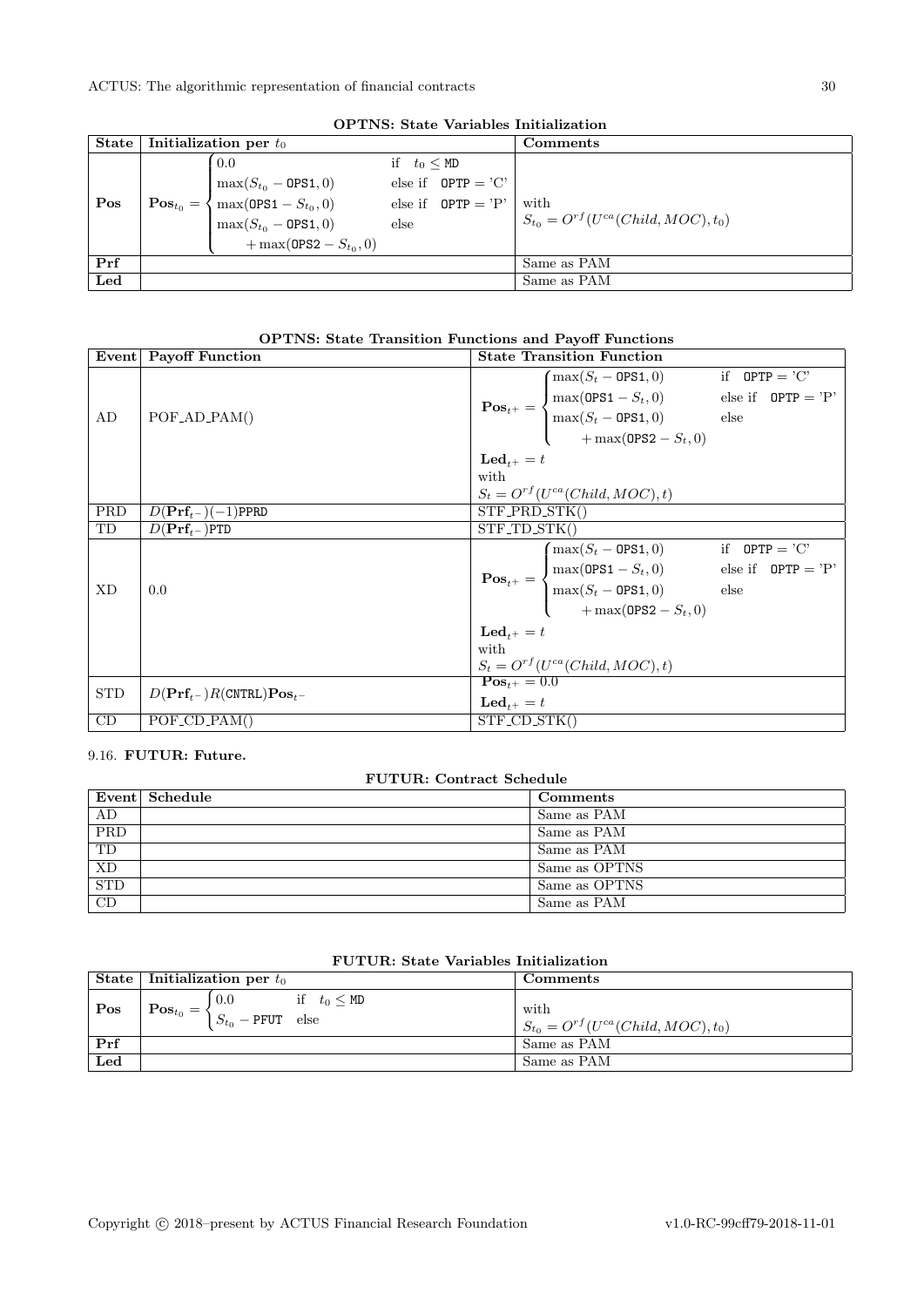|            | 1 o'll chuis beauchd ann an chomhaidh ann an chomhaidh an chomhaidh an chomhaidh an chomhaidh an chomhaidh an<br>Event Payoff Function | <b>State Transition Function</b>       |
|------------|----------------------------------------------------------------------------------------------------------------------------------------|----------------------------------------|
|            |                                                                                                                                        | $\textbf{Pos}_{t+} = S_t - \text{PFT}$ |
| AD         | $POF$ _AD_PAM()                                                                                                                        | $\mathbf{Led}_{t+} = t$                |
|            |                                                                                                                                        | with                                   |
|            |                                                                                                                                        | $S_t = O^{rf}(U^{ca}(Child, MOC), t)$  |
| <b>PRD</b> | POF_PRD_OPTNS()                                                                                                                        | $STF$ <sub>PRD</sub> $STK()$           |
| TD         | POF_TD_OPTNS()                                                                                                                         | $STF\_TD\_STK()$                       |
| XD         | POF_XD_OPTNS()                                                                                                                         | $\textbf{Pos}_{t+} = S_t - \text{PFT}$ |
|            |                                                                                                                                        | $\mathbf{Led}_{t+} = t$                |
|            |                                                                                                                                        | with                                   |
|            |                                                                                                                                        | $S_t = O^{rf}(U^{ca}(Child, MOC), t)$  |
| <b>STD</b> | POF_STD_OPTNS()                                                                                                                        | STF_STD_OPTNS()                        |
| CD         | $POF\_CD\_PAM()$                                                                                                                       | $STF$ <sub>-CD</sub> $STK()$           |

FUTUR: State Transition Functions and Payoff Functions

# <span id="page-30-0"></span>9.17. CEG: Credit Enhancement Guarantee.

| CEG: Contract Schedule |                                                                                                                                                                                                                                                                                                                                                                                                                                     |                                                                        |  |  |
|------------------------|-------------------------------------------------------------------------------------------------------------------------------------------------------------------------------------------------------------------------------------------------------------------------------------------------------------------------------------------------------------------------------------------------------------------------------------|------------------------------------------------------------------------|--|--|
| Event                  | Schedule                                                                                                                                                                                                                                                                                                                                                                                                                            | Comments                                                               |  |  |
| AD                     |                                                                                                                                                                                                                                                                                                                                                                                                                                     | Same as PAM                                                            |  |  |
| <b>PRD</b>             |                                                                                                                                                                                                                                                                                                                                                                                                                                     | Same as PAM                                                            |  |  |
| FP                     |                                                                                                                                                                                                                                                                                                                                                                                                                                     | Same as PAM                                                            |  |  |
| XD                     | $\boxed{t^{XD} = \begin{cases} U^{ca}(\texttt{CECC}_1, \texttt{NPD}) & \text{if} \quad U^{ca}(\texttt{CECC}_1, \texttt{NPD}) \neq \varnothing \\ \tau(O^{ev}(i, t_0)) & \text{else if} \quad O^{ev}(i, t_0) \neq \varnothing \\ \wedge \tau(O^{ev}(i, t_0)) < \texttt{Tmd}_{t_0} \\ \end{cases} \text{with} \atop i = \begin{cases} \texttt{CECLEI} \\ \texttt{CECLEI} \\ \tau^{rea}(\texttt{CECC}_1, \texttt{LEICP}) \end{cases}}$ | if CECLEI $\neq \emptyset$<br>$U^{ca}(\texttt{CECC}_1, LEICP)$<br>else |  |  |
| <b>STD</b>             | $t^{STD} = t^{XD}$                                                                                                                                                                                                                                                                                                                                                                                                                  |                                                                        |  |  |
| MD                     | $\overline{t^{MD}} = \textbf{Tm} \mathbf{d}_{t_0}$                                                                                                                                                                                                                                                                                                                                                                                  |                                                                        |  |  |
| CD                     |                                                                                                                                                                                                                                                                                                                                                                                                                                     | Same as PAM                                                            |  |  |

| <b>State</b>   | Initialization per $t_0$                                                                                                                                                                                                                                                                                                       | Comments                                                                                                                                                                                                                                                                                                                                                                                                          |
|----------------|--------------------------------------------------------------------------------------------------------------------------------------------------------------------------------------------------------------------------------------------------------------------------------------------------------------------------------|-------------------------------------------------------------------------------------------------------------------------------------------------------------------------------------------------------------------------------------------------------------------------------------------------------------------------------------------------------------------------------------------------------------------|
| $\mathbf{Tmd}$ | $\mathbf{Tmd}_{t_0} = \begin{cases} \mathtt{MD} & \text{if} \quad \mathtt{CE}\overline{\mathtt{CLEI}\neq\varnothing} \ \mathtt{max}(\tau(\{e^k_t\})) & \text{else} \end{cases}$                                                                                                                                                | with<br>with ${e_t^{k}} = {e_t^{k,1}} \cup {e_t^{k,2}} \cup  \cup {e_t^{k,n}}$<br>${e_t^{k,i}} = U^{ev}(\text{CECC}_i, t_0   {\text{CNTRL}} = RPA)$                                                                                                                                                                                                                                                               |
|                |                                                                                                                                                                                                                                                                                                                                |                                                                                                                                                                                                                                                                                                                                                                                                                   |
|                |                                                                                                                                                                                                                                                                                                                                | $n = c$ CECC                                                                                                                                                                                                                                                                                                                                                                                                      |
| Fac            | 0.0<br>if $FER = \varnothing$<br>$\begin{cases}\n\textbf{Fac}_{t_0} = \begin{cases}\n\texttt{FEAC} & \text{else if } \texttt{FEAC} \neq \varnothing \\ nY(t^-, t_0)\texttt{FER} & \text{else if } \texttt{FEB} = 'N' \\ \frac{Y(t^{FP}, t_0)}{Y(t^{FP} - t^{FP})} \times \texttt{FER} & \text{else}\n\end{cases}\n\end{cases}$ | with<br>$n = \begin{cases} \texttt{NT} & \text{if} \quad \texttt{NT} \neq \varnothing \ \sum_{i=1}^{ \texttt{CECC} } U^{sv}(\texttt{CECC}_i, \texttt{CDD}, \textbf{Nvl} \mid \{x\}) & \text{else} \end{cases}$<br>$x = 'CNTRL = RPA'$<br>$t^{FP-}$ = sup $t \in \vec{t}^{FP} \mid t < t_0$<br>$t^{FP+} = \inf t \in \vec{t}^{FP} \mid t > t_0$                                                                    |
| Pos            | $\textbf{Pos}_{t_0} = \begin{cases} 0.0 & \text{if} \quad t_0 \geq \textbf{Tmd}_{t_0} \\ \texttt{CECV} \times \texttt{NT} & \text{else if} \quad \texttt{NT} \neq \varnothing \\ \texttt{CECV} \sum_{i=1}^{ \texttt{CECC} } n_i & \text{else} \end{cases}$                                                                     | with                                                                                                                                                                                                                                                                                                                                                                                                              |
|                |                                                                                                                                                                                                                                                                                                                                | $\begin{aligned} \begin{cases} U^{sv}(\texttt{CECC}_i, t_0, \mathbf{Nvl} \mid \{x\}) & \text{if} \quad \texttt{CEGE} = N\dot{Q} \ U^{sv}(\texttt{CECC}_i, t_0, \mathbf{Nvl} \mid \{x\}) & \text{else if} \quad \texttt{CEGE} = N I \ + U^{sv}(\texttt{CECC}_i, t_0, \mathbf{Nac} \mid \{x\}) \ O^{rf}(U^{ca}(\texttt{CECC}_i, MOC), t_0) & \text{else} \end{cases} \end{aligned}$<br>and<br>$x =$ 'CNTRL $=$ RPA' |
| Prf            |                                                                                                                                                                                                                                                                                                                                | Same as PAM                                                                                                                                                                                                                                                                                                                                                                                                       |
| $_{\rm Led}$   |                                                                                                                                                                                                                                                                                                                                | Same as PAM                                                                                                                                                                                                                                                                                                                                                                                                       |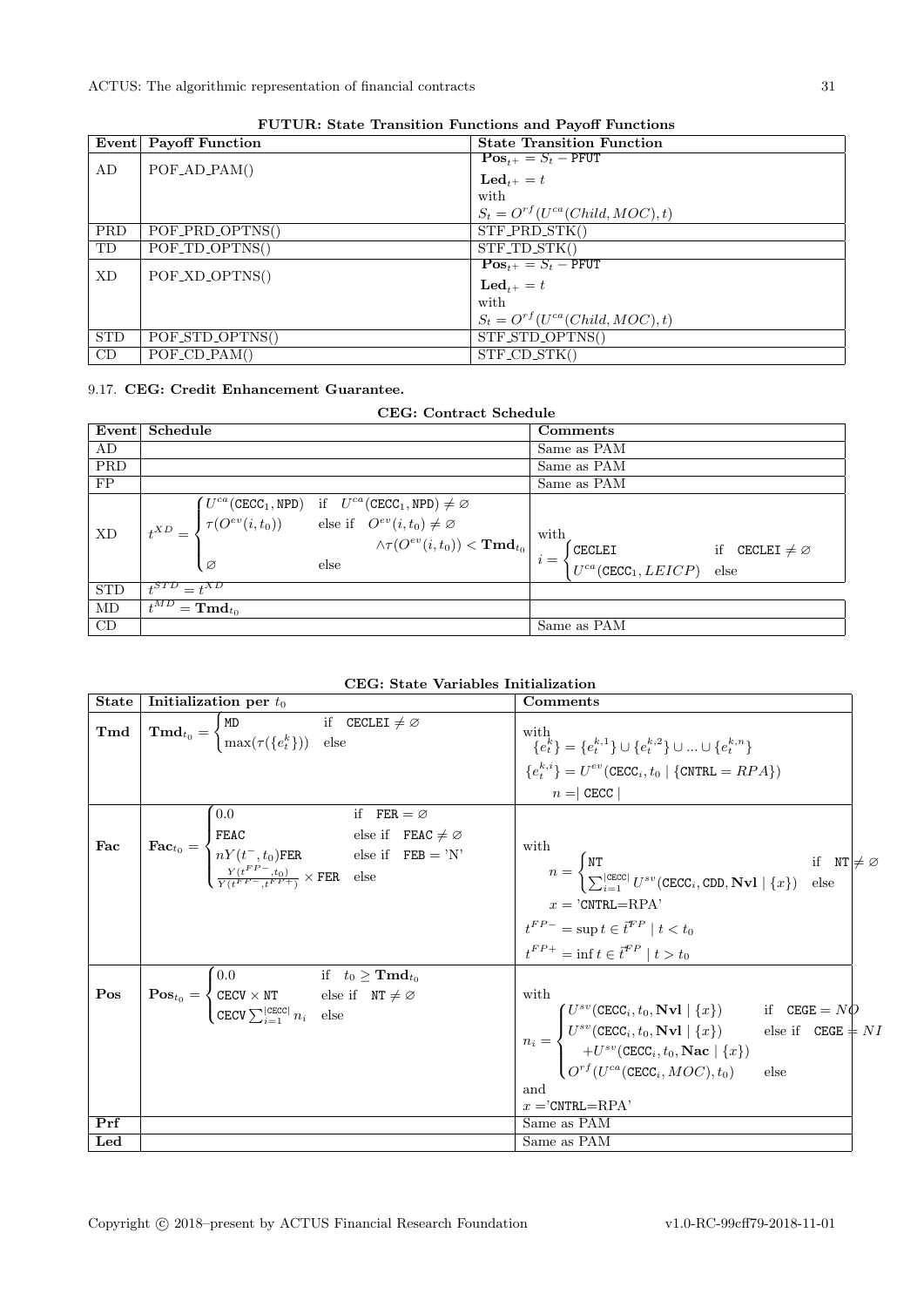|                 | Event Payoff Function                                                                                                                                                                                                                        | $\frac{1}{2}$ and $\frac{1}{2}$ and $\frac{1}{2}$ and $\frac{1}{2}$<br><b>State Transition Function</b>                                                                                                                                                                                                                                                                                                                                                                                                                                                                                                                                                                                                                                          |
|-----------------|----------------------------------------------------------------------------------------------------------------------------------------------------------------------------------------------------------------------------------------------|--------------------------------------------------------------------------------------------------------------------------------------------------------------------------------------------------------------------------------------------------------------------------------------------------------------------------------------------------------------------------------------------------------------------------------------------------------------------------------------------------------------------------------------------------------------------------------------------------------------------------------------------------------------------------------------------------------------------------------------------------|
|                 |                                                                                                                                                                                                                                              | $\textbf{Pos}_{t^+} = \begin{cases} 0.0 & \text{if} \quad t \geq \textbf{Tmd}_{t_0} \\ \texttt{CECV} \times \texttt{NT} & \text{else if} \quad \texttt{NT} \neq \varnothing \\ \texttt{CECV} \sum_{i=1}^{ \texttt{CECC} } n_i & \text{else} \end{cases}$                                                                                                                                                                                                                                                                                                                                                                                                                                                                                         |
| AD              | POF_AD_PAM()                                                                                                                                                                                                                                 | $\textbf{Fac}_{t^+} = \begin{cases} \textbf{Fac}_{t^-} + Y(\textbf{Led}_{t^-}, t) \textbf{Nvl}_{t^-} \textbf{FER} & \text{if} \quad \textbf{FEB} = 'N' \\ \frac{Y(t^{FP-}, t)}{Y(t^{FP-}, t^{FP+})} \textbf{FER} & \text{else} \end{cases}$                                                                                                                                                                                                                                                                                                                                                                                                                                                                                                      |
|                 |                                                                                                                                                                                                                                              | $\mathbf{Led}_{t+} = t$<br>with<br>$n_i = \begin{cases} U^{sv}(\texttt{CECC}_i, t, \textbf{Nvl} \mid \{x\}) & \text{if} \quad \texttt{CEGE} = NO \ U^{sv}(\texttt{CECC}_i, t, \textbf{Nvl} \mid \{x\}) & \text{else if} \quad \texttt{CEGE} = N/D \ + U^{sv}(\texttt{CECC}_i, t, \textbf{Nac} \mid \{x\}) \ O^{rf} (U^{ca}(\texttt{CECC}_i, MOC), t) & \text{else} \end{cases}$<br>$n = \begin{cases} \mathtt{NT} & \text{if} \quad \mathtt{NT} \neq \varnothing \\ \sum_{i=1}^{ \mathtt{CECC} } U^{sv}(\mathtt{CECC}_i, \mathtt{CDD}, \mathbf{Nvl} \mid \{x\}) & \text{else} \end{cases}$<br>$x = 'CNTRL = RPA'$<br>$t^{FP-}$ = sup $t \in \overline{t}^{FP} \mid t < t_0$<br>$\frac{t^{FP+}}{\mathrm{STF\_PRD\_STK()}} \frac{t^{FP}}{t > t_0}$ |
| PRD             | POF_PRD_STK()<br>if $FEB = A$<br>FER                                                                                                                                                                                                         | $\textbf{Fac}_{t+} = 0.0$                                                                                                                                                                                                                                                                                                                                                                                                                                                                                                                                                                                                                                                                                                                        |
| ${\rm FP}$      | $\mathbf{Fac}_{t-} + nY(t^-, t)$ FER<br>else<br>with<br>$n = \begin{cases} \texttt{NT} \ \sum_{i=1}^{ \texttt{CECC} } U^{sv}(\texttt{CECC}_i, \texttt{CDD}, \mathbf{Nvl} \mid \{x\}) \end{cases}$<br>if $NT \neq \emptyset$<br>$_{\rm else}$ | $\mathbf{Led}_{t^+} = t$                                                                                                                                                                                                                                                                                                                                                                                                                                                                                                                                                                                                                                                                                                                         |
| XD              |                                                                                                                                                                                                                                              | $\textbf{Pos}_{t^+} = \begin{cases} \texttt{CECV} \times \overline{\texttt{NT}} & \text{if} \quad \texttt{NT} \neq \varnothing \\ \texttt{CECV} \sum_{i=1}^{ \texttt{CECC} } n_i & \text{else} \end{cases}$                                                                                                                                                                                                                                                                                                                                                                                                                                                                                                                                      |
|                 | POF_XD_OPTNS()                                                                                                                                                                                                                               | $\textbf{Fac}_{t+} = \begin{cases} \textbf{Fac}_{t-} + Y(\textbf{Led}_{t-}, t) \textbf{Nvl}_{t-} \textbf{FER} & \text{if} \quad \textbf{FEB} = 'N' \\ \frac{Y(t^{FP} - t)}{\sqrt{(t^{FP} - t^{FP} + 1)}} \textbf{FER} & \text{else} \end{cases}$<br>$\mathbf{Led}_{t^+} = t$<br>with                                                                                                                                                                                                                                                                                                                                                                                                                                                             |
|                 |                                                                                                                                                                                                                                              | ith $n_i = \begin{cases} U^{sv}(\texttt{CECC}_i, t, \textbf{Nvl} \mid \{x\}) & \text{if} \quad \texttt{CEGE} = NO \ U^{sv}(\texttt{CECC}_i, t, \textbf{Nvl} \mid \{x\}) & \text{else if} \quad \texttt{CEGE} = N/D \ + U^{sv}(\texttt{CECC}_i, t, \textbf{Nac} \mid \{x\}) \ O^{rf}(U^{ca}(\texttt{CECC}_i, MOC), t) & \text{else} \end{cases}$                                                                                                                                                                                                                                                                                                                                                                                                  |
|                 |                                                                                                                                                                                                                                              | if $NT \neq \emptyset$<br>$n = \begin{cases} \texttt{NT} \\ \sum_{i=1}^{ \texttt{CECC} } U^{sv}(\texttt{CECC}_i, \texttt{CDD}, \textbf{Nvl} \mid \{x\}) \end{cases}$<br>else<br>$x = 'CNTRL = RPA'$                                                                                                                                                                                                                                                                                                                                                                                                                                                                                                                                              |
|                 |                                                                                                                                                                                                                                              | $t^{FP-} = \sup t \in \overline{t}^{FP} \mid t < t_0$                                                                                                                                                                                                                                                                                                                                                                                                                                                                                                                                                                                                                                                                                            |
|                 |                                                                                                                                                                                                                                              | $t^{FP+} = \inf t \in \overline{t}^{FP} \mid t > t_0$                                                                                                                                                                                                                                                                                                                                                                                                                                                                                                                                                                                                                                                                                            |
| STD             | POF_STD_OPTNS()                                                                                                                                                                                                                              | STF_STD_OPTNS()<br>$\mathbf{Pos}_{t+} = 0.0$                                                                                                                                                                                                                                                                                                                                                                                                                                                                                                                                                                                                                                                                                                     |
| MD              | 0.0                                                                                                                                                                                                                                          | $\mathbf{Led}_{t^+}=t$                                                                                                                                                                                                                                                                                                                                                                                                                                                                                                                                                                                                                                                                                                                           |
| $\overline{CD}$ | $POF\_CD\_PAM()$                                                                                                                                                                                                                             | $\overline{\text{STF\_CD\_STK}}$                                                                                                                                                                                                                                                                                                                                                                                                                                                                                                                                                                                                                                                                                                                 |

CEG: State Transition Functions and Payoff Functions

# <span id="page-31-0"></span>9.18. CEC: Credit Enhancement Collateral.

CEC: Contract Schedule

|            | Event Schedule | <b>Comments</b> |
|------------|----------------|-----------------|
| AD         |                | Same as PAM     |
| <b>XD</b>  |                | Same as CEG     |
| <b>STD</b> |                | Same as CEG     |
| MD         |                | Same as CEG     |
| CD         |                | Same as PAM     |